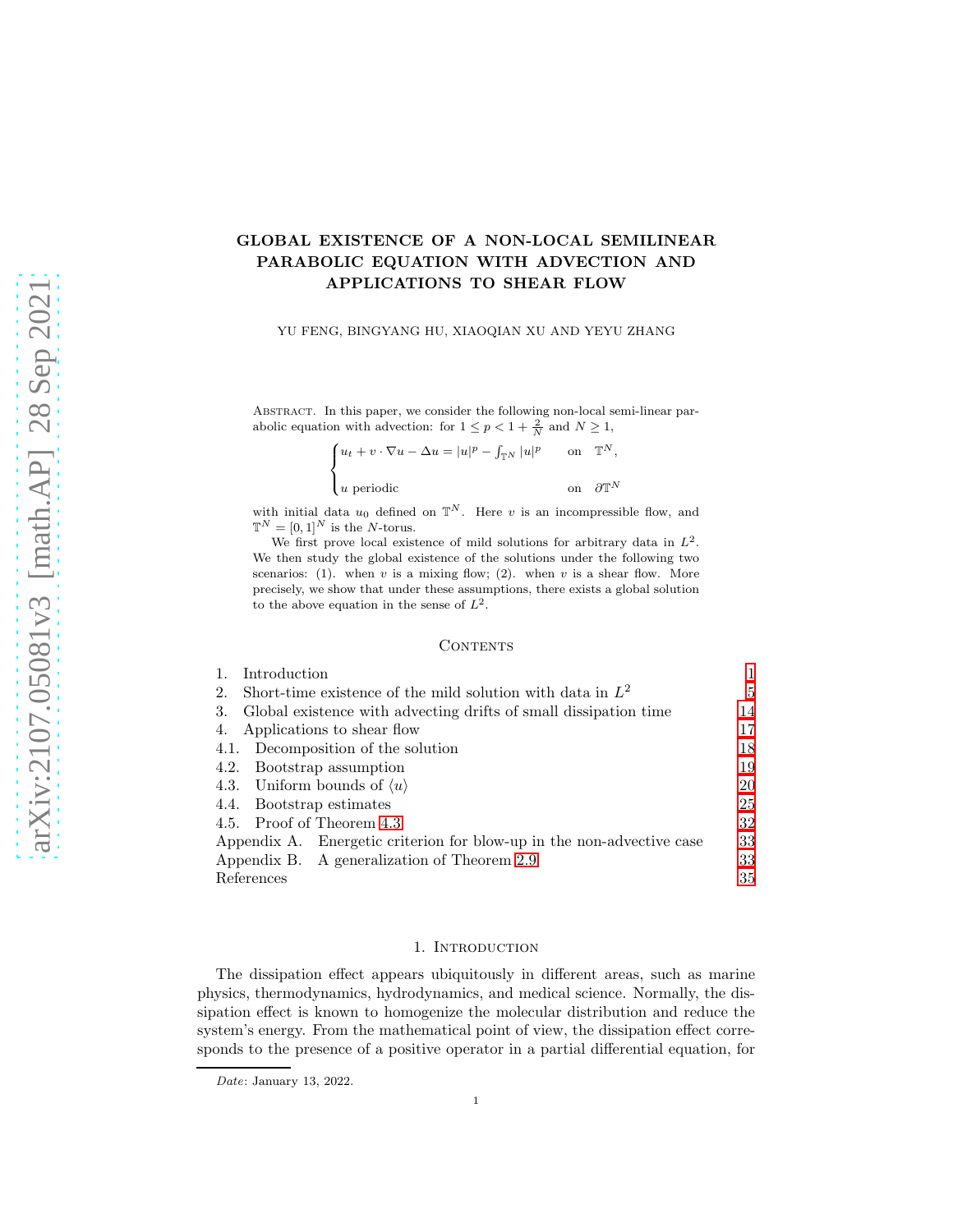instance, the negative Laplace operator that appears in the heat equation. Correspondingly, the homogenization of molecular and energy dissipation is demonstrated by the solution of the equation converging to a steady state. Many research indicates that presenting the first-order term in such equations may spontaneously enhance the dissipation effect, accelerate energy dumping, and avoid singularity formation appearing under the time evolution.

Physically, for a time evolution equation that describes the movement of massive small particles, the first-order term can be considered as the transporting of the particles. The mechanism behind the dissipation enhancement effect is: the firstorder (advection) term rearranges the particles' distribution to create small-scale structures, which are dumped dramatically by the diffusion. This phenomenon is closely connected with turbulence, which has been studied extensively in the fluid dynamics community. Among them, the authors of [\[7\]](#page-34-1) first provide a spectrum criterion and examples for dissipation enhancement time-independent first-order term on  $\mathbb{T}^d$  for the following standard advection-diffusion equation:

$$
\theta_t + v \cdot \nabla \theta = \Delta \theta.
$$

Besides the spectrum consideration, another way to describe such a phenomenon is to treat such small-scale creations as mixing fluids. The study of mixing in the area of partial differential equations dates back to [\[23,](#page-34-2) [26\]](#page-35-0), where the authors consider transport equation

$$
\eta_t + v \cdot \nabla \eta = 0,
$$

and quantify the mixing rate of v in terms of the negative Sobolev norms of  $\eta$ . Such a framework was followed by many researchers [\[14,](#page-34-3) [5,](#page-34-4) [11\]](#page-34-5). A significant problem that arises from such a framework is how to construct a smooth and incompressible flow to satisfying the optimal mixing properties, see [\[32,](#page-35-1) [27\]](#page-35-2) for more attempts in this direction. It is widely believed that some random flows with simple structures such as alternating sine shear flows would also be the optimal mixing flow [\[24\]](#page-34-6). However, we are not aware of any rigorous study on it. We refer to [\[2\]](#page-34-7) as a pioneering work in this direction.

Beyond the dissipation enhancement, people are also interested in the interaction between the advection, diffusion, and additional nonlinear terms in the timeevolution equations. It has been proved that the presence of an advection term could prevent the solution from forming a singularity. The earliest work trace back to [\[20\]](#page-34-8), in which the authors proved that the mixing flows with large amplitude prevent blow-up of the Keller-Segel equation. Recently, the authors in [\[18\]](#page-34-9) showed that simply enhance dissipation to a certain degree (quantified in terms of dissipation time) is sufficient to suppress the formation of singularities, see [\[13,](#page-34-10) [10,](#page-34-11) [12\]](#page-34-12) for more examples in this direction. For practice, the authors also provide flow with arbitrarily short dissipation time by rescaling a general class of smooth cellular flows, which is not mixing, when the diffusive term is the Laplacian.

Another important class of flows is the shear flow. As a particular solution to the Navier-Stokes equation, discovering the stability of shear flow and the interaction with other nonlinear terms induce a great deal of research. One vital direction of these works is the (partial) dissipation enhancement of the shear flow [\[3,](#page-34-13) [5,](#page-34-4) [29,](#page-35-3) [30\]](#page-35-4) and its application  $[4, 17, 6]$  $[4, 17, 6]$  $[4, 17, 6]$ . Since shear flows can be considered as a mixing flow in one direction, it prevents the formation of singularities of nonlinear partial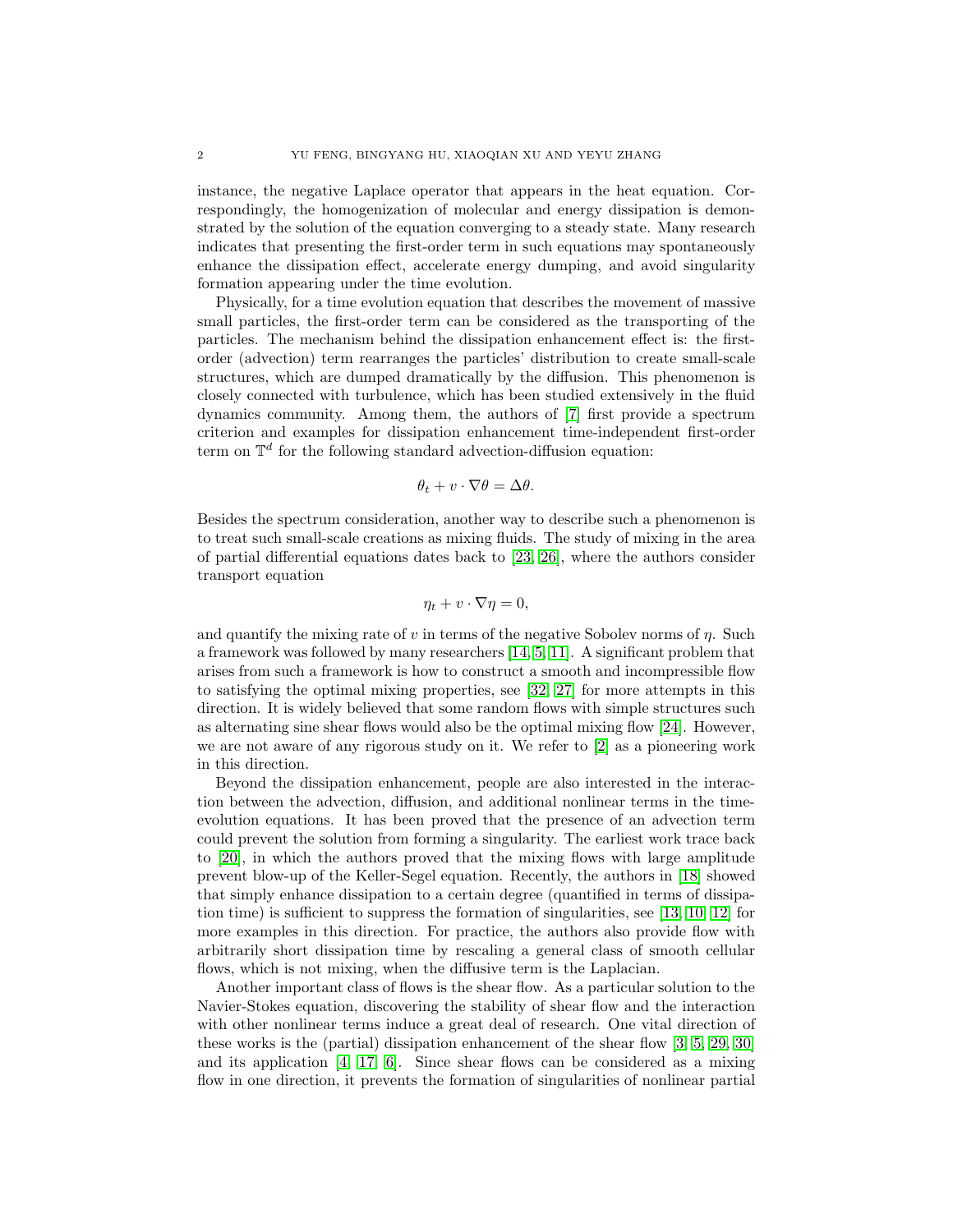differential equations from one dimension, see [\[4\]](#page-34-14) as a typical example based on the Keller-Segel equation.

On the other hand, comparing with the nonlinear time evolution equations such as Keller-Segel equations, another well-known example is the following semilinear parabolic equtaion:

<span id="page-2-1"></span>
$$
(1.1) \t\t u_t = \triangle u + u^p, x \in \mathbb{R}^N,
$$

here usually we consider the nonnegative solution to such equation. The study of this equation can track back to [\[9\]](#page-34-17). Considering the global existence or finite time blow up to such equation, there is a well-known Fujita critical exponent  $p_F = 1 + \frac{2}{N}$ , for which it can be shown that (see,  $[9, 22]$  $[9, 22]$ ):

- (1).  $p_F \ge p > 1$ , there is no nontrivial nonnegative solution for this equation;
- (2).  $p > p<sub>F</sub>$ , there exists positive solution to this problem with initial data to be sufficiently small.

In this paper, we will consider a similar equation, with additional non-local term, on the periodic setting, and ignoring the positivity requirement, as follows:

<span id="page-2-0"></span>(1.2) 
$$
\begin{cases} u_t - \Delta u = |u|^p - \int_{\mathbb{T}^N} |u|^p & \text{on } \mathbb{T}^N, \\ u \text{ periodic} & \text{on } \partial \mathbb{T}^N, \end{cases}
$$

The problem  $(1.2)$  was studied extensively by [\[19,](#page-34-19) [25\]](#page-35-5), in which, the authors considered the local existence result with a continuous initial data up to boundary. Moreover, they also showed the global existence to such equations with small  $L^{\infty}$ initial data. Equation [\(1.2\)](#page-2-0) is also relevant to the Navier-Stokes equations on an infinite slab (see, e.g.,  $[8]$ ), one may expect that to understand the singularity formation or global existence of the solution to such equation can help us understand the behavior of Navier-Stokes equation.

Following the idea of using advection term to prevent blow-up, we now consider the following non-local semi-linear parabolic equation with advection on torus  $\mathbb{T}^N := [0,1]^N$  for some  $N \ge 2$ : for  $1 \le p < 1 + \frac{2}{N}$ ,

<span id="page-2-2"></span>(1.3) 
$$
\begin{cases} u_t + v \cdot \nabla u - \Delta u = |u|^p - \int_{\mathbb{T}^N} |u|^p & \text{on } \mathbb{T}^N, \\ u \text{ periodic} & \text{on } \partial \mathbb{T}^N, \end{cases}
$$

with initial condition  $u(x, 0) = u_0(x)$  on  $\mathbb{T}^N$ . Here v is an incompressible flow. The reason for us to restrict our attention on the case when  $1 \leq p \leq 1 + \frac{2}{N}$ will be clear from the explicit computation later. Heuristically, different from the more complicated non-negative solution case  $(1.1)$ , note that when p is larger, the right hand side of [\(1.3\)](#page-2-2) might have many "peaks", which can possibly prevent the diffusion, this in turns suggests that we have more chance to derive a globally existed solution when p is small.

The goal of this paper is to study the global existence of [\(1.3\)](#page-2-2). In particular, our main results can be stated as follows:

<span id="page-2-3"></span>**Theorem 1.1.** Let  $N = 2$  or 3. For  $1 \leq p < 1 + \frac{2}{N}$ , there exists divergence free  $v(t, x) \in L^{\infty}([0, \infty), L^{\infty})$ , depending on p,  $u_0$ , such that the mild solution (see Definition [1.5\)](#page-4-1) to  $(1.3)$  exists globally in time.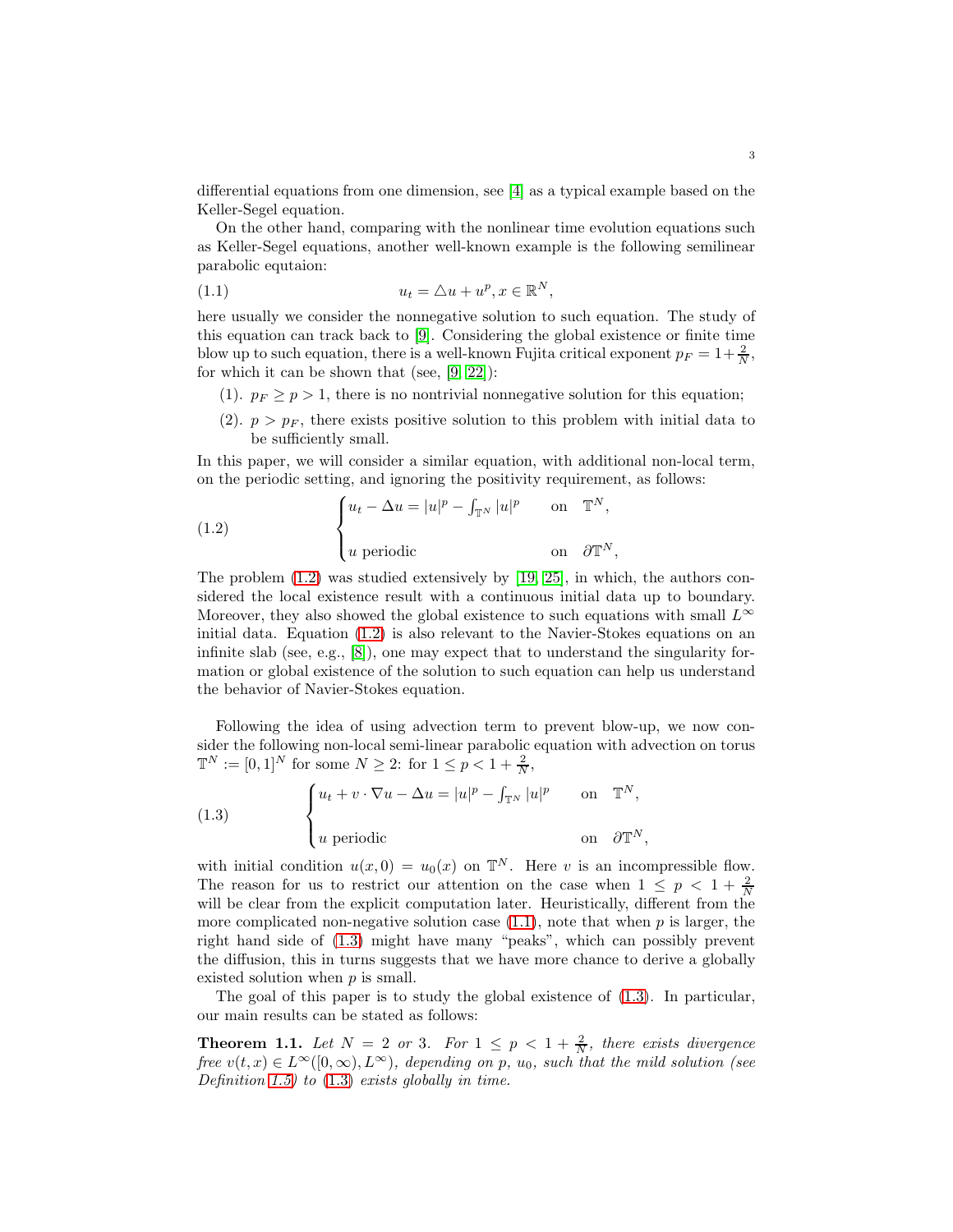<span id="page-3-0"></span>Theorem 1.2. Let  $N = 2$ . For  $1 \le p < 2$ , if

$$
\int_{\mathbb{T}} \left( \int_{\mathbb{T}} u_0(x_1, x_2) dx_1 \right)^2 dx_2 \ll 1,
$$

then there exists shear flows  $\mathbf{v} = (v_1(x_2), 0) \in L^{\infty}$ , depending only p and  $u_0$  such that the mild solution to [\(1.3\)](#page-2-2) exists globally in time.

Remark 1.3. In the sequel, we will study both Theorem [1.1](#page-2-3) and Theorem [1.2](#page-3-0) in a more precise and quantitative way, see Section [3](#page-13-0) and Section [4,](#page-16-0) respectively.

We start with some basic setup. Given a function  $f \in L^p(\mathbb{T}^N)$ , we denote  $\hat{f}(\mathbf{k})$  to be its Fourier coefficient of f at frequency  $\mathbf{k} \in \mathbb{Z}^N$ . Then the *inhomogeneous Sobolev* space  $H^s(\mathbb{T}^N), s \in \mathbb{R}$  is defined to be the collection of all measurable functions f on  $\mathbb{T}^N$ , with

$$
||f||_{H^s}^2 := \sum_{\mathbf{k}\in\mathbb{Z}^N} (1+|\mathbf{k}|^2)^s \left| \hat{f}(\mathbf{k}) \right|^2 = \left\| (I-\Delta)^{s/2} f \right\|_2^2 < \infty,
$$

while the *homogeneous Sobelev space*  $\dot{H}^s(\mathbb{T}^N), s \in \mathbb{R}$  consists of all measurable functions  $f$  on  $\mathbb{T}^N$  with

$$
||f||_{\dot{H}^{s}}^{2} := \sum_{\mathbf{k} \in \mathbb{Z}^{N} \setminus \{\mathbf{0}\}} |\mathbf{k}|^{2s} \left| \hat{f}(\mathbf{k}) \right|^{2} = \left\| \left( -\Delta \right)^{s/2} f \right\|_{2}^{2} < \infty.
$$

Note that it is clear that for  $f \in L^2(\mathbb{T}^N)$ ,  $f \in H^s(\mathbb{T}^N)$  if and only if  $f \in \dot{H}^s(\mathbb{T}^N)$ . Let  $e^{t\Delta}$  be the semigroup generated by the Laplacian  $\Delta$ , namely,

$$
e^{t\Delta}f = \mathcal{F}^{-1}\left(e^{-t|\mathbf{k}|^2}\hat{f}\right),\,
$$

where  $\mathcal{F}^{-1}$  is the inverse Fourier transform on  $\mathbb{Z}^N$ .

Here are some basic properties of the semigroup  $e^{t\Delta}$ , whose proof are straightforward from the definitions.

<span id="page-3-2"></span>Lemma 1.4. The following estimates hold:

- (1).  $\|(-\Delta)^{\frac{s}{2}}e^{t\Delta}f\|_{L^2} \leq C_s t^{-\frac{s}{2}} \|f\|_{L^2};$
- <span id="page-3-1"></span>(2). For any  $1 \leq p \leq 2$ ,

(1.4) 
$$
\|e^{t\Delta}f\|_{L^2} \lesssim t^{-\frac{N(p-1)}{4}} \|f\|_{L^{\frac{2}{p}}}.
$$

Proof. The first assertion is straightforward by analysing the Fourier side, and hence we omit it here. While the second assertion follows from interpolation. More precisely, by Hölder's inequality with the conjugate pair  $\left(\frac{1}{2-p}, \frac{1}{p-1}\right)$  $\big)$ , we have

$$
||e^{t\Delta}f||_{L^{2}}^{2} = \sum_{\mathbf{k}\in\mathbb{Z}^{N}} e^{-2t|\mathbf{k}|^{2}} \left| \hat{f}(\mathbf{k}) \right|^{2}
$$
  
\n
$$
\leq \left( \sum_{\mathbf{k}\in\mathbb{Z}^{N}} e^{\frac{-2t|\mathbf{k}|^{2}}{p-1}} \right)^{p-1} \cdot \left( \sum_{\mathbf{k}\in\mathbb{Z}^{N}} \left| \hat{f}(\mathbf{k}) \right|^{\frac{2}{2-p}} \right)^{2-p}
$$
  
\n
$$
\lesssim ||f||_{L^{\frac{2}{p}}}^{2} \cdot \left( \int_{\mathbb{R}^{N}} e^{-\frac{2t|x|^{2}}{p-1}} dx \right)^{p-1} \lesssim t^{-\frac{N(p-1)}{2}} \cdot ||f||_{L^{\frac{2}{p}}}^{2},
$$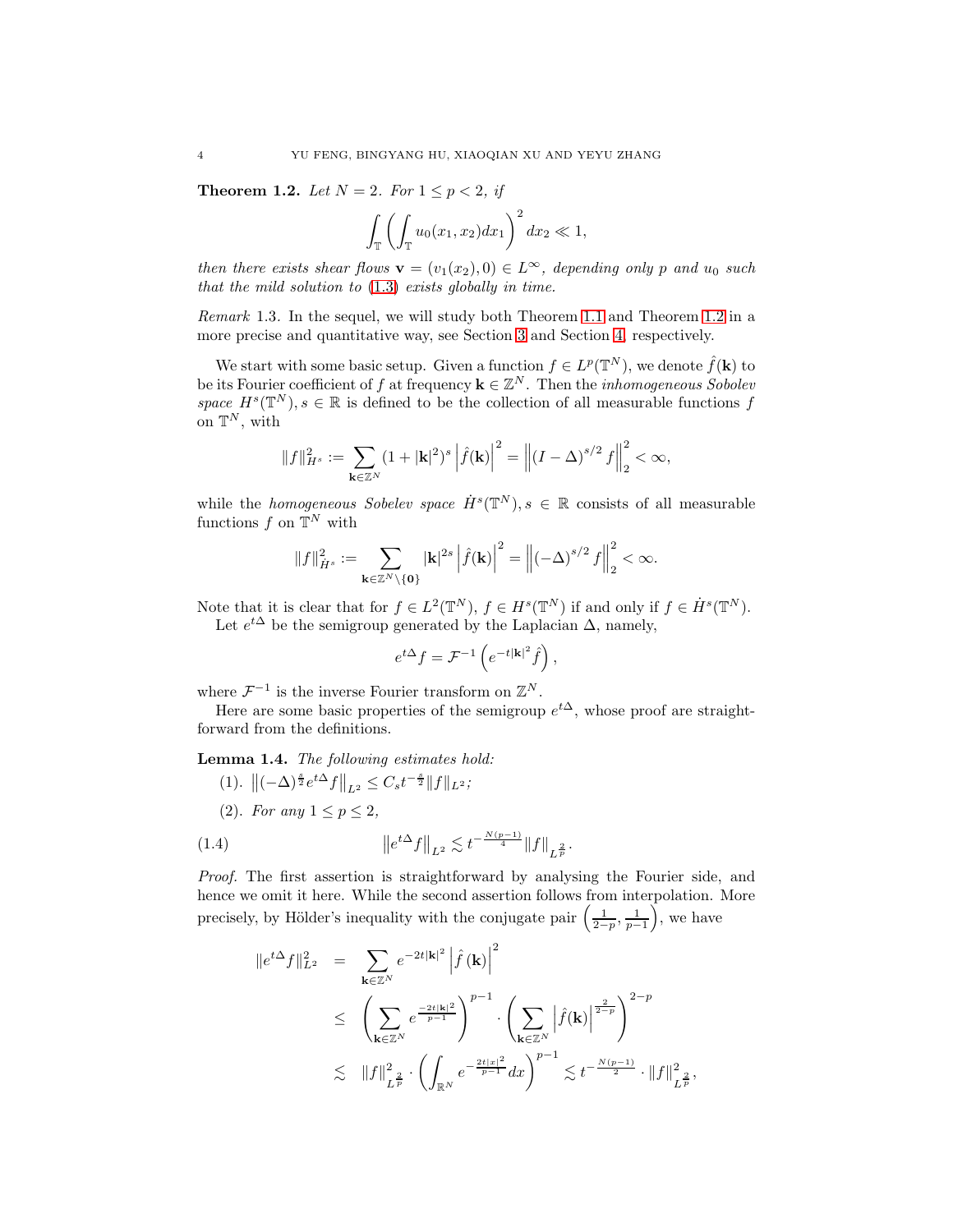which clearly implies the desired estimate [\(1.4\)](#page-3-1). Here in the above estimate, we have used the Hausdoff-Young's inequality on  $\mathbb{T}^N$  (or interpolation)

$$
\|\hat{g}\|_{\ell^q(\mathbb{Z}^N)} \lesssim \|g\|_{L^{q'}(\mathbb{T}^N)}, \quad q \ge 2,
$$

where  $q = \frac{2}{2-p}$  in our case.

In this paper, we will mainly consider the mild solution to [\(1.3\)](#page-2-2), which defines as follows.

<span id="page-4-1"></span>**Definition 1.5.** Let  $1 \leq p < 1 + \frac{2}{N}$ ,  $v(t, x) \in L^{\infty}([0, \infty); L^2(\mathbb{T}^N))$ . A function  $u \in C([0,T]; L^2(\mathbb{T}^N)), T > 0$  with  $\overline{\nabla}u(t) \in L^2(\mathbb{T}^N)$  for each  $0 < t \leq T$ , is called a mild solution of [\(1.3\)](#page-2-2) with initial data  $u_0 \in L^2(\mathbb{T}^N)$ , if it satisfies

$$
u(t) = \mathcal{N}(u)(t) := e^{t\Delta}u_0 + \int_0^t e^{(t-\tau)\Delta} (|u|^p) d\tau - \int_0^t e^{(t-\tau)\Delta} (v \cdot \nabla u) d\tau
$$

$$
- \int_0^t \int_{\mathbb{T}^N} |u|^p dx d\tau,
$$

where the integrals above are in the sense of Böchner integral.

In addition, the definition of the weak solution of [\(1.3\)](#page-2-2) is as follows.

**Definition 1.6.** Let  $1 \leq p \leq 1 + \frac{2}{N}$ ,  $v(t, x) \in L^{\infty}([0, \infty); L^2(\mathbb{T}^N))$ . A function  $u \in L^{\infty}([0,T]; L^2(\mathbb{T}^N)) \cap L^2([0,T]; H^1(\mathbb{T}^N))$  is called a weak solution of [\(1.3\)](#page-2-2) on  $[0, T)$  with initial value  $u(0) = u_0 \in L^2(\mathbb{T}^N)$  if, for all  $\varphi \in C_c^{\infty}([0, T) \times \mathbb{T}^N)$ ,

<span id="page-4-3"></span>
$$
\int_{\mathbb{T}^N} u_0 \varphi(0) dx + \int_0^T \int_{\mathbb{T}^N} u \partial_t \varphi dx dt = \int_0^T \int_{\mathbb{T}^N} \varphi(v \cdot \nabla u) dx dt
$$

$$
- \int_0^T \int_{\mathbb{T}^N} |u|^p \varphi dx dt + \int_0^T \int_{\mathbb{T}^N} \nabla u \nabla \varphi dx dt
$$

$$
(1.5) \qquad \qquad + \int_0^T \left( \int_{\mathbb{T}^N} |u|^p dx \right) \left( \int_{\mathbb{T}^N} \varphi dx \right) dt.
$$

<span id="page-4-0"></span>and  $\partial_t u \in L^2([0,T];H^{-1}(\mathbb{T}^N)).$ 

2. SHORT-TIME EXISTENCE OF THE MILD SOLUTION WITH DATA IN  $L^2$ 

**Definition 2.1.** For any  $0 < T < 1$ , we let the Banach space  $X_T$  to be

$$
X_T := C\left([0,T];L^2(\mathbb{T}^N)\right) \cap \left\{ u : \mathbb{T}^N \times \mathbb{R}_+ \to \mathbb{R} \Big| \sup_{0 \le t \le T} t^{\frac{1}{2}} \|\nabla u\|_{L^2} < \infty \right\},\
$$

with the norm

$$
||u||_{X_T} := \max \left( \sup_{0 \leq t \leq T} ||u||_{L^2}, \sup_{0 < t \leq T} t^{\frac{1}{2}} ||\nabla u||_{L^2} \right).
$$

We have the following result.

<span id="page-4-2"></span>**Theorem 2.2.** Let  $1 \leq p < 1 + \frac{2}{N}$ ,  $u_0 \in L^2(\mathbb{T}^N)$  and let  $v \in L^{\infty}(\mathbb{R}_+; L^{\frac{2}{p-1}})$ . There exists  $0 < T \leq 1$  depending on  $\sup_{t>0} ||v||_{L^{\frac{2}{p-1}}}$  and  $||u_0||_{L^2}$  such that [\(1.3\)](#page-2-2) admits a mild solution u on  $[0, T]$ , which is unique in  $X_T$ .

We divide the proof of Theorem [2.2](#page-4-2) into several parts.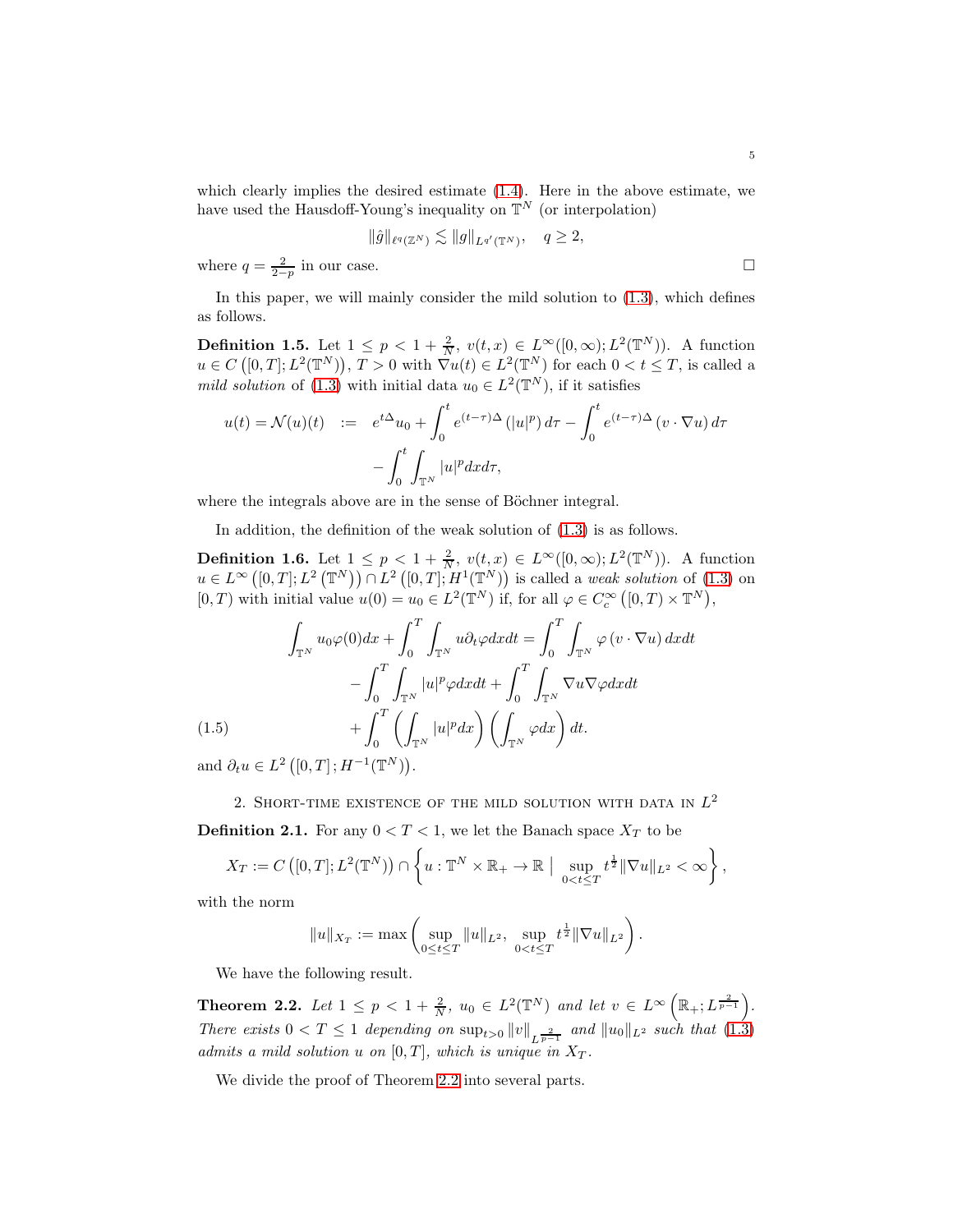<span id="page-5-3"></span>**Lemma 2.3.** Under the assumption of Theorem [2.2,](#page-4-2) we have for any  $0 < T \le 1$ 

$$
\mathcal{N}(u) \in C([0, T]; L^2(\mathbb{T}^N)).
$$

Moreover, for each  $t \in (0, T]$ , there exists some  $C_1 = C_1(N, p) > 0$ , such that (2.1)

<span id="page-5-0"></span>
$$
\|\mathcal{N}(u)(t)\|_{L^2}\leq C_1\left(\|u_0\|_{L^2}+t^{1-\frac{N(p-1)}{4}}\|u\|_{X_T}^p+t^{\frac{2-N(p-1)}{4}}\|v\|_{L^\infty\left(\mathbb{R}_+;L^{\frac{2}{p-1}}\right)}\|u\|_{X_T}\right).
$$

Proof. The first claim follows clearly from the basic properties of semigroups and Böcher integrals, and hence we only focus on proving the estimate  $(2.1)$ . For any  $t \in (0, 1]$ , using Lemma [1.4,](#page-3-2) we have

<span id="page-5-1"></span>
$$
\|\mathcal{N}(u)(t)\|_{L^{2}} \leq \|e^{t\Delta}u_{0}\|_{L^{2}} + \int_{0}^{t} \int_{\mathbb{T}^{N}} |u|^{p} dx d\tau + \int_{0}^{t} \left\|e^{(t-\tau)\Delta} (|u(\tau)|^{p})\right\|_{L^{2}} d\tau \n+ \int_{0}^{t} \left\|e^{(t-\tau)\Delta} (v(\tau) \cdot \nabla u(\tau))\right\|_{L^{2}} d\tau \n\lesssim \|u_{0}\|_{L^{2}} + t \|u\|_{X_{T}}^{p} + \int_{0}^{t} (t-\tau)^{-\frac{N(p-1)}{4}} \|u(\tau)|^{p}\|_{L^{\frac{2}{p}}} d\tau \n+ \int_{0}^{t} (t-\tau)^{-\frac{N(p-1)}{4}} \|v(\tau) \cdot \nabla u(\tau)\|_{L^{\frac{2}{p}}} d\tau \n= \|u_{0}\|_{L^{2}} + t \|u\|_{X_{T}}^{p} + \int_{0}^{t} (t-\tau)^{-\frac{N(p-1)}{4}} \|u(\tau)\|_{L^{2}}^{p} d\tau \n+ \int_{0}^{t} (t-\tau)^{-\frac{N(p-1)}{4}} \|v(\tau) \cdot \nabla u(\tau)\|_{L^{\frac{2}{p}}} d\tau.
$$
\n(2.2)

For the first integral in [\(2.2\)](#page-5-1), using the fact that  $1 \le p < 1 + \frac{2}{N}$ , we see that we can bound it by

(2.3) 
$$
||u||_{X_T}^p \cdot \int_0^t (t-\tau)^{-\frac{N(p-1)}{4}} d\tau \lesssim t^{1-\frac{N(p-1)}{4}} ||u||_{X_T}^p.
$$

While for the second integral [\(2.2\)](#page-5-1), we can bound it above by

<span id="page-5-2"></span>
$$
\int_{0}^{t} (t-\tau)^{-\frac{N(p-1)}{4}} \|v(\tau)\|_{L^{\frac{2p'}{p}}} \|\nabla u(\tau)\|_{L^{2}} d\tau
$$
\n
$$
= \int_{0}^{t} (t-\tau)^{-\frac{N(p-1)}{4}} \tau^{-\frac{1}{2}} \|v(\tau)\|_{L^{\frac{2}{p-1}}} \left(\tau^{\frac{1}{2}} \|\nabla u(\tau)\|_{L^{2}}\right) d\tau
$$
\n
$$
\leq \|v\|_{L^{\infty}\left(\mathbb{R}_{+};L^{\frac{2}{p-1}}\right)} \cdot \|u\|_{X_{T}} \cdot \int_{0}^{t} (t-\tau)^{-\frac{N(p-1)}{4}} \tau^{-\frac{1}{2}} d\tau
$$
\n
$$
\lesssim t^{\frac{2-N(p-1)}{4}} \cdot \|v\|_{L^{\infty}\left(\mathbb{R}_{+};L^{\frac{2}{p-1}}\right)} \cdot \|u\|_{X_{T}}.
$$

Note that  $\frac{2-N(p-1)}{4} > 0$ , which is guaranteed by the assumption  $p < 1 + \frac{2}{N}$ . Combining the above estimates with  $(2.3)$  and  $(2.2)$ ,  $(2.1)$  clearly holds.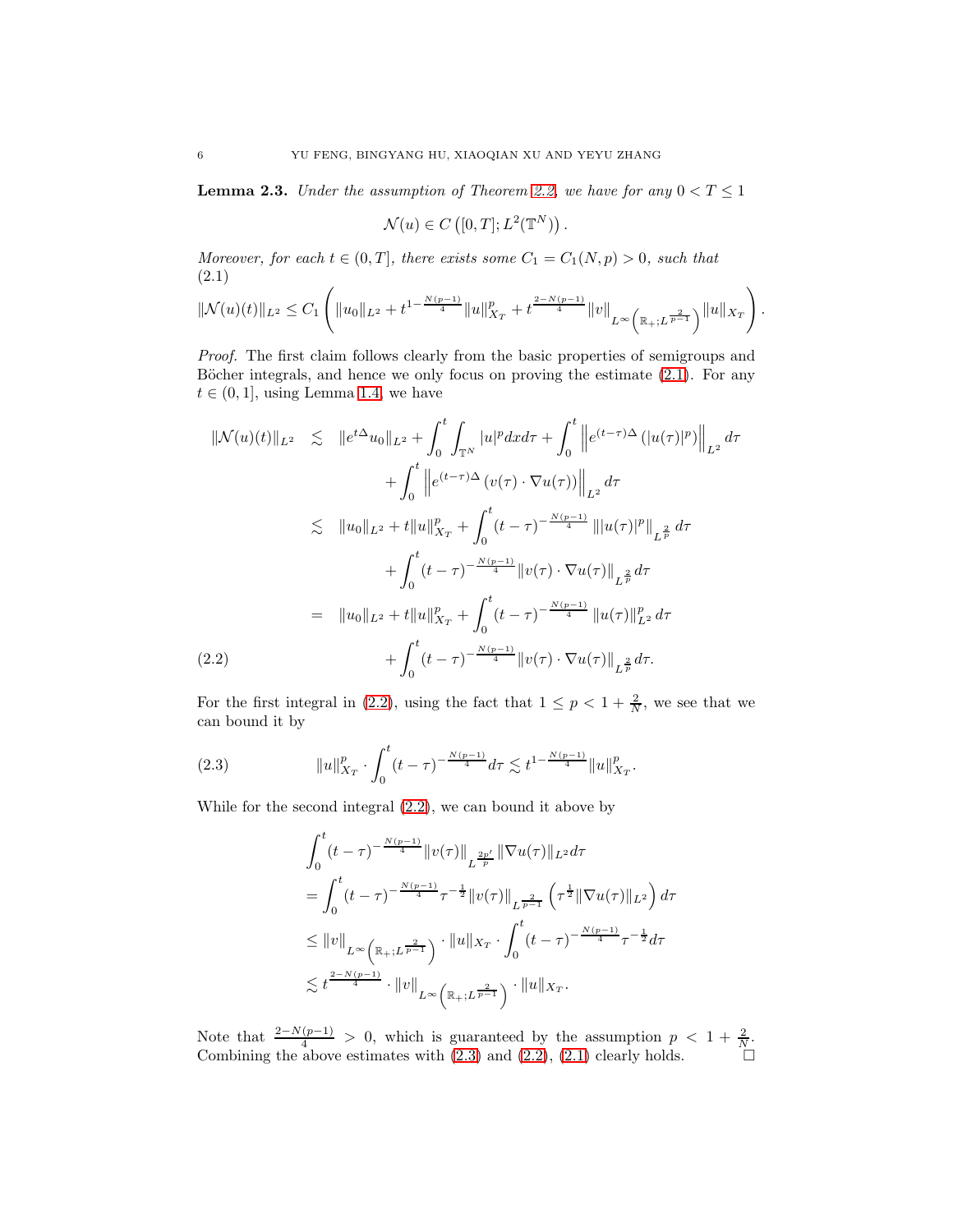<span id="page-6-4"></span>**Lemma 2.4.** Under the assumption of Lemma [2.3,](#page-5-3) we have for each  $t \in (0, T]$ , there exists some  $C_2 = C_2(N, p) > 0$ , such that (2.4)

<span id="page-6-1"></span>
$$
t^{\frac{1}{2}} \left\| \nabla \mathcal{N}(u)(t) \right\|_{L^{2}} \leq C_{2} \left( \|u_{0}\|_{L^{2}} + t^{1 - \frac{N(p-1)}{4}} \|u\|_{X_{T}}^{p} + t^{\frac{2-N(p-1)}{4}} \|v\|_{L^{\infty}\left(\mathbb{R}_{+};L^{\frac{2}{p-1}}\right)} \|u\|_{X_{T}} \right).
$$

*Proof.* For any  $t \in (0, 1]$ ,

<span id="page-6-0"></span>
$$
\|\nabla \mathcal{N}(u)(t)\|_{L^2} \leq \|\nabla e^{t\Delta}u_0\|_{L^2} + \int_0^t \left\|\nabla e^{(t-\tau)\Delta}(|u|^p)\right\|_{L^2} d\tau
$$
  
+ 
$$
\int_0^t \left\|\nabla e^{(t-\tau)\Delta}(v \cdot \nabla u)\right\|_{L^2} d\tau
$$
  

$$
\lesssim t^{-\frac{1}{2}} \|u_0\|_{L^2} + \int_0^t \left\|\nabla e^{(t-\tau)\Delta}(|u|^p)\right\|_{L^2} d\tau
$$
  
(2.5) 
$$
+ \int_0^t \left\|\nabla e^{(t-\tau)\Delta}(v \cdot \nabla u)\right\|_{L^2} d\tau.
$$

We estimate the two integrals in [\(2.5\)](#page-6-0) as follows. For the first term,

<span id="page-6-2"></span>
$$
\int_{0}^{t} \left\| \nabla e^{(t-\tau)\Delta} (|u|^{p}) \right\|_{L^{2}} d\tau
$$
\n
$$
\leq \int_{0}^{t} \left\| \nabla e^{\frac{(t-\tau)\Delta}{2}} \right\|_{L^{2} \to L^{2}} \left\| e^{\frac{(t-\tau)\Delta}{2}} (|u|^{p}) \right\|_{L^{2}} d\tau
$$
\n
$$
\lesssim \int_{0}^{t} (t-\tau)^{-\frac{1}{2}} (t-\tau)^{-\frac{N(p-1)}{4}} \| |u|^{p} \|_{L^{\frac{2}{p}}} d\tau
$$
\n
$$
= \int_{0}^{t} (t-\tau)^{-\frac{1}{2}} (t-\tau)^{-\frac{N(p-1)}{4}} \| u(\tau) \|_{L^{2}}^{p} d\tau
$$
\n
$$
\leq \| u \|_{X_{T}}^{p} \cdot \int_{0}^{t} (t-\tau)^{-\frac{2+N(p-1)}{4}} d\tau \lesssim t^{\frac{2-N(p-1)}{4}} \cdot \| u \|_{X_{T}}^{p}
$$

Now for the second integral, we have

<span id="page-6-3"></span>
$$
\int_{0}^{t} \left\| \nabla e^{(t-\tau)\Delta}(v \cdot \nabla u) \right\|_{L^{2}} d\tau
$$
\n
$$
\leq \int_{0}^{t} \left\| \nabla e^{\frac{(t-\tau)\Delta}{2}} \right\|_{L^{2} \to L^{2}} \left\| e^{\frac{(t-\tau)\Delta}{2}} (v(\tau) \cdot \nabla u(\tau)) \right\|_{L^{2}} d\tau
$$
\n
$$
\lesssim \int_{0}^{t} (t-\tau)^{-\frac{1}{2}} (t-\tau)^{-\frac{N(p-1)}{4}} \|v(\tau) \cdot \nabla u(\tau) \|_{L^{\frac{2}{p}}} d\tau
$$
\n
$$
\lesssim \int_{0}^{t} (t-\tau)^{-\frac{2+N(p-1)}{4}} \|v(\tau) \|_{L^{\frac{2}{p-1}}} \|\nabla u(\tau) \|_{L^{2}} d\tau
$$
\n
$$
\leq \|v\|_{L^{\infty}(\mathbb{R}_{+};L^{\frac{2}{p-1}})} \cdot \int_{0}^{t} (t-\tau)^{-\frac{2+N(p-1)}{4}} \tau^{-\frac{1}{2}} \cdot (\tau^{\frac{1}{2}} \|\nabla u(\tau) \|_{L^{2}}) d\tau
$$
\n
$$
\leq \|v\|_{L^{\infty}(\mathbb{R}_{+};L^{\frac{2}{p-1}})} \cdot \|u\|_{X_{T}} \cdot \int_{0}^{t} (t-\tau)^{-\frac{2+N(p-1)}{4}} \tau^{-\frac{1}{2}} d\tau
$$
\n
$$
(2.7) \qquad \lesssim t^{-\frac{N(p-1)}{4}} \cdot \|v\|_{L^{\infty}(\mathbb{R}_{+};L^{\frac{2}{p-1}})} \cdot \|u\|_{X_{T}}.
$$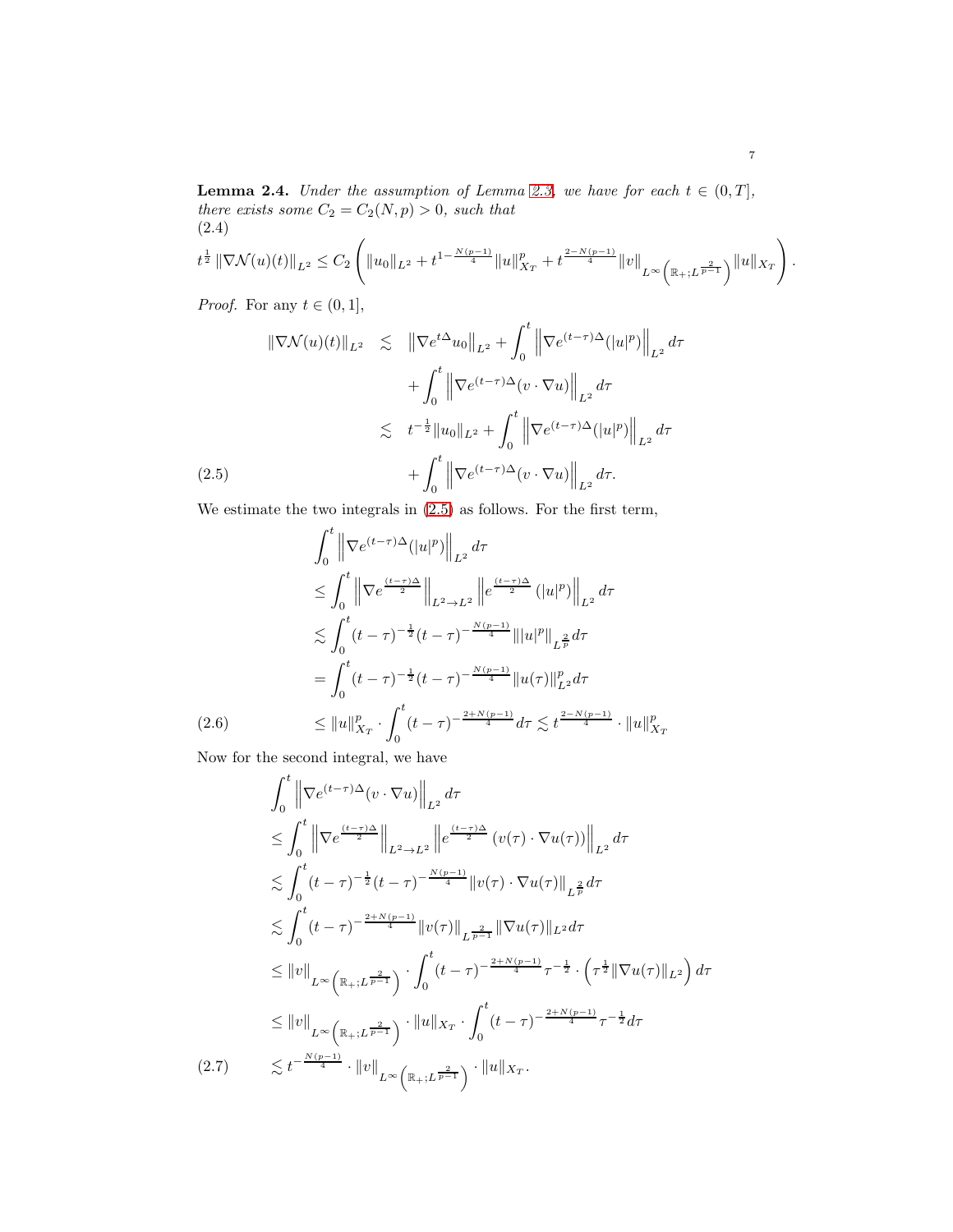Then desired estimate  $(2.4)$  follows from  $(2.5)$ ,  $(2.6)$ ,  $(2.7)$  and the identities

$$
\frac{2 - N(p-1)}{4} + \frac{1}{2} = 1 - \frac{N(p-1)}{4}
$$

and

$$
-\frac{N(p-1)}{4} + \frac{1}{2} = \frac{2 - N(p-1)}{4}.
$$

Combining both Lemma [2.3](#page-5-3) and Lemma [2.4,](#page-6-4) we have the following result.

<span id="page-7-1"></span>**Lemma 2.5.** For any  $0 < T \leq 1$ . The map  $\mathcal{N}: X_T \to X_T$  and there exists some constant  $C = C(N, p) > 0$ , such that

$$
\|\mathcal{N}(u)\|_{X_T} \leq C \left( \|u_0\|_{L^2} + T^{1-\frac{N(p-1)}{4}} \|u\|_{X_T}^p + T^{\frac{2-N(p-1)}{4}} \|v\|_{L^\infty\left(\mathbb{R}_+;L^{\frac{2}{p-1}}\right)} \|u\|_{X_T}\right).
$$

Our next result shows that the map  $\mathcal N$  is Lipschitz on  $X_T$ .

<span id="page-7-0"></span>**Lemma 2.6.** Let  $0 < T \leq 1$ . Then exists a constant  $\widetilde{C} = \widetilde{C}(N, p) > 0$  such that for  $u_1, u_2 \in X_T$ ,

$$
\| \mathcal{N}(u_1) - \mathcal{N}(u_2) \|_{X_T}
$$
  
\n
$$
\leq \widetilde{C} \left[ T^{1 - \frac{N(p-1)}{4}} \left( \|u_1\|_{X_T}^{p-1} + \|u_2\|_{X_T}^{p-1} \right) + T^{\frac{2 - N(p-1)}{4}} \|v\|_{L^\infty \left( \mathbb{R}_+; L^{\frac{2}{p-1}} \right)} \right] \|u_1 - u_2\|_{X_T}
$$

Proof. The proof of Lemma [2.6](#page-7-0) is similar to the one of Lemma [2.5.](#page-7-1) Here we only include the necessary modification and we would like to leave the details to the interested reader. Clearly, the desired estimate follows from the following two estimates

$$
\| \mathcal{N}(u_1)(t) - \mathcal{N}(u_2)(t) \|_{L^2}
$$
  

$$
\lesssim_{N,p} \left[ t^{1 - \frac{N(p-1)}{4}} \left( \|u_1\|_{X_T}^{p-1} + \|u_2\|_{X_T}^{p-1} \right) + t^{\frac{2 - N(p-1)}{4}} \|v\|_{L^\infty \left(\mathbb{R}_+, L^{\frac{2}{p-1}}\right)} \right] \|u_1 - u_2\|_{X_T}
$$

and

$$
\|\nabla \mathcal{N}(u_1)(t) - \nabla \mathcal{N}(u_2)(t)\|_{L^2}
$$
  
\$\lesssim\_{N,p} \left[ t^{\frac{2-N(p-1)}{4}} \left( \|u\_1\|\_{X\_T}^{p-1} + \|u\_2\|\_{X\_T}^{p-1} \right) + t^{\frac{-N(p-1)}{4}} \|v\|\_{L^\infty \left(\mathbb{R}\_+;L^{\frac{2}{p-1}}\right)} \right] \|u\_1 - u\_2\|\_{X\_T}\$.

These estimates follows from the proof of Lemma [2.3](#page-5-3) and Lemma [2.4,](#page-6-4) respectively, and the elementary estimate

$$
|a^p - b^p| \lesssim_p (a+b)^{p-1} |a-b|, \quad a, b \ge 0.
$$

 $\Box$ 

.

We are ready to prove Theorem [2.2.](#page-4-2)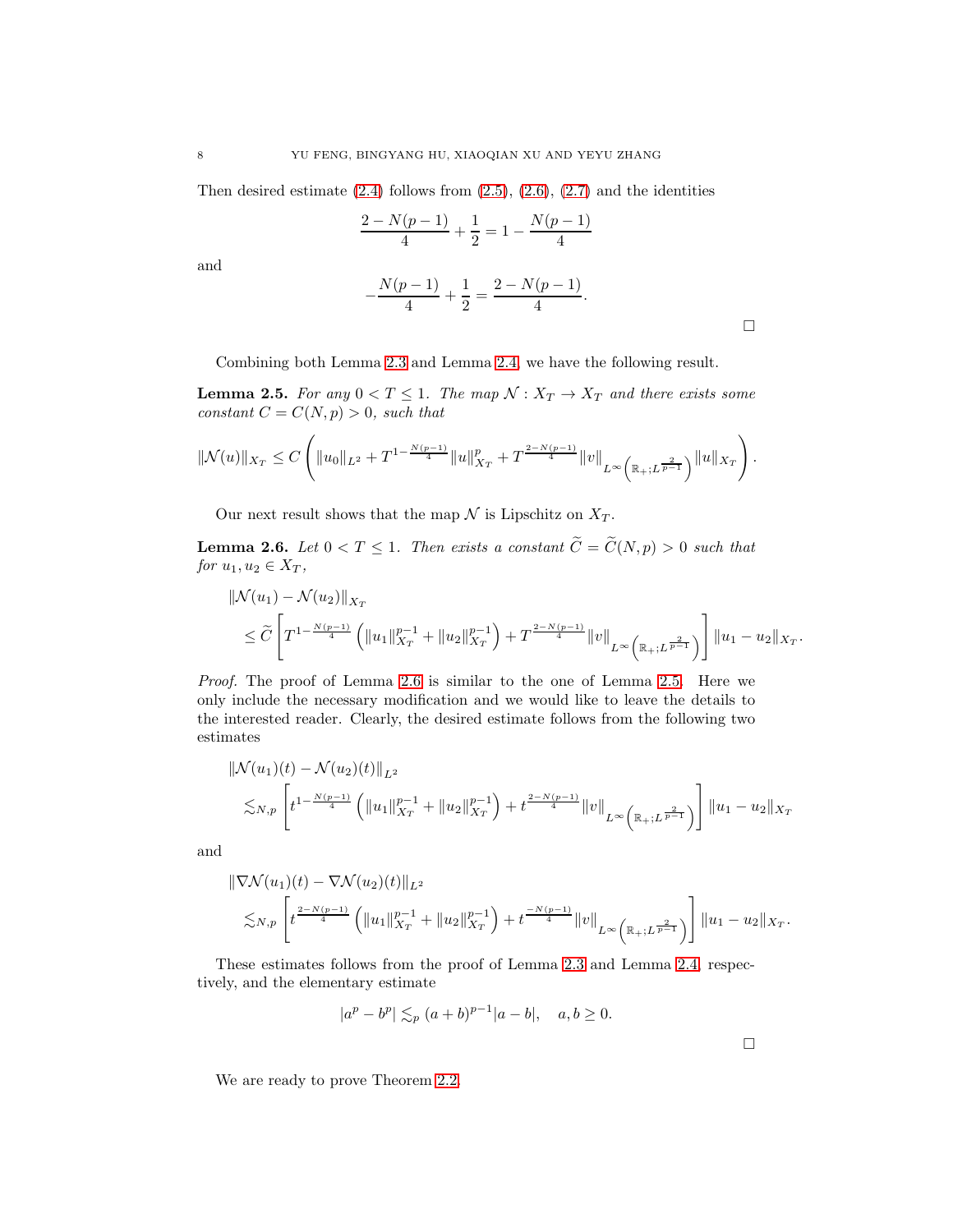*Proof of Theorem [2.2.](#page-4-2)* Let  $\mathfrak{C} := \max\{C, \widetilde{C}\}\$ , where C and  $\widetilde{C}$  are defined in Lemma [2.5](#page-7-1) and Lemma [2.6,](#page-7-0) respectively. Let  $M := 10 \mathfrak{C} ||u_0||_{L^2}$  and we let  $B(0, M)$  be the ball in  $X_T$  centered at origin with radius M. Further, let

$$
0 < T \le \min\left\{1, \frac{1}{(10 \mathfrak{C} M^{p-1})^{\frac{4}{4-N(p-1)}} + \left(10 \mathfrak{C} ||v||_{L^{\infty}\left(\mathbb{R}_+;L^{\frac{2}{p-1}}\right)}\right)^{\frac{4}{2-N(p-1)}}}\right\}.
$$

It is then easy to check that

$$
\|\mathcal{N}(u)\|_{X_T} \le M, \quad \forall u \in B(0, M)
$$

and

$$
\|\mathcal{N}(u_1) - \mathcal{N}(u_2)\|_{X_T} \le \frac{1}{2} \|u_1 - u_2\|_{X_T}, \quad u_1, u_2 \in B(0, M).
$$

Theorem [2.2](#page-4-2) then follows clearly from the Banach fixed point theorem.  $\Box$ 

<span id="page-8-1"></span>**Corollary 2.7.** Under the assumption of Theorem [2.2,](#page-4-2) if  $T^*$  is the maximal time of existence of the mild solution  $u = \mathcal{N}(u)$ , then

$$
\limsup_{t \to T^*_-} \|u(t)\|_{L^2} = \infty.
$$

Otherwise,  $T^* = \infty$ .

*Proof.* Let  $T^* < \infty$  and  $\limsup_{t \to T^*_{-}}$  $||u(t)||_{L^2} = A < \infty$ . Therefore, we can find a  $t_0 < T^*$ , such that for all  $t'$ ,  $t_0 < t' < T^*$ , one has  $||u(t')||_{L^2} \leq 2A$ . Let

$$
0 < \mathcal{T} < \min\left\{1, \frac{1}{(5 \cdot 2^p \cdot \mathfrak{C} A^{p-1})^{\frac{4}{4-N(p-1)}} + \left(10\mathfrak{C} ||v||_{L^{\infty}(\mathbb{R}_+;L^{\frac{2}{p-1}})}\right)^{\frac{4}{2-N(p-1)}}}\right\}.
$$

Finally, we fix  $t' \in (t_0, T^*)$  satisfying  $\mathcal{T} > T^* - t'$  (see, e.g., Figure [1\)](#page-8-0).

$$
\begin{array}{ccccc}\n\bullet & \bullet & \bullet & \bullet & \bullet & \bullet \\
\hline\n0 & & \mathcal{T} & 1 & & \end{array}\n\qquad \qquad \begin{array}{ccccc}\n\bullet & \bullet & \bullet & \bullet & \bullet \\
t_0 & t' & T^* & t' + \mathcal{T}\n\end{array}
$$

<span id="page-8-0"></span>FIGURE 1. 
$$
\mathcal{T}, t_0, t', T^*
$$
 and  $t' + \mathcal{T}$ .

Now by Theorem [2.2](#page-4-2) with initial data  $u(t')$ , there exists a mild solution  $\tilde{u}$  on  $u'(t)$  $[t', t' + \mathcal{T}]$ . Moreover, the uniqueness of the mild solutions suggests that  $u = \tilde{u}$  on  $[t', t' + \mathcal{T}]$ .  $[t',T^*)$ , which suggests that the mild solution can be extended by surpassing  $T^*$ . This is a contradiction.

Remark 2.8. The assumption of Corollary [2.7](#page-8-1) is not trivial and we refer the reader Theorem [A.1](#page-32-2) for an example where the  $L^2$  norm of the solution exists only in finite time.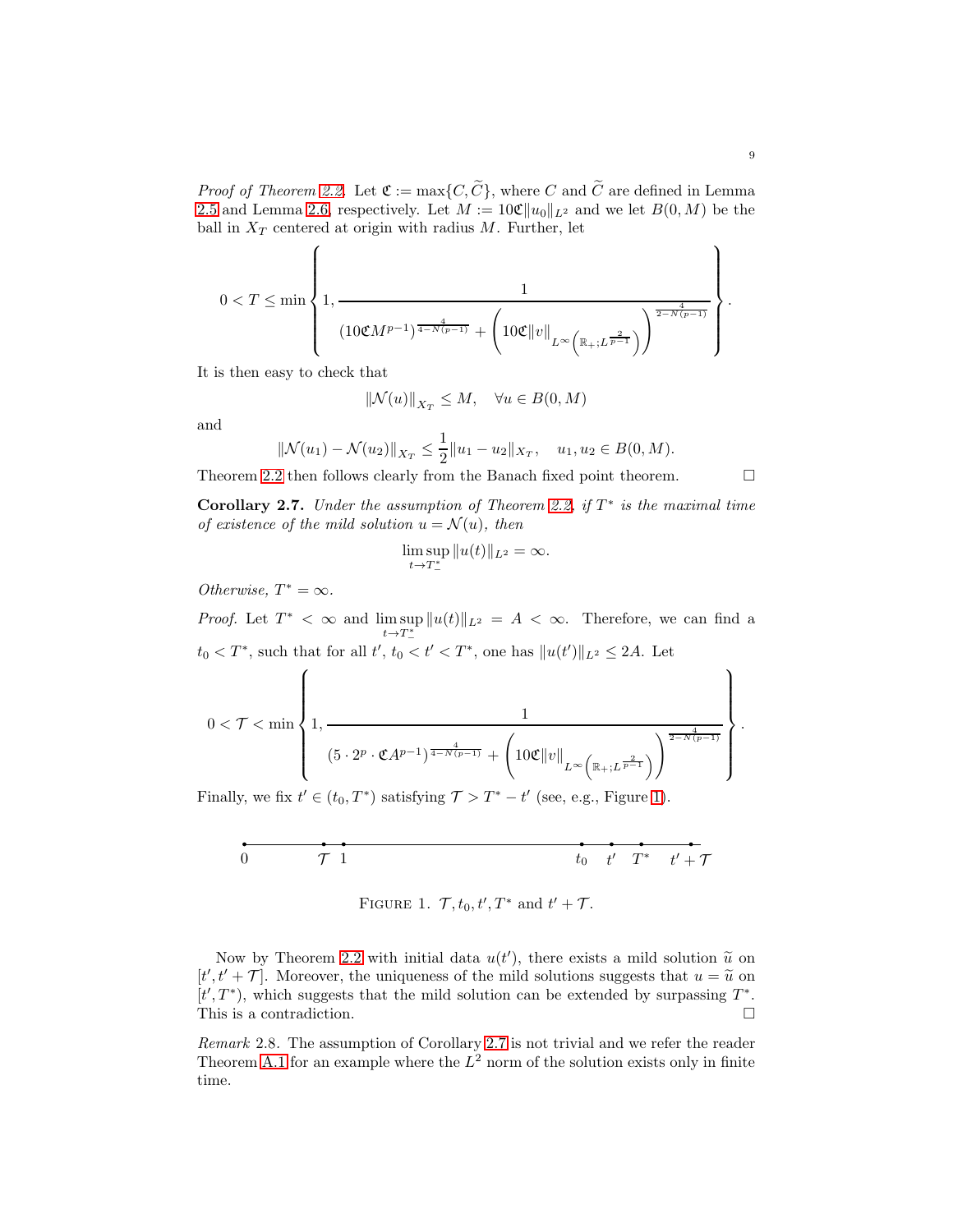Finally, we show that the mild solution  $u = \mathcal{N}(u)$  constructed on  $[0, T)$  coincides the weak solution, under a slightly stronger assumption.

<span id="page-9-0"></span>**Theorem 2.9.** Let  $v \in L^{\infty}(\mathbb{R}_{+}; L^{\infty})$  and  $u = \mathcal{N}(u)$  be the mild solution on  $[0, T]$ given in Theorem [2.2](#page-4-2) with the initial data  $u_0 \in L^2(\mathbb{T}^N)$  with

<span id="page-9-1"></span>(2.8) 
$$
\int_{\mathbb{T}^N} u_0 dx = 0.
$$

Then,  $u = \mathcal{N}(u)$  is a weak solution of [\(1.3\)](#page-2-2), and satisfies the energy identity for any  $0 \leq t < T$ :

<span id="page-9-4"></span>(2.9) 
$$
\|u_0\|_{L^2}^2 + 2\int_0^t \int_{\mathbb{T}^N} |u|^p u dx dt = \|u(t)\|_{L^2}^2 + 2\int_0^t \int_{\mathbb{T}^N} |\nabla u|^2 dx dt.
$$

Remark 2.10. Note that the assumption of Theorem [2.9](#page-9-0) can be relaxed. More precisely, one can actually prove Theorem [2.9](#page-9-0) without assuming [\(2.8\)](#page-9-1) and under less regularity assumption:  $v \in L^{\infty}(\mathbb{R}_{+}; L^{q})$  with  $q > \max\left\{N+2, \frac{2}{p-1}\right\}$  $\}$  (see, Theorem [B.1\)](#page-32-3). Nevertheless, the current Theorem [2.9](#page-9-0) has already contained the most interesting cases and suffices for our applications (see, Sections [3](#page-13-0) and [4\)](#page-16-0).

Proof. We divide the proof into several steps.

Step I: An alternative representation of  $u = \mathcal{N}(u)$ .

<span id="page-9-3"></span>We claim that for any  $0 < \epsilon \leq t \leq T$ , one has

$$
(2.10) \t u(t) = e^{(t-\epsilon)\Delta}u(\epsilon) + \int_{\epsilon}^{t} e^{(t-\tau)\Delta} (|u|^p - v \cdot \nabla u) d\tau - \int_{\epsilon}^{t} \int_{\mathbb{T}^N} |u|^p dx d\tau,
$$

where the above identity is taken in the sense of functions in  $C([e,T];L^2(\mathbb{T}^N))$ . Indeed, by Definition [1.5,](#page-4-1) we have

<span id="page-9-2"></span>
$$
u(t) - u(\epsilon) = \left( e^{(t-\epsilon)\Delta} - I \right) \left[ e^{\epsilon \Delta} u_0 + \int_0^{\epsilon} e^{(\epsilon-\tau)\Delta} (|u|^p - v \cdot \nabla u) d\tau \right]
$$

(2.11) 
$$
+ \int_{\epsilon}^{t} e^{(t-\tau)\Delta} (|u|^{p} - v \cdot \nabla u) d\tau - \int_{\epsilon}^{t} \int_{\mathbb{T}^{N}} |u|^{p} dx d\tau.
$$

Note that

$$
\left(e^{(t-\epsilon)\Delta} - I\right) \left[\int_0^{\epsilon} \int_{\mathbb{T}^N} |u|^p dx d\tau\right] = 0.
$$
  
This together (2.11) gives the desired claim (2.10).

Step II: For each  $0 < \epsilon \leq t$ ,  $u \in L^2([\epsilon, t]; H^1(\mathbb{T}^N))$ .

Indeed, using the fact that  $u \in X_T$ , we have for any  $\epsilon \leq \tau \leq t \leq T$ ,

$$
||u(\tau)||_{H^1(\mathbb{T}^N)} \lesssim \tau^{-1/2} \cdot ||u||_{X_T},
$$

this gives

$$
\int_{\epsilon}^{t} \|u(\tau)\|_{H^1(\mathbb{T}^N)}^2 d\tau \lesssim (\log T - \log \epsilon) \cdot \|u\|_{X_T}^2.
$$

Note that although the above bound depends on  $\epsilon$ , we will finally show that it can be bounded above uniformly in  $\epsilon > 0$ , and therefore we are able to apply the dominated convergence theorem to pass  $\epsilon$  to 0. We will come back to this point later.

Step III:  $L^2$  pairing.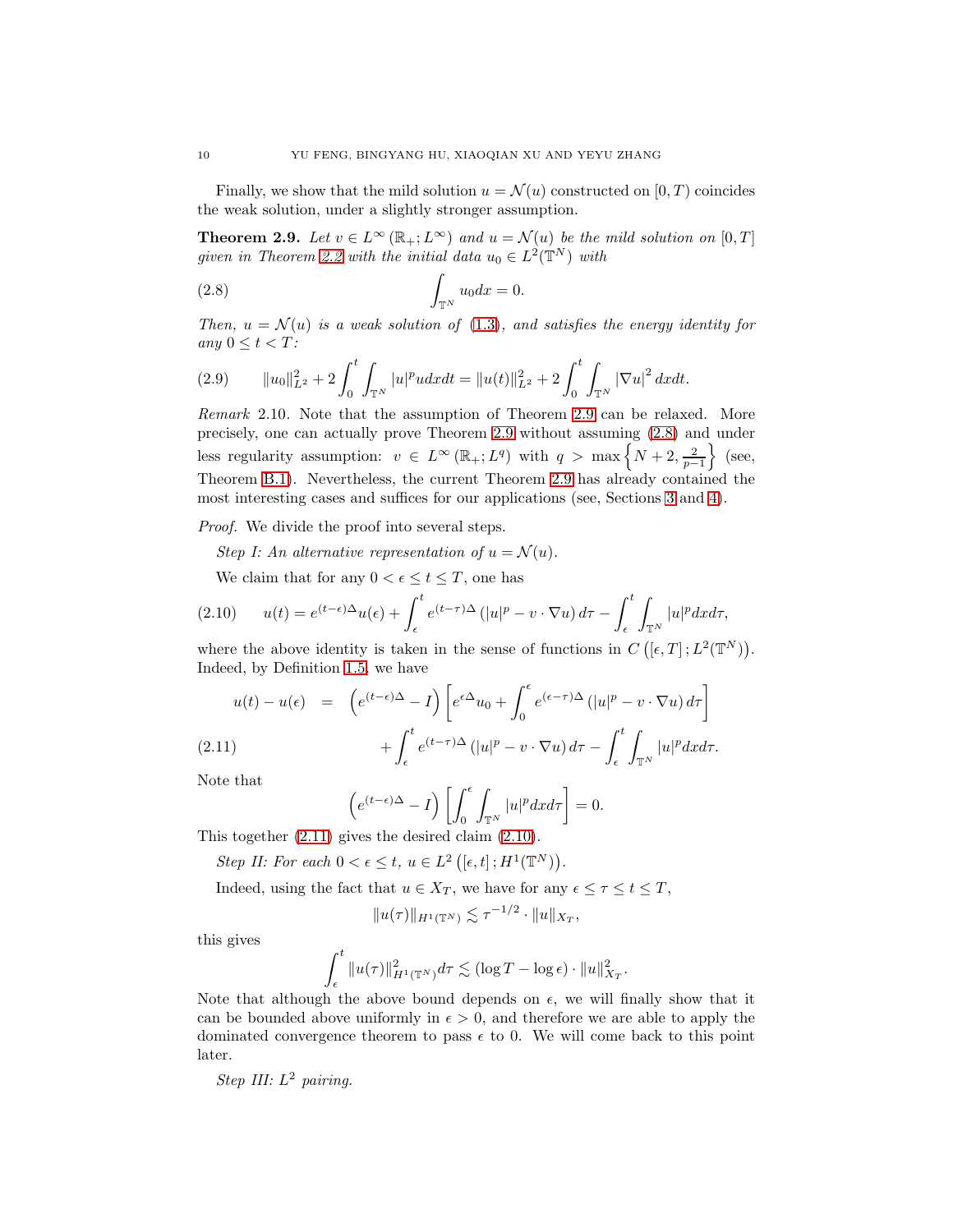Let  $\varphi \in C^{\infty}([\epsilon, T] \times \mathbb{T}^{N})$  and consider the  $L^{2}$  pairing of  $\varphi$  with u by using  $(2.10)$ . This gives

$$
\int_{\mathbb{T}^N} \varphi(t)u(t)dx = \int_{\mathbb{T}^N} e^{(t-\epsilon)\Delta} \varphi(t)u(\epsilon)dx \n+ \int_{\epsilon}^t \int_{\mathbb{T}^N} e^{(t-\tau)\Delta} \varphi(t) \left( |u(\tau)|^p - v(\tau) \cdot \nabla u(\tau) \right) dx d\tau \n- \int_{\mathbb{T}^N} \varphi(t) dx \cdot \int_{\epsilon}^t \int_{\mathbb{T}^N} |u(\tau)|^p dx d\tau,
$$

where we have used Fubini-Tonelli's Theorem to exchange the order of the order of integration. Now using the fact that  $e^{t\Delta}$  is a strongly continuous semigroup on  $L^2(\mathbb{T}^N)$  and standard spectral theory, we have

$$
\frac{d}{dt} \int_{\mathbb{T}^N} \varphi(t) u(t) dx = \int_{\mathbb{T}^N} \left( e^{(t-\epsilon)\Delta} \partial_t \varphi(t) + \Delta e^{(t-\epsilon)\Delta} \varphi(t) \right) u(\epsilon) dx \n+ \int_{\mathbb{T}^N} \int_{\epsilon}^t \left( e^{(t-\epsilon)\Delta} \partial_t \varphi(t) + \Delta e^{(t-\epsilon)\Delta} \varphi(t) \right) (|u(\tau)|^p - v(\tau) \cdot \nabla u(\tau)) dx d\tau \n+ \int_{\mathbb{T}^N} \varphi(t) (|u(t)|^p - v(t) \cdot \nabla u(t)) dx - \int_{\mathbb{T}^N} |u(t)|^p dx \cdot \int_{\mathbb{T}^N} \varphi(t) dx \n- \int_{\mathbb{T}^N} \partial_t \varphi(t) dx \cdot \int_{\epsilon}^t \int_{\mathbb{T}^N} |u(\tau)|^p dx d\tau.
$$

Using the self-adjointness of  $e^{t\Delta}$  and the fact that  $\int_{\mathbb{T}^N} \Delta \varphi(t) dx = 0$ , we find that

$$
\frac{d}{dt} \int_{\mathbb{T}^N} \varphi(t) u(t) dx
$$
\n
$$
= \int_{\mathbb{T}^N} \partial_t \varphi(t) \left[ e^{(t-\epsilon)\Delta} u(\epsilon) + \int_{\epsilon}^t e^{(t-\epsilon)\Delta} (|u(\tau)|^p - v(\tau) \cdot \nabla u(\tau)) d\tau \right. \\
\left. - \int_{\epsilon}^t \int_{\mathbb{T}^N} |u(\tau)|^p dx d\tau \right] dx
$$
\n
$$
+ \int_{\mathbb{T}^N} \Delta \varphi(t) \left[ e^{(t-\epsilon)\Delta} u(\epsilon) + \int_{\epsilon}^t e^{(t-\epsilon)\Delta} (|u(\tau)|^p - v(\tau) \cdot \nabla u(\tau)) d\tau \right. \\
\left. - \int_{\epsilon}^t \int_{\mathbb{T}^N} |u(\tau)|^p dx d\tau \right] dx
$$
\n
$$
+ \int_{\mathbb{T}^N} \varphi(t) (|u(t)|^p - v(t) \cdot \nabla u(t)) dx - \int_{\mathbb{T}^N} |u(t)|^p dx \cdot \int_{\mathbb{T}^N} \varphi(t) dx.
$$

Using [\(2.10\)](#page-9-3), we see that the above term gives

$$
= \int_{\mathbb{T}^N} \left( \partial_t \varphi(t) + \Delta \varphi(t) \right) u(t) dx + \int_{\mathbb{T}^N} \varphi(t) \left( |u(t)|^p - v(t) \cdot \nabla u(t) \right) dx - \int_{\mathbb{T}^N} |u(t)|^p dx \cdot \int_{\mathbb{T}^N} \varphi(t) dx.
$$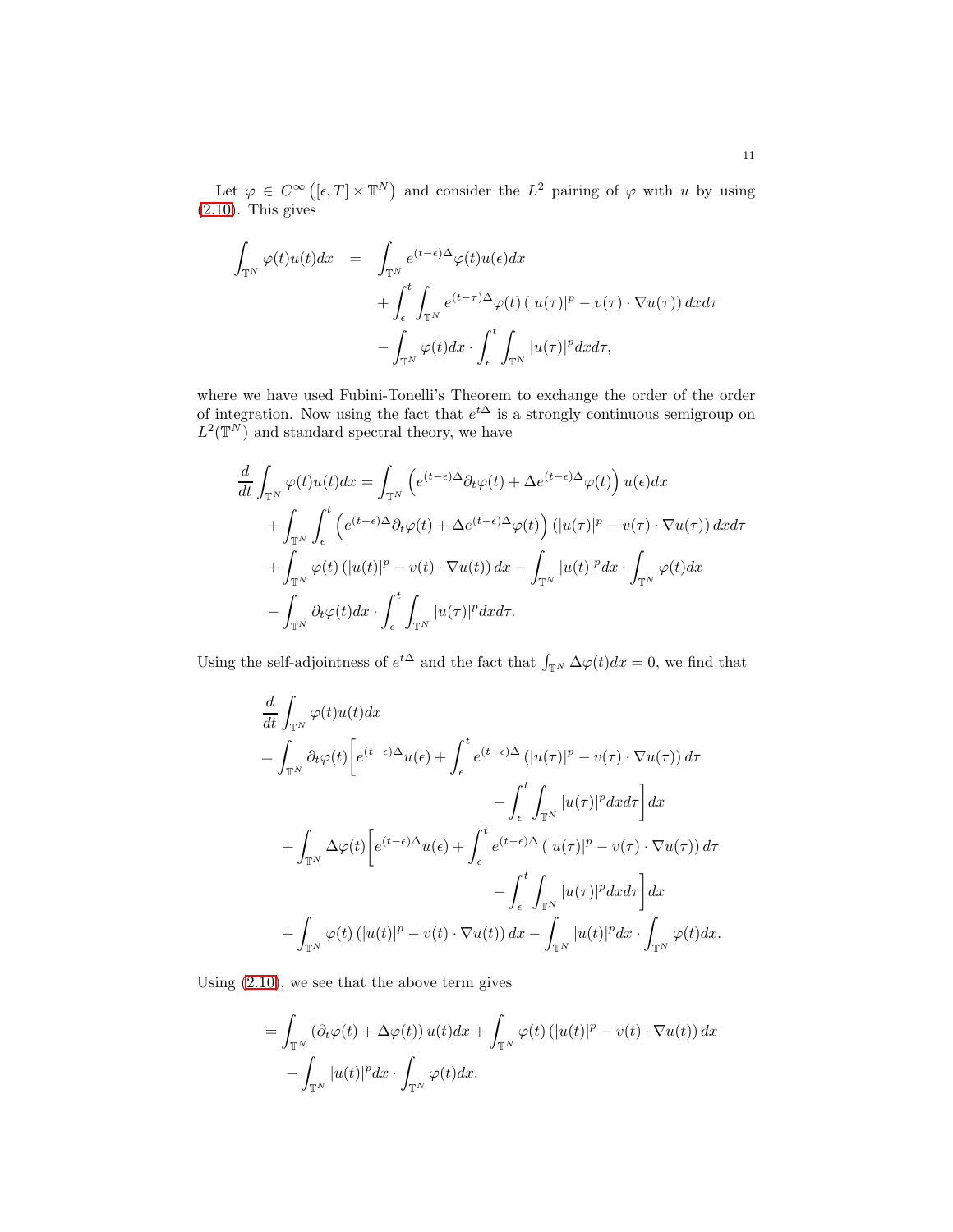To this end, we integrate the above expression over  $(\epsilon, t)$  for any  $\epsilon < t < T$ :

<span id="page-11-0"></span>
$$
\int_{\mathbb{T}^N} \varphi(t)u(t)dx - \int_{\mathbb{T}^N} \varphi(\epsilon)u(\epsilon)dx = \int_{\epsilon}^t \int_{\mathbb{T}^N} \partial_t \varphi(\tau)u(\tau)dx d\tau \n- \int_{\epsilon}^t \int_{\mathbb{T}^N} \nabla \varphi(\tau) \cdot \nabla u(\tau)dx d\tau + \int_{\epsilon}^t \int_{\mathbb{T}^N} \varphi(\tau) \left( |u(\tau)|^p - v(\tau) \cdot \nabla u(\tau) \right) dx d\tau \n(2.12) \quad - \int_{\epsilon}^t \left( \int_{\mathbb{T}^N} |u(\tau)|^p dx \right) \cdot \left( \int_{\mathbb{T}^N} \varphi(\tau) dx \right) d\tau
$$

Step IV: Regularity of  $\partial_t u$ .

We claim that  $\partial_t u \in L^2([e,t], H^{-1})$ . Note that it suffices to show that all the terms in [\(2.12\)](#page-11-0) are well defined for  $\varphi \in L^2([\epsilon, t], H^1)$  with  $\partial_t \varphi \in L^2([\epsilon, t], H^{-1})$ . The key observation here is to show that the term is well-defined

<span id="page-11-1"></span>
$$
\int_{\epsilon}^{t} \int_{\mathbb{T}^{N}} \varphi(\tau) \left( |u(\tau)|^{p} - v(\tau) \cdot \nabla u(\tau) \right) d\tau d\tau
$$
\n
$$
(2.13) \qquad \qquad = \int_{\epsilon}^{t} \int_{\mathbb{T}^{N}} \varphi(\tau) |u(\tau)|^{p} d\tau d\tau - \int_{\epsilon}^{t} \int_{\mathbb{T}^{N}} \varphi(\tau) v(\tau) \cdot \nabla u(\tau) d\tau d\tau
$$

is well-defined under such an assumption. To control the second term, we simply use Hölder:

$$
\left| \int_{\epsilon}^{t} \int_{\mathbb{T}^{N}} \varphi(\tau) v(\tau) \cdot \nabla u(\tau) dx d\tau \right| \leq \|v\|_{L^{\infty}(\mathbb{R}_{+}; L^{\infty})} \|\varphi\|_{L^{2}([\epsilon, t] \times \mathbb{T}^{N})} \|\nabla u\|_{L^{2}([\epsilon, t] \times \mathbb{T}^{N})}.
$$

Next for the first term in [\(2.13\)](#page-11-1), by Cauchy's inequality and Gagliardo-Nirenberg's inequality, we have

<span id="page-11-2"></span>
$$
\left| \int_{\epsilon}^{t} \int_{\mathbb{T}^{N}} \varphi(\tau) |u(\tau)|^{p} dxd\tau \right| \leq \|\varphi\|_{L^{2}([\epsilon,t] \times \mathbb{T}^{N})} \cdot \left( \int_{\epsilon}^{t} \|u(\tau)\|_{L^{2p}(\mathbb{T}^{N})}^{2p} d\tau \right)^{\frac{1}{2}}
$$
  
\n
$$
\lesssim \|\varphi\|_{L^{2}([\epsilon,t] \times \mathbb{T}^{N})} \cdot \left[ \int_{\epsilon}^{t} \|\nabla u(\tau)\|_{L^{2}(\mathbb{T}^{N})}^{N(p-1)} \cdot \|u(\tau)\|_{L^{2}(\mathbb{T}^{N})}^{2p-N(p-1)} d\tau \right]^{\frac{1}{2}}
$$
  
\n
$$
\lesssim \|\varphi\|_{L^{2}([\epsilon,t] \times \mathbb{T}^{N})} \cdot \|u\|_{X_{T}}^{p-\frac{N(p-1)}{2}} \cdot \left[ \int_{\epsilon}^{t} \|\nabla u(\tau)\|_{L^{2}(\mathbb{T}^{N})}^{N(p-1)} d\tau \right]^{\frac{1}{2}}
$$
  
\n(2.14) 
$$
\lesssim (t-\epsilon)^{\frac{2-N(p-1)}{4}} \|\varphi\|_{L^{2}([\epsilon,t] \times \mathbb{T}^{N})} \cdot \|u\|_{X_{T}}^{p-\frac{N(p-1)}{2}} \cdot \|u\|_{L^{2}([\epsilon,t];H^{1})}^{N(p-1)},
$$

where in the above estimate, we have used the fact that  $u \in X_T$ ,  $u \in L^2([\epsilon, t], H^1)$ (from Step II) and  $N(p-1) < 2$ .

Step V: Approximation and energy identity over  $[\epsilon, T]$ .

Since  $u \in L^2([\epsilon, t]; H^1)$  with  $\partial_t u \in L^2([\epsilon, t]; H^{-1})$ , there exists a sequence  $\{\varphi_n\} \subset C^1\left( [\epsilon, T]; H^1\right),$  such that  $\varphi_n \to u$  strongly in  $C\left( [\epsilon, T]; L^2\right) \cap L^2\left( [\epsilon, T]; H^1\right)$ as  $n \to \infty$  and such that  $\partial_t \varphi_n \to \partial_t u$  weakly in  $L^2([\epsilon, T]; H^{-1})$ . Note that by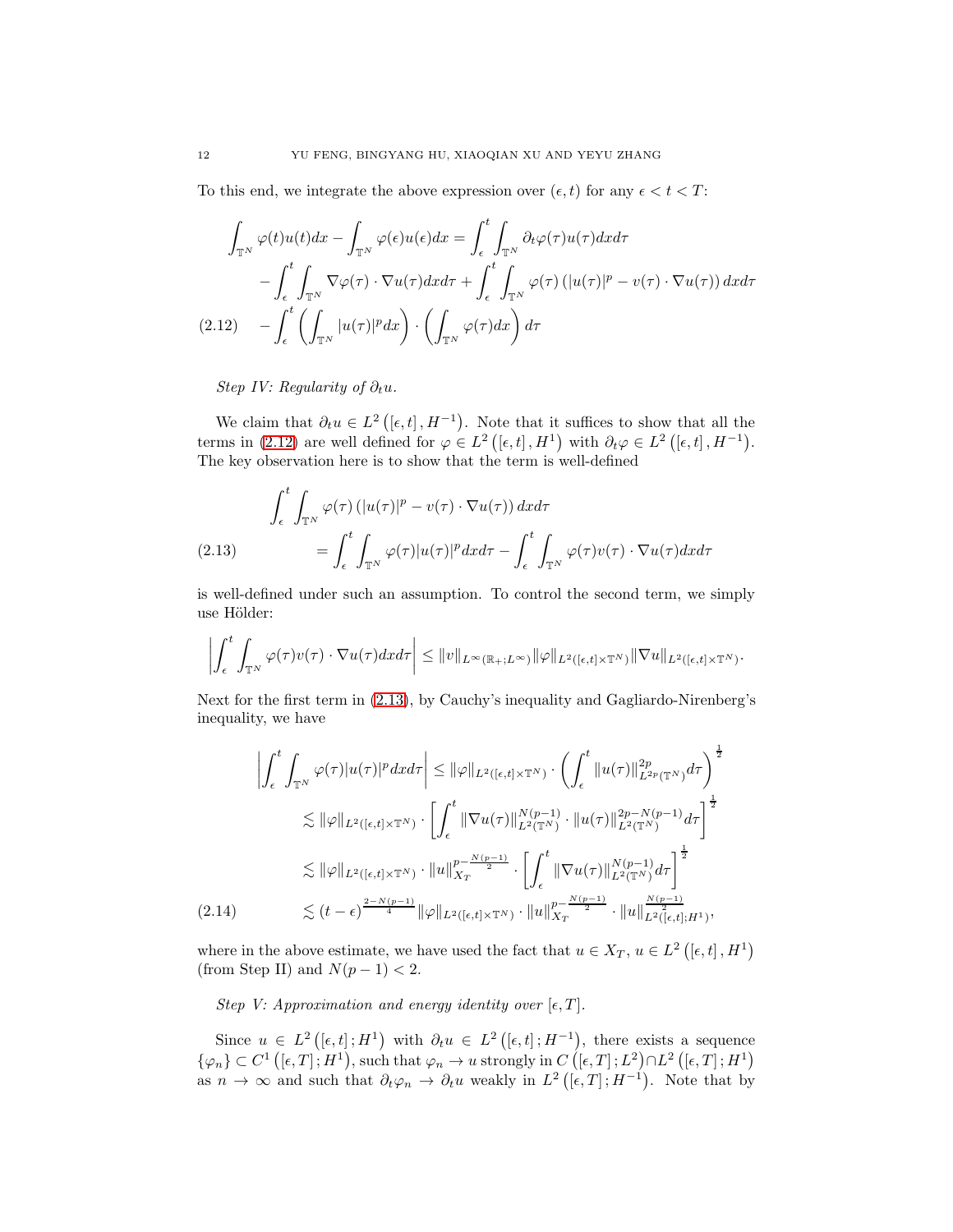Hölder's inequality and the proof of  $(2.14)$ , we have

$$
\left| \int_{\epsilon}^{T} \int_{\mathbb{T}^{N}} \left( u(\tau) - \varphi_{n}(\tau) \right) |u(\tau)|^{p} dxd\tau \right|
$$
  
\n
$$
\leq \|u - \varphi_{n}\|_{L^{2}([\epsilon, T] \times \mathbb{T}^{N})} \cdot \left( \int_{\epsilon}^{t} \|u(\tau)\|_{L^{2p}(\mathbb{T}^{N})}^{2p} d\tau \right)^{\frac{1}{2}}
$$
  
\n
$$
\lesssim T^{\frac{2-N(p-1)}{4}} \|u - \varphi_{n}\|_{L^{2}([\epsilon, T] \times \mathbb{T}^{N})} \cdot \|u\|_{X_{T}}^{p - \frac{N(p-1)}{2}} \cdot \|u\|_{L^{2}([\epsilon, t]; H^{1})}^{\frac{N(p-1)}{2}},
$$

which clearly converges to zero as  $n \to \infty$ . While for the term

$$
\left|\int_{\epsilon}^{t}\int_{\mathbb{T}^{N}}\left(\varphi_{n}-u(\tau)\right)v(\tau)\cdot\nabla u(\tau)dxd\tau\right|,
$$

one can use Hölder's inequality again to see it can be controlled by

$$
||v||_{L^{\infty}(\mathbb{R}_+;L^{\infty})}||\varphi_n-u||_{L^2([\epsilon,t]\times\mathbb{T}^N)}||\nabla u||_{L^2([\epsilon,t]\times\mathbb{T}^N)},
$$

which again converges to zero as  $n \to \infty$ .

To this end, we take  $\varphi_n$  as test functions in [\(2.12\)](#page-11-0), and then pass to the limit  $n \to \infty$ . This gives

<span id="page-12-0"></span>
$$
||u(t)||_{L^2}^2 - ||u(\epsilon)||_{L^2}^2 = \int_{\epsilon}^t \int_{\mathbb{T}^N} \partial_t u(\tau) u(\tau) d\tau
$$
  
(2.15) 
$$
- \int_{\epsilon}^t ||\nabla u(\tau)||_{L^2}^2 d\tau + \int_{\epsilon}^t \int_{\mathbb{T}^N} u(\tau) (|u(\tau)|^p - v(\tau) \cdot \nabla u(\tau)) d\tau d\tau,
$$

where we have used the fact that  $\int_{\mathbb{T}^N} u(\tau)dx = 0$  for any  $\tau \in [\epsilon, t]$ . By the fundamental theorem of Calculus,

$$
\int_{\epsilon}^{t} \int_{\mathbb{T}^N} \partial_t u(\tau) u(\tau) dx d\tau = \frac{\|u(t)\|_{L^2}^2 - \|u(\epsilon)\|_{L^2}^2}{2}, \quad \epsilon < t < T.
$$

Therefore, [\(2.15\)](#page-12-0) gives for any  $0 < \epsilon \leq t \leq T$ ,

$$
(2.16)\quad ||u(t)||_{L^2}^2 - ||u(\epsilon)||_{L^2}^2 = -2\int_{\epsilon}^t ||\nabla u(\tau)||_{L^2}^2 d\tau + 2\int_{\epsilon}^t \int_{\mathbb{T}^N} u(\tau)|u(\tau)|^p d\tau.
$$

<span id="page-12-1"></span>Step VI: Passing  $\epsilon \to 0$ .

From [\(2.16\)](#page-12-1), we see that

$$
(2.17) \qquad \int_{\epsilon}^{t} \|\nabla u(\tau)\|_{L^{2}}^{2} d\tau \lesssim \|u(\epsilon)\|_{L^{2}}^{2} - \|u(t)\|_{L^{2}}^{2} + \int_{\epsilon}^{t} \int_{\mathbb{T}^{N}} |u(\tau)|^{p+1} d\tau d\tau.
$$

Note that by Gagliardo-Nirenberg's inequality, we have for any  $0<\epsilon\leq t\leq T,$ 

<span id="page-12-2"></span>
$$
\int_{\epsilon}^{t} \int_{\mathbb{T}^{N}} |u(\tau)|^{p+1} dx dt = \int_{\epsilon}^{t} ||u(\tau)||_{p+1}^{p+1} d\tau
$$
\n
$$
\leq \int_{\epsilon}^{t} ||\nabla u(\tau)||_{L^{2}}^{\frac{N(p-1)}{2}} ||u||_{L^{2}}^{p+1-\frac{N(p-1)}{2}} d\tau
$$
\n
$$
\leq ||u||_{X_{T}}^{p+1-\frac{N(p-1)}{2}} \cdot \int_{\epsilon}^{t} \tau^{-\frac{N(p-1)}{4}} \cdot (\tau^{\frac{1}{2}} ||\nabla u(\tau)||_{L^{2}})^{\frac{N(p-1)}{2}} d\tau
$$
\n
$$
\leq C_{T,p,N} ||u||_{X_{T}}^{p+1},
$$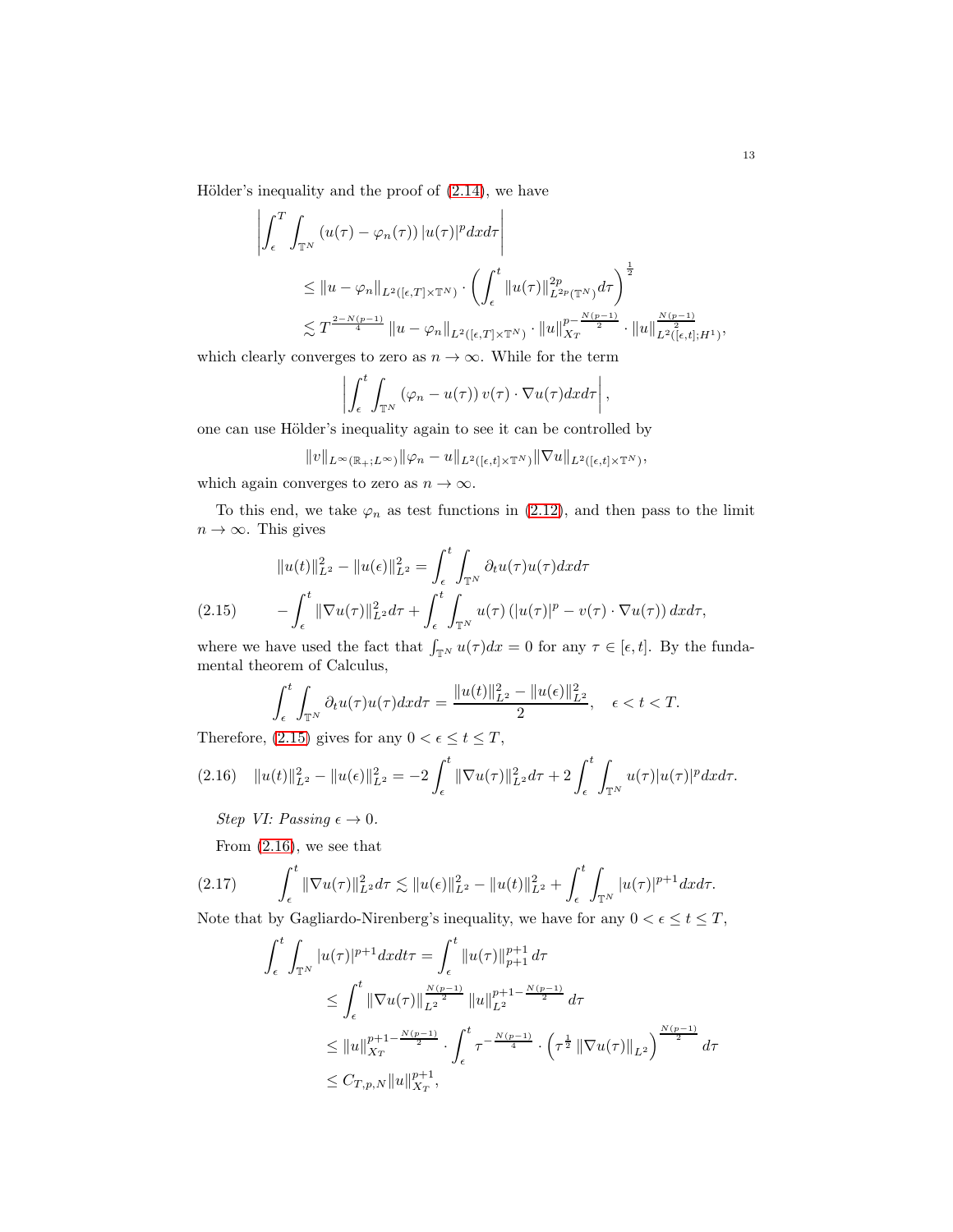for some absolute constant  $C_{T,p,N}$  only depending on T, p and N. Note that in the above estimate, we have used the fact that  $0 < \frac{N(p-1)}{4} < 1$ .

Therefore, by Lebesgue's Dominated convergence theorem, we are able to let  $\epsilon \to 0$  in [\(2.16\)](#page-12-1), which proves the desired energy identity [\(2.9\)](#page-9-4). Here, in particular we are using the fact that  $||u(\epsilon)||_{L^2} \to ||u(0)||_{L^2}$ , which can be easily verified via the definition of the mild solution. Similarly, since  $u \in L^2((0,T),H^1)$  (by [\(2.17\)](#page-12-2) and monotone convergence theorem), the right hand side of [\(2.12\)](#page-11-0) with  $\varphi \in C_c^{\infty}([0,T) \times \mathbb{T}^N)$  is uniformly bounded in  $\epsilon$ , so the left hand side is, which implies  $(\partial_t u) 1\!\!1_{[\epsilon,T]}$  converges weakly to  $\partial_t u$  in  $L^2((0,T);H^{-1})$ . Therefore, by the Lebesgue's Dominated convergence theorem again, we can pass to the limit  $\epsilon \to 0$ in  $(2.12)$ , which gives the weak formulation  $(1.5)$ . Hence u is a weak solution on  $[0, T]$ .

## <span id="page-13-0"></span>3. Global existence with advecting drifts of small dissipation time

As an application of our local existence and regularity results, in this section, we show that if the advecting velocity v has small *dissipation time* (see, Definition [3.1\)](#page-13-1), then the solution to [\(1.3\)](#page-2-2) converges to a homogeneous mixing state exponentially fast, which further guarantees the global existence of the mild (also weak) solution to the problem [\(1.3\)](#page-2-2). It turns out such an existence result can be handled by the general theory developed in [\[18,](#page-34-9) Theorem 1.2], and we include the details here for the purpose of being self-contained.

To begin with, we put stronger assumptions on the drift term: we assume the incompressible velocity  $v$  is Lipschitz continuous in space uniformly in time, i.e.  $v \in L^{\infty}([0,\infty), W^{1,\infty}(\mathbb{T}^N)).$  For simplicity, we also assume  $\bar{u} = 0$ , while for the case when  $\bar{u} \neq 0$ , one can modify the proof by considering  $\tilde{u} = u - \bar{u}$ .

<span id="page-13-1"></span>Let  $\mathcal{S}_{s,t}$ ,  $0 \leq s \leq t$ , be the solution operator of the advection-diffusion equation

(3.1) 
$$
\partial_t \theta + v \cdot \nabla \theta - \Delta \theta = 0,
$$

that is  $\theta(t) = S_{s,t}\theta(s)$ .

Next, we introduce the dissipation time of [\(3.1\)](#page-13-1). Heuristically, it is the smallest time that the system halve the energy,  $L^2$  norm, of the solution. The formal definition is given below:

**Definition 3.1.** The *dissipation time* associated to the solution operator  $S_{s,t}$ ,  $0 \leq s \leq t$  is defined by

(3.2) 
$$
\tau_*(v) := \inf \left\{ t \ge 0 \middle| \|S_{s,s+t}\|_{L_0^2 \to L_0^2} \le \frac{1}{2} \text{ for all } s \ge 0 \right\}.
$$

We now describe the work in [\[18\]](#page-34-9). Consider the following nonlinear advectiondiffusion equation:

<span id="page-13-2"></span>(3.3) 
$$
\partial_t \theta + v \cdot \nabla \theta - \Delta \theta = \mathcal{N}(\theta)
$$

on  $\mathbb{T}^N$  and with initial data  $\theta_0 \in L_0^2(\mathbb{T}^N)$ , where  $L_0^2(\mathbb{T}^N)$  denotes the collection of all  $L^2$  integrable functions on  $\mathbb{T}^2$  with mean 0. The velocity v in the advection term is a Lipschitz divergence-free vector field with bounded Lipschitz constant. The non-linear operator  $\mathcal{N}: H^1(\mathbb{T}^N) \to L^2_0(\mathbb{T}^N)$  is measurable, and its target space being  $L_0^2$  implies the solution to [\(3.3\)](#page-13-2) remain mean-zero. The authors proved following main theorem: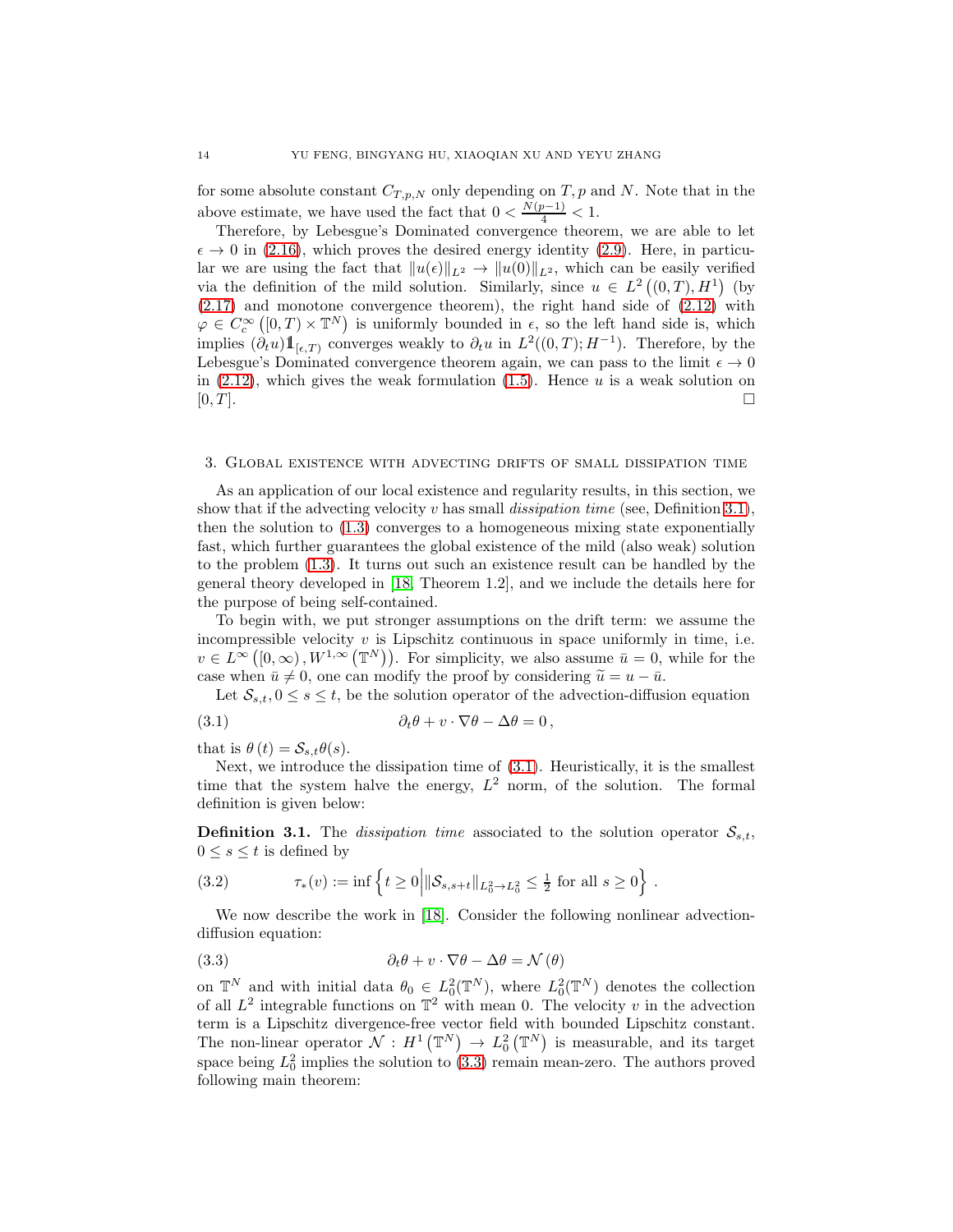<span id="page-14-0"></span>**Theorem 3.2.** Assume that N satisfies the following hypotheses  $(H1) - (H2)$ :

(H1) There exists  $\epsilon_0 \in (0, 1]$  and an increasing continuous function  $F : [0, \infty) \to$  $[0,\infty)$  such that for every  $\varphi \in H^1(\mathbb{T}^N)$  we have

$$
\left| \int_{\mathbb{T}^d} \varphi \mathcal{N}(\varphi) \, dx \right| \leq (1 - \epsilon_0) \|\nabla \varphi\|_{L^2}^2 + F(\|\varphi\|_{L^2}).
$$

(H2) There exists  $C_0 < \infty$  and an increasing continuous function  $G : [0, \infty) \rightarrow$  $[0,\infty)$  such that for every  $\varphi \in H^1(\mathbb{T}^N)$  we have

$$
\|\mathcal{N}(\varphi)\|_{L^2} \leq C_0 \|\nabla \varphi\|_{L^2}^2 + G(\|\varphi\|_{L^2}).
$$

and

(3.4) 
$$
\theta \in L^2_{loc}((0,T),H^1(\mathbb{T}^N)) \cap C([0,T),L^2_0(\mathbb{T}^N))
$$

is a weak solution to [\(3.3\)](#page-13-2) with  $v \in L^{\infty}([0,\infty), W^{1,\infty}(\mathbb{T}^N))$  a divergence free vector field. Then there is  $\tau_0 = \tau_0 (\|\theta_0\|_{L^2}, \mathcal{N})$  such that if  $\tau_*(v) \leq \tau_0$ , one has

<span id="page-14-4"></span>
$$
\sup_{t \in [0,T)} \|\theta(t)\|_{L^2} \le 2\|\theta_0\|_{L^2} + 1.
$$

Moreover, if the functions  $F$  and  $G$  from hypotheses  $(H1)$  and  $(H2)$  respectively, satisfy

(3.5) 
$$
\limsup_{y \to 0^+} \frac{\sqrt{F(y)} + G(y)}{y} < \infty
$$

and  $T = \infty$ , then  $\|\theta(t)\|_{L^2} \to 0$  exponentially as  $t \to \infty$ .

Remark 3.3. The threshold value  $\tau_0$  and the exponential decay rate can be computed explicitly in terms of F, G,  $C_0$ ,  $\epsilon_0$  and  $\|\theta_0\|_{L^2}$  through the proof of the theorem.

Notice that equation [\(1.3\)](#page-2-2) can be formulated into [\(3.3\)](#page-13-2) with  $\mathcal{N}(u) = |u|^p - \int_{\mathbb{R}^N} |u|^p$ . Therefore to prove the global existence of (1.3) for v with small dissipation  $\int_{\mathbb{T}^N} |u|^p$ . Therefore to prove the global existence of  $(1.3)$  for v with small dissipation time, it suffices for us to check  $\mathcal{N}(u)$  satisfies the hypotheses in Theorem [3.2,](#page-14-0) and the formal conclusion is summarized in the following theorem.

<span id="page-14-1"></span>**Theorem 3.4.** Let  $\gamma > 0$  and  $u_0 \in L_0^2(\mathbb{T}^N)$ . Then for  $1 < p < 1 + \frac{4}{N}$  there exists a threshold  $\tau_0 = \tau_0(\|u_0\|_{L^2}, p, \gamma)$ , such that if  $\tau_*(v) \leq \tau_0$ , then there exists a constant  $C_0 = C_0(||u_0||_{L^2}, p, \gamma) > 0$ , such that

(3.6) 
$$
||u(t)||_{L^2} \leq C_0 e^{-\gamma t} ||u_0||_{L^2}.
$$

on  $[0, T]$ .

As a consequence of Corollary [2.7](#page-8-1) and Theorem [3.4,](#page-14-1) we can easily obtain the global existence of mild solutions to [\(1.3\)](#page-2-2):

<span id="page-14-2"></span>**Corollary 3.5.** With the same assumptions of Theorem  $3.4$ , the mild solution u of  $(1.3)$  exists on  $[0, \infty)$ .

<span id="page-14-3"></span>Remark 3.6. Here we would like to include several examples when the dissipation time  $\tau_*(v)$  can be arbitrarily small.

(1). Our first example is the mixing flow. Recall that from classical theories of dynamical system (see, for instance [Ergodic theory, 5 in annals]), if  $v$ is said to be *strongly mixing* with rate function h if for every  $s, t \geq 0$  and  $\phi_0, \psi \in H^1(\mathbb{T}^N)$  with  $\int_{\mathbb{T}^N} \phi_0 dx = \int_{\mathbb{T}^N} \psi dx = 0$ , one has

$$
|\langle \phi(s+t), \psi \rangle| \le h(t) \|\phi(s)\|_{H^1} \|\psi\|_{H^1}.
$$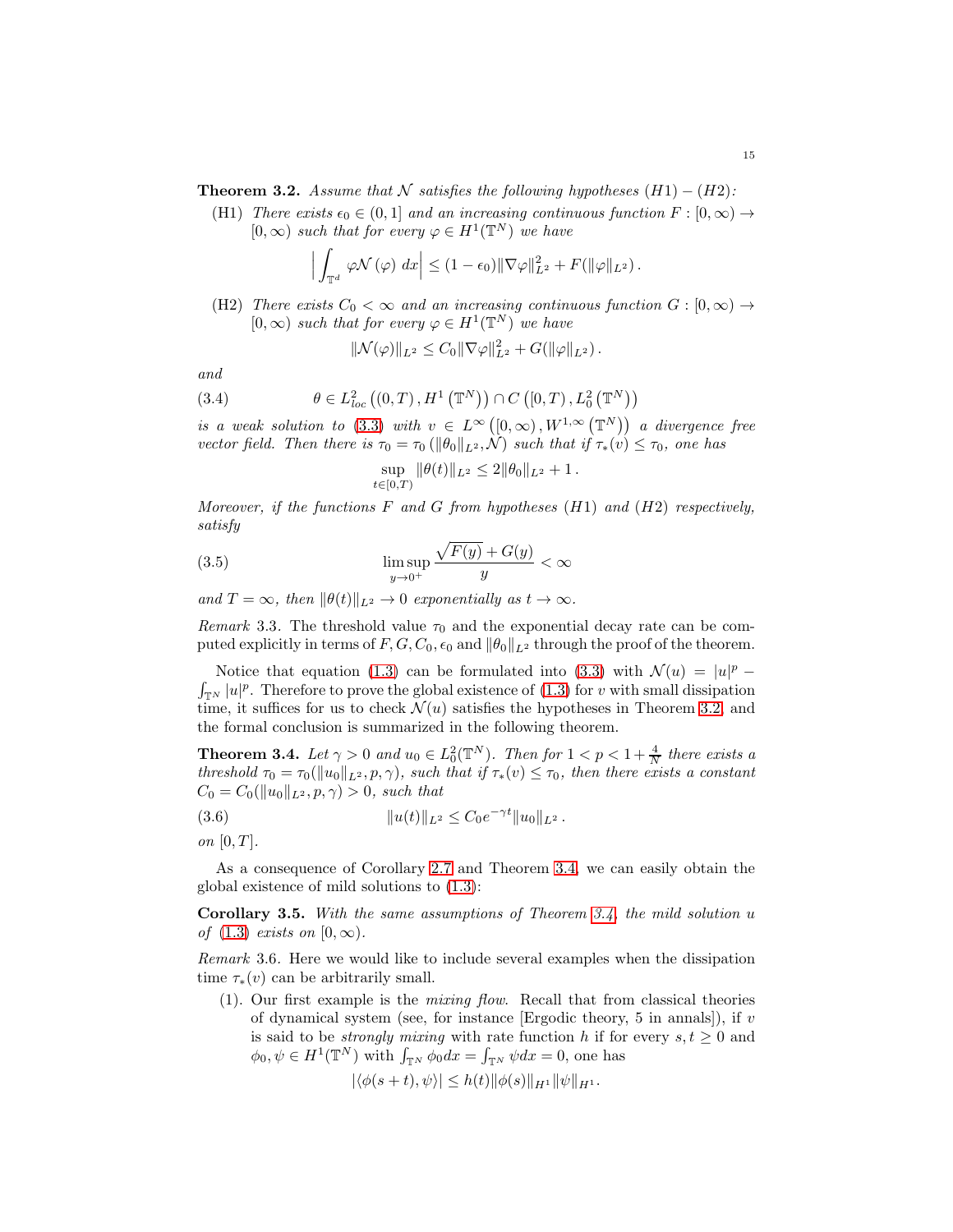Here,  $h(t): [0, \infty) \to (0, \infty)$  is a continuous decreasing function that vanishes at  $\infty$  and  $\phi(s) := e^{sv \cdot \nabla} \phi_0$ . [\[13,](#page-34-10) Proposition 1.4] suggests the following: let  $v_A(x, t) := Av(x, At)$ , then

$$
\tau_*(v_A) \to 0
$$
 as  $A \to \infty$ ;

(2). Our second example is the cellular flow, which is given by

$$
(3.7) \t v_l^A(x) := A \nabla^{\perp} \left( \frac{1}{l} \sin(\frac{2\pi}{l} x) \sin(\frac{2\pi}{l} y) \right) = 2\pi A \begin{pmatrix} -\sin(\frac{2\pi}{l} x) \cos(\frac{2\pi}{l} y) \\ \cos(\frac{2\pi}{l} x) \sin(\frac{2\pi}{l} y) \end{pmatrix} ,
$$

where  $\ell, A > 0$ . Indeed, one can check that  $\tau_* \left( v_i^A \right)$  can be arbitrarily small with  $l$  sufficiently small and  $A$  sufficiently large and we refer the reader [\[18\]](#page-34-9) for more detailed information.

To our best knowledge, Corollary [3.5](#page-14-2) hence provides the first example rather than Keller-Segel equations which satisfy the assumptions in [\[18\]](#page-34-9) such that one can use cellular flow to prevent the blowup of a physical equation.

Remark 3.7. Corollary [3.5](#page-14-2) and Remark [3.6](#page-14-3) together conclude Theorem [1.1.](#page-2-3)

Now we prove Theorem [3.4](#page-14-1) by checking the nonlinear term  $\mathcal{N}(u) = |u|^p - \int_{\mathbb{R}^N} |u|^p dx$  satisfies the hypotheses in Theorem 3.2.  $\int_{\mathbb{T}^N} |u|^p dx$  satisfies the hypotheses in Theorem [3.2.](#page-14-0)

*Proof of Theorem [3.4.](#page-14-1) Hypotheses*  $(H1)$ : For  $1 < p < 1 + \frac{4}{N}$  we have:

$$
\left| \int_{\mathbb{T}^N} u \mathcal{N}(u) dx \right| = \left| \int_{\mathbb{T}^N} u |u|^p dx \right|
$$
  
\n
$$
\leq \|u\|_{L^{p+1}}^{p+1}
$$
  
\n
$$
\lesssim \|u\|_{L^2}^{(p+1)-\left(\frac{p-1}{2}\right)N} \|\nabla u\|_{L^2}^{\left(\frac{p-1}{2}\right)N}
$$
  
\n
$$
\lesssim \frac{1}{2} \|\nabla u\|_{L^2}^2 + C \|u\|_{L^2}^{\frac{4(p+1)-2(p-1)N}{4-(p-1)N}},
$$

Thus (*H*1) is satisfied with  $\epsilon_0 = \frac{1}{2}$  and  $F(y) = Cy$  $4(p+1)-2(p-1)N$  $4-(p-1)N$  .

Hypotheses (H2):

$$
\left\|\mathcal{N}(u)\right\|_{L^2} \leq \|u\|_{L^{2p}}^p + \|u\|_{L^p}^p,
$$

For the first term, by the Gagliardo-Nirenberg and Young's inequalities, for 1 <  $p < 1 + \frac{4}{N}$  we have:

$$
||u||_{L^{2p}}^p \lesssim ||\nabla u||_{L^2}^{\frac{(p-1)N}{2}} ||u||_{L^2}^{p-\frac{(p-1)N}{2}} \lesssim \frac{C_0}{2} ||\nabla u||_{L^2}^2 + C_1 ||u||_{L^2}^{\frac{4p-2(p-1)N}{4-(p-1)N}}.
$$

Similarly, for the second term we have:

$$
||u||_{L^p}^p \lesssim ||\nabla u||_{L^2}^{(\frac{p}{2}-1)N} ||u||_{L^2}^{p-(\frac{p}{2}-1)N} \lesssim \frac{C_0}{2} ||\nabla u||_{L^2}^2 + C_2 ||u||_{L^2}^{\frac{4p-2(p-2)N}{4-(p-2)N}}.
$$
  

$$
\frac{4p-2(p-1)N}{4p-2(p-1)N}
$$

Thus  $(H2)$  is satisfied with  $G(y) = C_1y$  $4-(p-1)N + C_2y$  $4-(p-2)N$  . Moreover, one can further verify that  $F, G$  satisfy [\(3.5\)](#page-14-4). The proof is complete.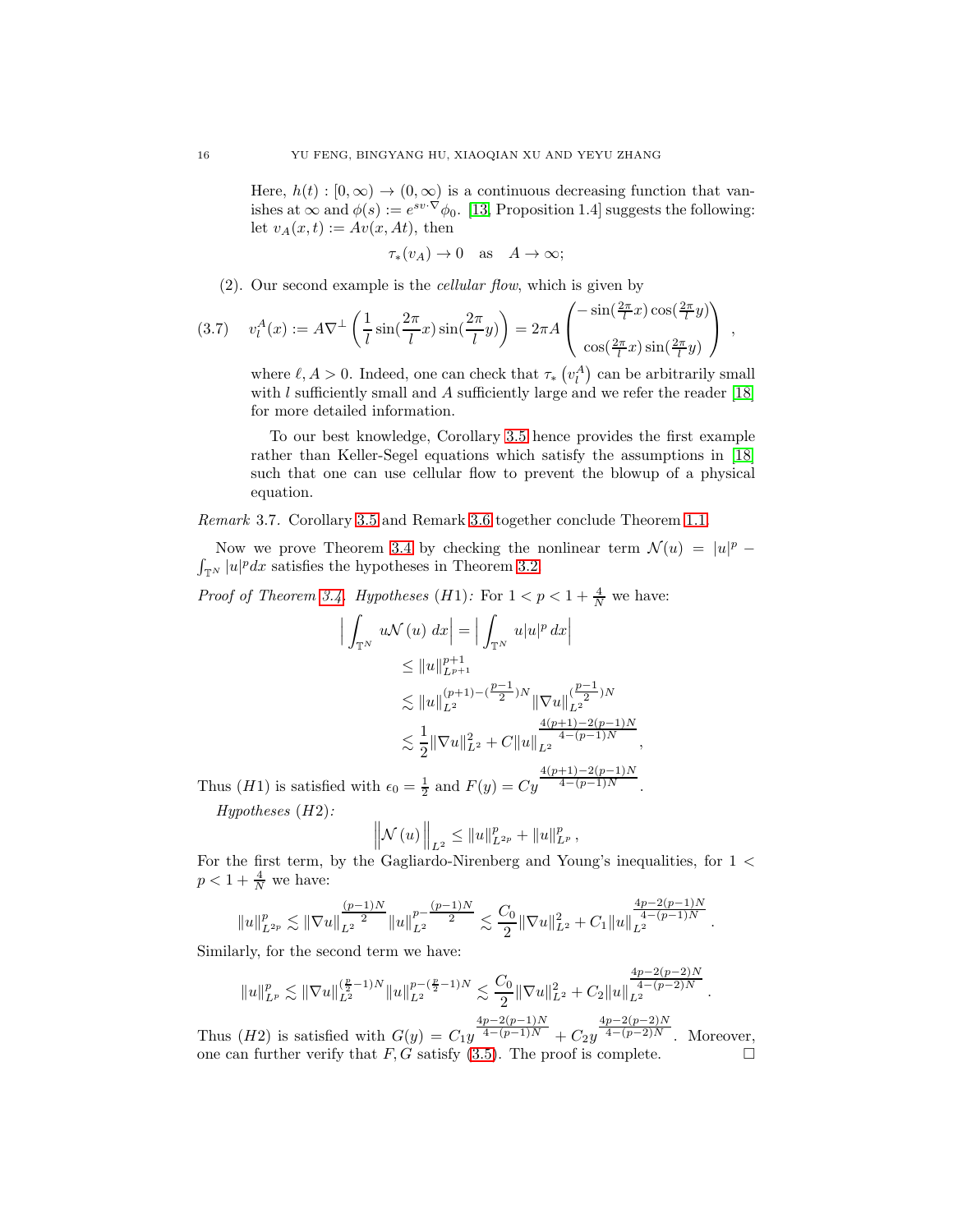<span id="page-16-0"></span>In this section, we consider an application of Corollary [2.7](#page-8-1) to the case when  $v$ becomes a horizontal shear flow. More precisely, we consider the case when  $N = 2$ and the flow **v** is given by **v** =  $(v_1(x_2), 0)$ :

<span id="page-16-2"></span>
$$
\partial_t u + Av_1(x_2)\partial_{x_1} u - \Delta u = |u|^p - \int_{\mathbb{T}^2} |u|^p,
$$

where the parameter  $A > 0$  is the amplitude of the flow,  $1 < p < 2$ ,  $v_1 \in L^{\infty}(\mathbb{T})$ and  $x = (x_1, x_2) \in \mathbb{T}^2$ . By a change of time, we can write the above equation by

(4.1) 
$$
\partial_t u + v_1(x_2)\partial_{x_1} u - \nu \Delta u = \nu |u|^p - \nu \int_{\mathbb{T}^2} |u|^p,
$$

where  $\nu = A^{-1}$ . Here,  $\nu$  is the *viscosity coefficient*, which measures the strength of the dissipation. The goal is to show the global existence of the equation [\(4.1\)](#page-16-2) under proper assumption on **v** and initial condition  $u_0$ .

For any  $g \in L^2(\mathbb{T}^2)$ , we denote

$$
\langle g \rangle (t, x_2) = \int_{\mathbb{T}} g(t, x_1, x_2) dx_1
$$
 and  $g_{\#}(t, x_1, x_2) = g(t, x_1, x_2) - \langle g \rangle (t, x_2).$ 

Note that

$$
\langle g \rangle \in \text{Ker}(v_1(x_2)\partial_{x_1})
$$
 and  $g_{\#} \in (\text{Ker}(v_1(x_2)\partial_{x_1}))^{\perp}$ .

We have the following property on shear flow **.** 

<span id="page-16-3"></span>**Proposition 4.1.** [\[5\]](#page-34-4) If  $v_1$  has only finitely many critical points with order at most m, namely, at most  $m-1$  derivatives vanishes at these critical points. Then there exists some constant  $C > 0$ , such that

<span id="page-16-8"></span>(4.2) 
$$
\|e^{-(v_1\partial_{x_1})t}g_{\#}\|_{H^{-1}} \leq \frac{C}{(1+t)^m}\|g_{\#}\|_{H^1}, \quad t \geq 0,
$$

for any  $g \in L_0^2(\mathbb{T}^2)$ , or  $L^2$  function with zero mean.

A direct consequence of the mixing condition above is an enhanced dissipation estimate for its corresponding advection-diffusion model:

<span id="page-16-6"></span>**Proposition 4.2.** [\[5,](#page-34-4) Theorem 2.1] For each  $\nu > 0$  and  $\mathbf{v} = (v_1(x_2), 0), v_1$  satisfies the assumption on Proposition [4.1,](#page-16-3) define

<span id="page-16-5"></span>(4.3) 
$$
H_{\nu} := -\nu \Delta + v_1(x_2) \partial_{x_1}.
$$

Then for any  $g \in L_0^2(\mathbb{T}^2)$ , one has for any  $t \geq 0$ ,

<span id="page-16-7"></span>(4.4) 
$$
\|e^{-tH_{\nu}}g_{\#}\|_{L^2} \leq 10e^{-\lambda_{\nu}t} \|g_{\#}\|_{L^2}, \quad \lambda_{\nu} := c_0\nu^{\frac{2}{2+m}},
$$

where  $c_0 > 0$  is some absolute constant independent of the choice of  $\nu$ .

<span id="page-16-1"></span>**Theorem 4.3.** Let  $u_0 \in L_0^2(\mathbb{T}^2)$  satisfy the following conditions: The  $L_{x_2}^2$ -norm of the average of  $u_0$  along  $x_2$ -direction is sufficiently small, that is, (4.5)  $0 \leq ||\langle u_0 \rangle||_{L^2_{x_2}} \ll 1.$ 

<span id="page-16-4"></span>Let further, 
$$
\mathbf{v} \in L^{\infty}(\mathbb{T}^2) : [0,1)^2 \to \mathbb{R}
$$
 be a shear flow satisfies the assumption  
on Proposition 4.1 with  $m \ge 2$ . Then there exists  $0 < \nu_0 < 1$  depending on  $v_1$  and  
 $||u_0||_{L^2}$  with the following property: for any  $0 < \nu < \nu_0$ , there exists a global-in-time  
weak solution u of (4.1) with initial data  $u_0$  such that  $u \in L^{\infty}([0,\infty); L^2(\mathbb{T}^2)) \cap$   
 $L^2([0,\infty); H^1(\mathbb{T}^2))$ .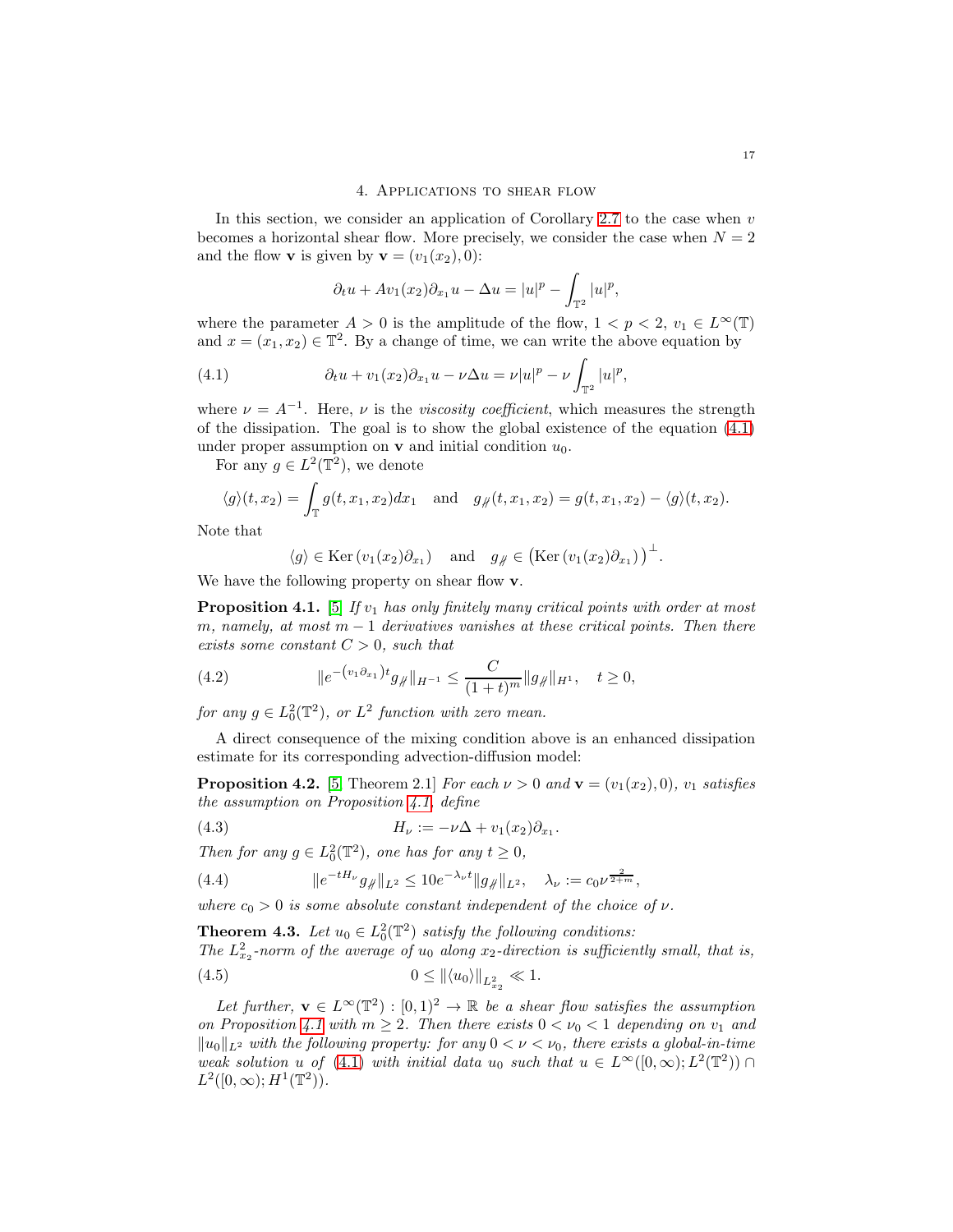- *Remark* 4.4. (1). In the later proof, we will have a quantitative bound on describing how small the integral in  $(4.5)$  is (see,  $(4.28)$ );
	- (2). Note that we only require along the  $x_1$ -direction, the flow **v** is mixing, while along  $x_2$ -direction the flow **v** is identically equal to zero and hence **v** itself is not a mixing flow. Therefore, Theorem [4.3](#page-16-1) is independent of the results in Section 3 and of its own interest;
	- (3). The condition [\(4.5\)](#page-16-4) is natural and dates back to a comprehensive study of the non-local semi-linear parabolic equation [\(1.2\)](#page-2-0) with Neumann boundary condition by El Soufi, Jazar and Monneau [\[25,](#page-35-5) Theorem 1.5]. Nevertheless, we make a remark that our assumption [\(4.5\)](#page-16-4) here is slightly different from the one in [\[25\]](#page-35-5), which requires the  $L^{\infty}$ -norm of the initial data being sufficiently small.
	- (4). We observe that Theorem [4.3](#page-16-1) holds locally from the arguments on Section [2.](#page-4-0) Indeed, by Theorem [2.9,](#page-9-0) we have seen that at least for a sufficiently small time  $t_0 > 0$ , the weak solution u of  $(4.1)$  exists and

(4.6) 
$$
u \in L^{\infty}([0, t_0]; L^2(\mathbb{T}^2)) \cap L^2([0, t_0]; H^1(\mathbb{T}^2))
$$

<span id="page-17-1"></span>with  $\partial_t u \in L^2([0, t_0]; H^{-1}(\mathbb{T}^2))$ . Moreover, Corollary [2.7](#page-8-1) suggests that the mild and weak solution persists as long as its  $L^2$  norm is finite. In this section, to prove Theorem [4.3,](#page-16-1) we only need to show  $||u||_{L^2}$  is bounded uniformly in time.

<span id="page-17-0"></span>4.1. Decomposition of the solution. We let u be the weak solution as in Theorem [2.9,](#page-9-0) and recall that

$$
\langle u \rangle (t, x_2) = \int_{\mathbb{T}} u(t, x_1, x_2) dx_1
$$
 and  $u_{\#}(t, x_1, x_2) = u(t, x_1, x_2) - \langle u \rangle (t, x_2).$ 

By  $(4.6)$ , it is easy to see that

(4.7) 
$$
\langle u \rangle \in L^{\infty}([0, t_0]; L^2(\mathbb{T})) \cap L^2([0, t_0]; H^1(\mathbb{T}))
$$

and

(4.8) 
$$
u_{\#} \in L^{\infty}([0, t_0]; L^2(\mathbb{T}^2)) \cap L^2([0, t_0]; H^1(\mathbb{T}^2)).
$$

Moreover, formally, by integrating  $(4.1)$  in  $x_1$  and subtracting it from  $(4.1)$ , one may notice that  $\langle u \rangle$  and  $u/\gamma$  satisfy the following system of coupled equations:

<span id="page-17-2"></span>(4.9) 
$$
\partial_t \langle u \rangle - \nu \partial_{x_2}^2 \langle u \rangle = \nu \int_{\mathbb{T}} \left| \langle u \rangle + u \, \rho \right|^p dx_1 - \nu \int_{\mathbb{T}^2} \left| \langle u \rangle + u \, \rho \right|^p dx_1 dx_2
$$

and

<span id="page-17-3"></span>
$$
(4.10) \qquad \partial_t u_{\#} + v_1(x_2)\partial_{x_1} u_{\#} - \nu \Delta u_{\#} = \nu \left| \langle u \rangle + u_{\#} \right|^p - \nu \int_{\mathbb{T}} |\langle u \rangle + u_{\#}|^p dx_1.
$$

Nevertheless, parallel to Definition [1.5,](#page-4-1) we also have the two corresponding parts of mild solution to [\(4.1\)](#page-16-2) satisfies the following equations:

$$
\langle u \rangle(t) = e^{-t\partial_{x_2}^2} (\langle u \rangle(0)) + \nu \int_0^t e^{-(t-\tau)\partial_{x_2}^2} \left( \int_{\mathbb{T}} |\langle u \rangle(\tau) + u_{\#}(\tau)|^p dx_1 \right)
$$

$$
- \nu \int_0^t \int_{\mathbb{T}^2} |\langle u \rangle(\tau) + u_{\#}(\tau)|^p dx_1 dx_2 d\tau
$$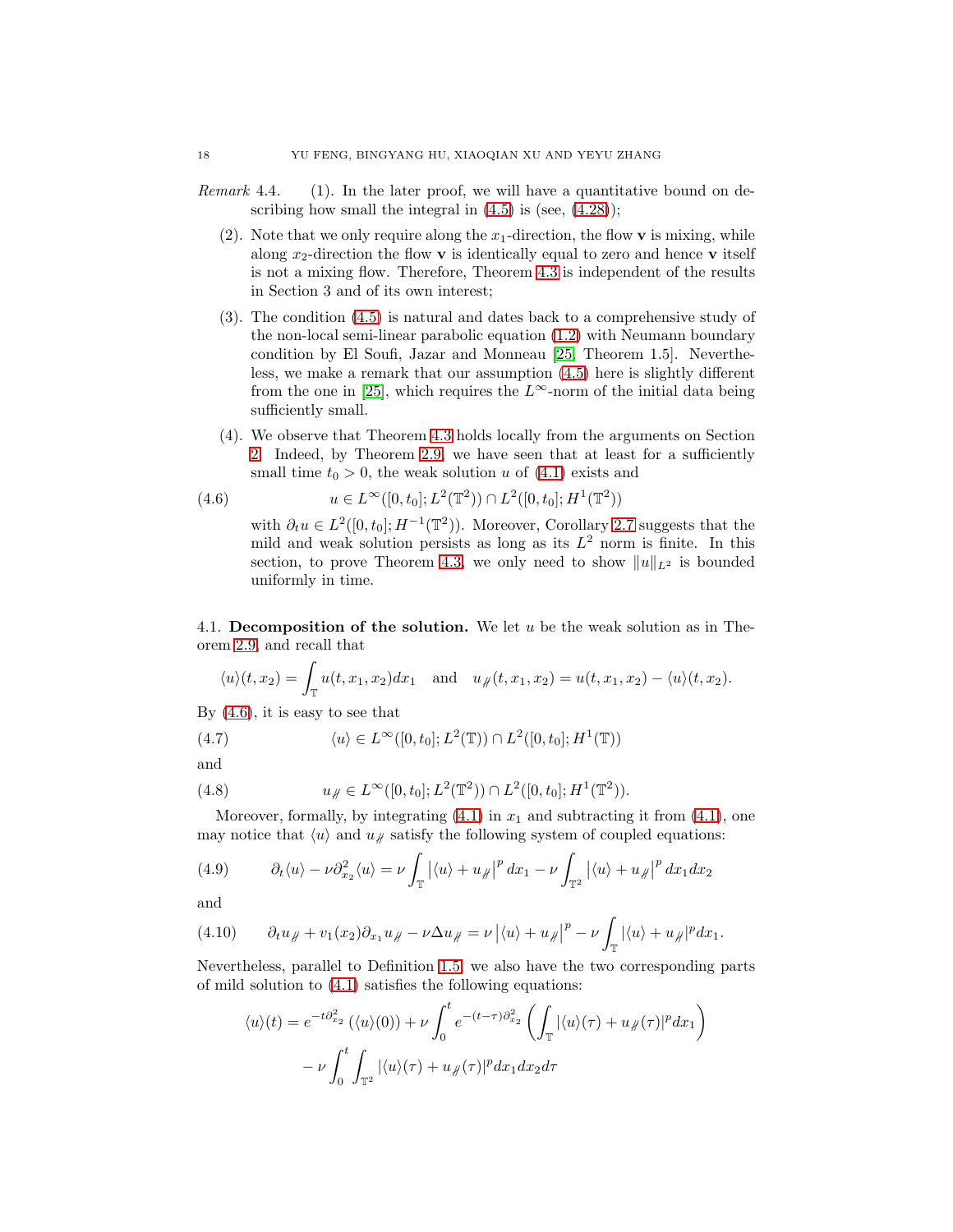and (4.11)

<span id="page-18-2"></span>
$$
u_{\#}(t) = S_{t-s}(u_{\#}(s)) + \nu \int_s^t S_{t-\tau}\left(|\langle u \rangle(\tau) + u_{\#}(\tau)|^p - \int_{\mathbb{T}} |\langle u \rangle(\tau) + u_{\#}(\tau)|^p dx_1\right)
$$

where  $S_t$  is the solution operator from 0 to time  $t \geq 0$  for the advection-diffusion equation

$$
\partial_t g + v_1(x_2)\partial_{x_1} g - \nu \Delta g = 0,
$$

<span id="page-18-0"></span>namely,  $S_t = e^{-tH_\nu}$ , where  $H_\nu$  is defined in [\(4.3\)](#page-16-5).

4.2. Bootstrap assumption. The goal of the second part of this section is to prove some prior estimates for  $u_{\ell}$ , which can be thought as the starting point for our bootstrap argument.

Recall that  $t_0 > 0$  is defined as in [\(4.6\)](#page-17-1). We set up our prior bootstrap assumptions via the following facts.

**Lemma 4.5.** Under the assumption of Proposition [4.2,](#page-16-6) there exists a sufficiently small time  $0 < \tilde{t}_{0,1} \le t_0$ , such that for any  $0 \le s < t \le \tilde{t}_{0,1}$ , there holds

<span id="page-18-1"></span>(4.12) 
$$
||u_{\#}(t)||_{L^{2}} \lesssim e^{-\frac{\lambda_{\nu}(t-s)}{4}} ||u_{\#}(s)||_{L^{2}}.
$$

Here,  $t_{0,1}$  can depend on  $\nu$ , p,  $||u||_{X_{t_0}}$ ,  $||u||_{L^2([0,t_0];H^1)}$ , **v** and  $||u_0||_{L^2}$ , where we recall that  $u = \langle u \rangle + u_{\#}$  and  $u_0 = u(0)$ , and the implicit constant in [\(4.12\)](#page-18-1) only depends on the dimension.

*Proof.* Taking  $L^2$  norm on both sides of [\(4.11\)](#page-18-2), we have

$$
||u_{\#}(t)||_{L^{2}} \leq ||\mathcal{S}_{t-s}(u_{\#}(s))||_{L^{2}} + \nu(t-s)^{\frac{1}{2}} \left(\int_{s}^{t} ||u(\tau)||_{L^{2p}}^{2p} d\tau\right)^{\frac{1}{2}}
$$
  

$$
\leq e^{-\lambda_{\nu}(t-s)} ||u_{\#}(s)||_{L^{2}} + \nu(t-s)^{\frac{3-p}{2}} \cdot ||u||_{X_{t_{0}}} ||u||_{L^{2}([0,t_{0}],H^{1})}^{p-1},
$$

where in the last inequality, we have used the estimate [\(4.4\)](#page-16-7) and the proof of [\(2.14\)](#page-11-2) with  $N = 2$ , respectively. The desired claim then follows by letting  $\tilde{t}_{0,1}$  be sufficiently small. sufficiently small.

**Lemma 4.6.** There exists a sufficiently small time  $0 < \tilde{t}_{0,2} \leq t_0$ , such that for any  $0 \leq s < t \leq \tilde{t}_{0,2}$ , there holds

<span id="page-18-3"></span>(4.13) 
$$
\nu \int_{s}^{t} \|\nabla u_{\#}(\tau)\|_{L^{2}}^{2} d\tau \lesssim \|u_{\#}(s)\|_{L^{2}}^{2}.
$$

Here,  $t_{0,2}$  can depend on  $\nu$ ,  $p$ ,  $||u||_{X_{t_0}}$ ,  $||u||_{L^2([0,t_0];H^1)}$ , and the implicit constant in [\(4.13\)](#page-18-3) only depends on the dimension.

*Proof.* By the energy identity corresponding to  $u_{\#}$ , we see that for any  $0 \leq \tau \leq t_0$ ,

$$
\frac{1}{2} \frac{d}{dt} \|u_{\#}(\tau)\|_{L^{2}}^{2} + \nu \|\nabla u_{\#}(\tau)\|_{L^{2}}^{2}
$$
\n
$$
= \nu \int_{\mathbb{T}^{2}} u_{\#}(\tau) \left| \langle u \rangle(\tau) + u_{\#}(\tau) \right|^{p} dx_{1} dx_{2}
$$
\n
$$
- \nu \int_{\mathbb{T}} \left[ \int_{\mathbb{T}} \left| \langle u \rangle(\tau) + u_{\#}(\tau) \right|^{p} dx_{1} \cdot \int_{\mathbb{T}} u_{\#}(\tau) dx_{1} \right] dx_{2}
$$
\n(4.14)\n
$$
\leq 2\nu \|u_{\#}(\tau)\|_{L^{2}} \cdot \|u(\tau)\|_{L^{2p}}^{p} \leq \nu \|u_{\#}(\tau)\|_{L^{2}}^{2} + \nu \|u(\tau)\|_{L^{2p}}^{2p}.
$$

 $d\tau$ ,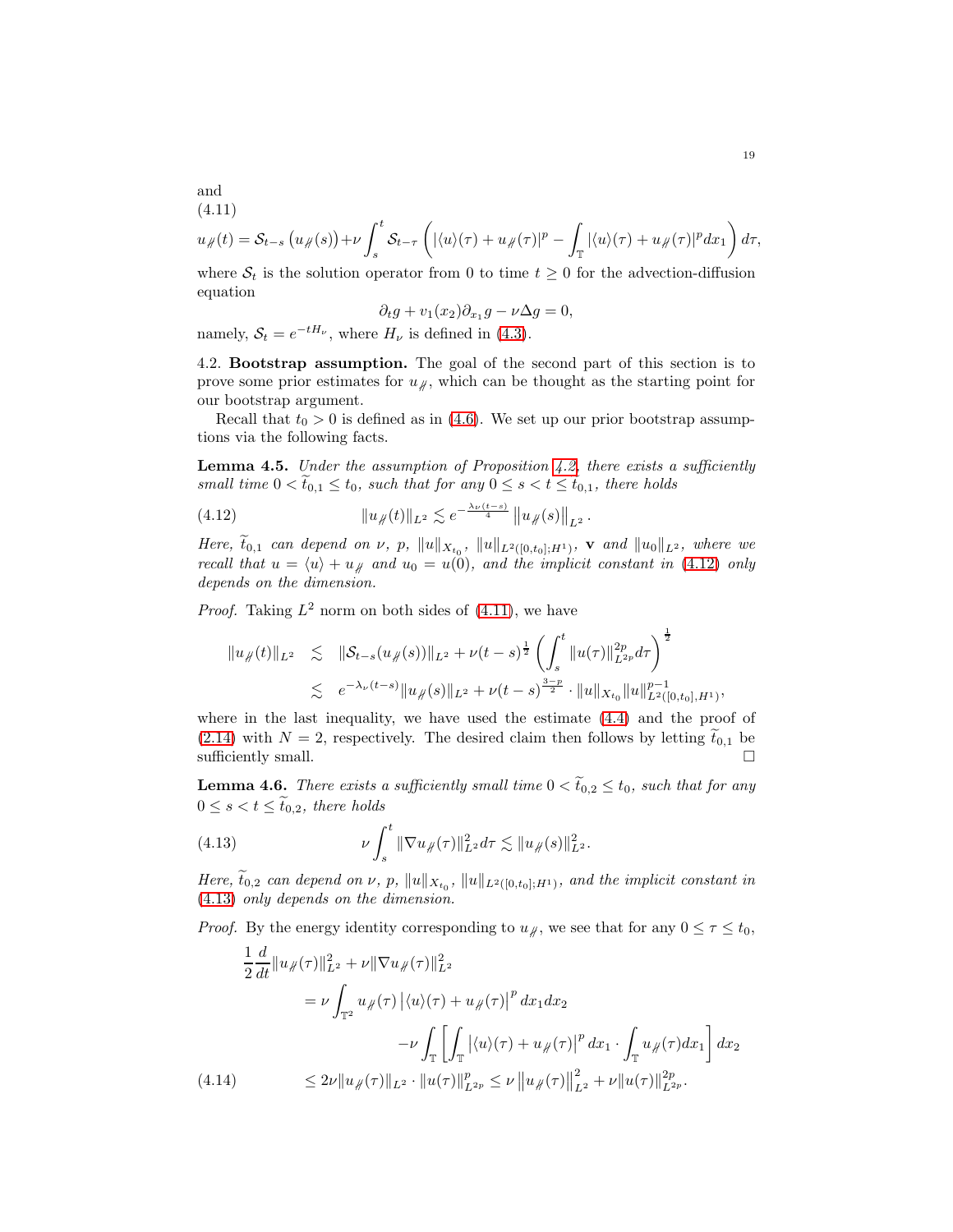Integrating the above estimate with respect to the interval  $[s, t]$ , we have

$$
\frac{\|u_{\#}(t)\|_{L^{2}}^{2}}{2} + \nu \int_{s}^{t} \|\nabla u_{\#}(\tau)\|_{L^{2}}^{2} d\tau
$$
\n
$$
\leq \frac{\|u_{\#}(s)\|_{L^{2}}^{2}}{2} + \nu \int_{s}^{t} \left( \|u_{\#}(\tau)\|_{L^{2}}^{2} + \|u(\tau)\|_{L^{2p}}^{2p} \right) d\tau
$$
\n
$$
\lesssim \frac{\|u_{\#}(s)\|_{L^{2}}^{2}}{2} + \nu(t-s) \|u\|_{X_{t_{0}}}^{2} + \nu(t-s)^{2-p} \cdot \|u\|_{X_{t_{0}}}^{2} \|u\|_{L^{2}([0,t_{0}],H^{1})}^{2(p-1)},
$$

where in the last estimate, we have used the proof of  $(2.14)$  with  $N = 2$  again. Similarly, the desired estimate [\(4.13\)](#page-18-3) holds if  $\tilde{t}_{0,2}$  is sufficiently small.

The estimates  $(4.12)$  and  $(4.13)$  suggests that we can make the following *bootstrap* assumptions: for any  $\nu > 0$  and  $0 \leq s \leq t \leq t_0$ ,

$$
(1). \ \ \|u_{\#}(t)\|_{L^{2}} \leq 20e^{-\frac{\lambda_{\nu}(t-s)}{4}}\|u_{\#}(s)\|_{L^{2}};
$$
  

$$
(2). \ \nu \int_{s}^{t} \|\nabla u_{\#}(\tau)\|_{L^{2}}^{2} d\tau \leq 10\|u_{\#}(s)\|_{L^{2}}^{2}.
$$

Here  $\tilde{t}_0 > 0$  is the maximal time such that the estimates above hold on  $[0, \tilde{t}_0]$ .

Remark 4.7. The exact values of the coefficients in the above assumption are not important, while what is important for us is that once such a choice is fixed, then if we assume  $\nu$  is sufficiently small, such an assumption can improve itself by replacing the coefficients 20 and 10, respectively, into smaller ones, which, together with Corollary [2.7,](#page-8-1) will "force"  $t_0$  to take the value  $\infty$ .

<span id="page-19-0"></span>4.3. Uniform bounds of  $\langle u \rangle$ . In the third part of this section, we are aiming to show the terms

<span id="page-19-1"></span>(4.15) 
$$
\|\langle u \rangle(t)\|_{L^2_{x_2}}^2 \quad \text{and} \quad \nu \int_0^t \|\partial_{x_2} \langle u \rangle(\tau)\|_{L^2_{x_2}}^2 d\tau
$$

can be bounded above uniformly for all  $t \in [0, \tilde{t}_0]$ , under the bootstrap assumption and sufficiently small  $\nu$ .

Before we proceed, we would like include a comparison between our approach and the one in [\[6\]](#page-34-16) by Colti Zeltati, Dolce, Feng and Mazzucato, in which, they considered the two-dimensional Kuramoto-Sivashinsky equation with a shear flow. Their study of the average part of the solution along the  $x_2$ -direction (namely, let  $\psi = \partial_{x_2} \langle \phi \rangle$  reduces to study the following 1-dimensional ODE

$$
\partial_t \psi + \frac{\nu}{2} \int_{\mathbb{T}} \partial_{x_2} |\nabla \phi_{\mathcal{J}}|^2 dx_1 + \nu \psi \partial_{x_2} \psi + \nu \partial_{x_2}^4 \psi + \nu \partial_{x_2}^2 \psi = 0,
$$

whose energy estimate has the form:

$$
(4.16) \qquad \frac{1}{2}\frac{d}{dt}\|\psi\|_{L^2_{x_2}}^2+\nu\|\partial_{x_2}^2\psi\|_{L^2_{x_2}}^2=\nu\|\partial_{x_2}\psi\|_{L^2_{x_2}}^2+\frac{\nu}{2}\int_{\mathbb{T}}\left|\nabla\phi_{\mathscr{H}}\right|^2\partial_{x_2}\psi dx_1.
$$

One crucial step to handle the above estimate is to use the one-dimensional Poincaré's inequality to absorb term  $\|\partial_{x_2}\psi\|_{L^2_{x_2}}^2$  by  $\|\partial_{x_2}^2 \psi\|_{L^2_{x_2}}^2$ , and this leads to a uniform bound of the term  $\|\psi\|_{L^2_{x_2}}^2$  by the initial data (see, [\[6,](#page-34-16) Section 2]). To our best knowledge, this approach cleverly uses the full strength of the structure of the Kuramoto-Sivashinsky equation, however, it might not work for other situation, for example, if the term  $\partial_{x_2}^2 \psi$  is replaced by  $\psi \partial_{x_2}^2 \psi$ .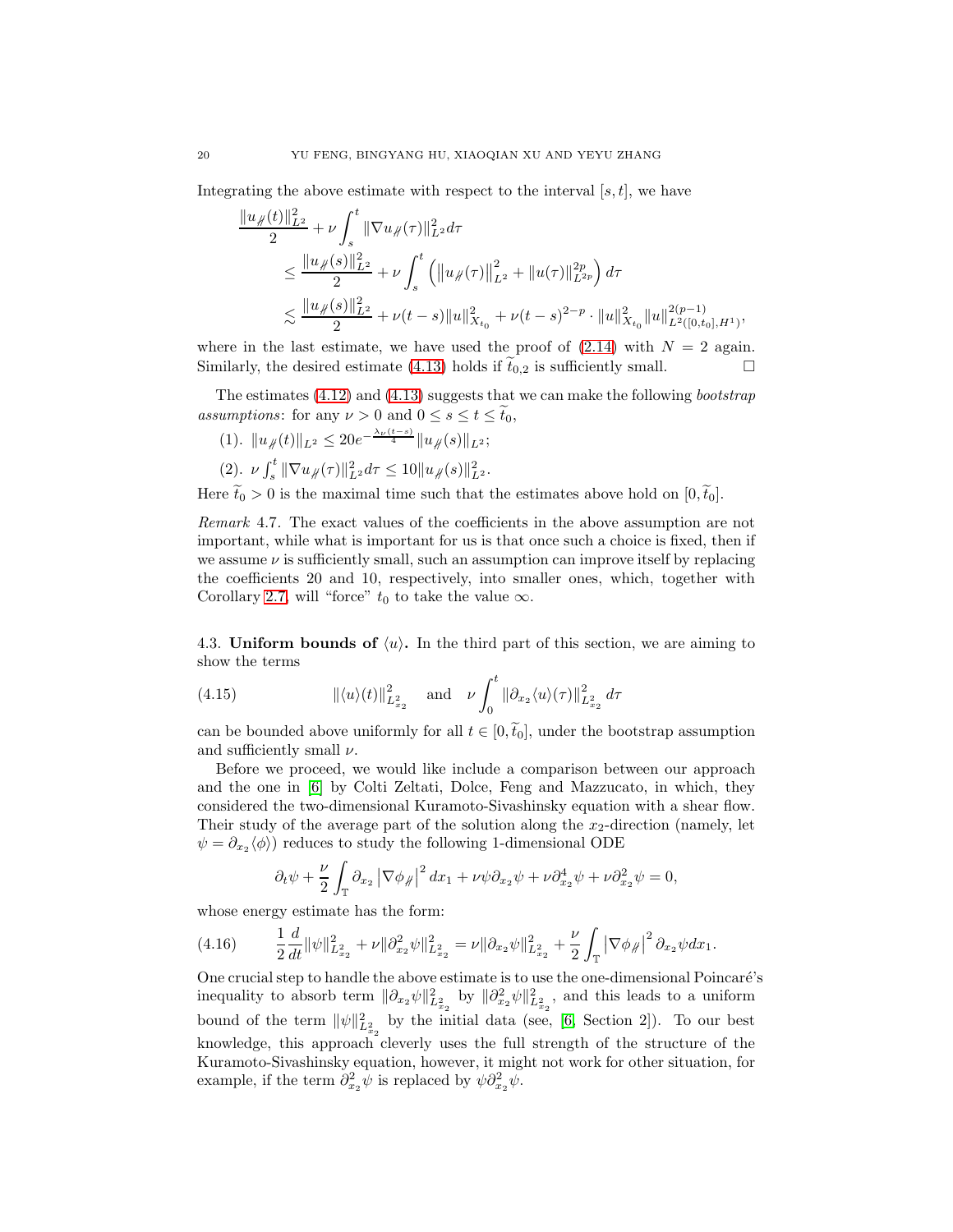A similar situation also happens for the energy estimate of equation [\(4.9\)](#page-17-2), in which and heuristically, the term  $\nu || \partial_{x_2} \psi ||_{L^2_{x_2}}^2$  is replaced by  $\nu || \langle u \rangle ||_{L^{2p}_{x_2}}^{2p}$ , which suggests that the Poincaré technique might not work directly. Here we overcome this difficulty by applying a version of small energy method to shear flows, and our method is motivated by [\[25,](#page-35-5) Section 5].

We now turn to the details and we begin with the following prior estimate.

<span id="page-20-0"></span>Lemma 4.8 (A prior estimate). Assume the bootstrap assumption and moreover, there exists a positive number  $0 < T \leq \tilde{t}_0$ , such that

<span id="page-20-1"></span>(4.17) 
$$
\int_{\mathbb{T}} \langle u_0 \rangle (x_2) dx_2 = 0
$$

and

<span id="page-20-2"></span>(4.18) 
$$
\|\langle u \rangle (t, \cdot) \|_{L^2_{x_2}} \leq K, \quad \text{for all} \quad t \in [0, T],
$$

where

$$
(4.19)\t\t\t K \le \left(\frac{\lambda_1}{4C_p}\right)^{\frac{5-p}{4(p-1)}}
$$

Here,  $\lambda_1$  is the smallest positive eigvenvalue of  $-\Delta$  on  $\mathbb T$  and  $C_p$  is an absolute constant which only depends on p.

<span id="page-20-3"></span>.

Then the following estimate holds

$$
(4.20) \quad \| \langle u \rangle(T,\cdot) \|_{L^2_{x_2}}^2 \leq \exp \left( C_{p,\nu} \| u_{\#}(0) \|_{L^2}^p \right) \cdot \left[ \| \langle u \rangle(0,\cdot) \|_{L^2_{x_2}}^2 + C_{p,\nu} \| u_{\#}(0) \|_{L^2}^p \right],
$$

where

$$
C_{p,\nu} := 20C_p \cdot 10^{\frac{p-1}{2}} \left[ 2(3-p) \right]^{\frac{3-p}{2}} \cdot \left( \frac{\nu}{\lambda_{\nu}} \right)^{\frac{3-p}{2}}.
$$

<span id="page-20-4"></span>*Remark* 4.9. Note that  $C_{p,\nu}$  is increasing with respect to  $\nu$  and also

$$
\lim_{\nu \to 0} C_{p,\nu} = 0.
$$

These properties are clear from the definition of  $\lambda_{\nu}$  (see, [\(4.4\)](#page-16-7)).

*Proof of Lemma [4.8.](#page-20-0)* We start with commenting that the constant  $C_p$  used in the proof of this result might differ from line by line, which, however, will depend only on p. Next observe that

(4.21) 
$$
\int_{\mathbb{T}} \langle u \rangle (t, x_2) dx_2 = 0 \text{ for any } t \ge 0.
$$

Indeed, by [\(4.17\)](#page-20-1), we know  $u_0$  has mean zero on  $\mathbb{T}^2$ , which implies  $u(t, \cdot)$  has mean zero on  $\mathbb{T}^2$  for any  $t \geq 0$ .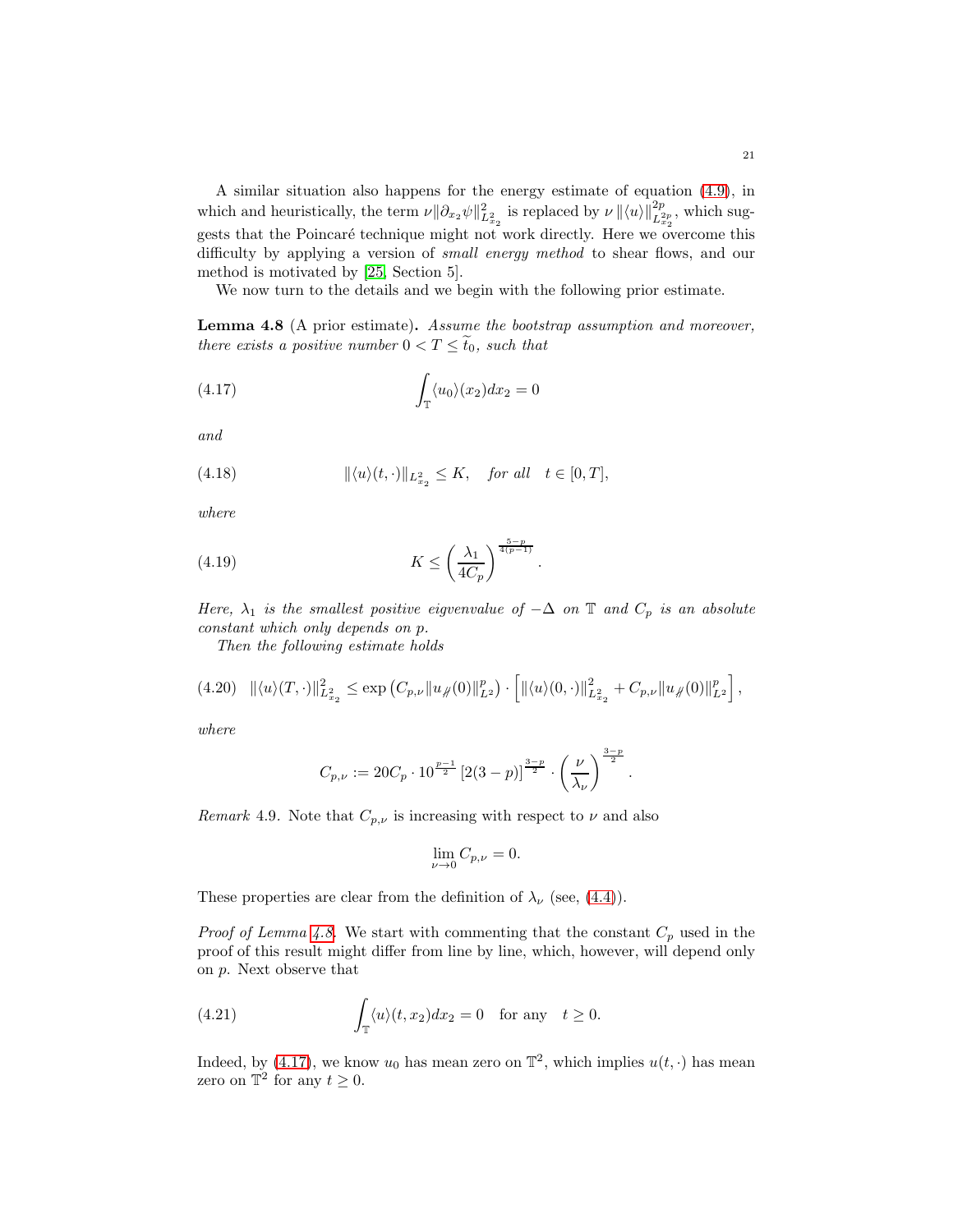Using the energy identity of  $\langle u \rangle$ , we find that

<span id="page-21-0"></span>
$$
\frac{1}{2} \cdot \frac{d}{dt} \int_{\mathbb{T}} |\langle u \rangle|^2 dx_2 + \nu \int_{\mathbb{T}} |\partial_{x_2} \langle u \rangle|^2 dx_2 = \nu \int_{\mathbb{T}^2} \langle u \rangle (x_2) | \langle u \rangle + u_{\#} |^p dx_1 dx_2
$$
  
\n
$$
\leq C_p \nu \int_{\mathbb{T}^2} |\langle u \rangle (x_2)| (|\langle u \rangle (x_2)|^p + |u_{\#}(x_1, x_2)|^p) dx_1 dx_2
$$
  
\n
$$
= C_p \nu \int_{\mathbb{T}} |\langle u \rangle|^{p+1} dx_2 + C_p \nu \int_{\mathbb{T}^2} |\langle u \rangle (x_2)| |u_{\#}(x_1, x_2)|^p dx_1 dx_2
$$
  
\n
$$
\leq C_p \nu \int_{\mathbb{T}} |\langle u \rangle|^{p+1} dx_2 + C_p \nu ||\langle u \rangle||_{L^2_{x_2}} ||u_{\#}||^p_{L^{2p}}
$$
  
\n(4.22) := A + B.

Estimation of A. By the Gagliardo–Nirenberg's inequality, we see that

$$
A = C_p \nu ||\langle u \rangle||_{L_{x_2}^{p+1}}^{p+1} \leq C_p \nu \left( ||\partial_{x_2} \langle u \rangle||_{L_{x_2}^{2p+1}}^{\frac{p-1}{2(p+1)}} \cdot ||\langle u \rangle||_{L_{x_2}^{2p+1}}^{\frac{p+3}{2(p+1)}} \right)^{p+1}
$$
  
\n
$$
= C_p \nu ||\partial_{x_2} \langle u \rangle||_{L_{x_2}^{2}}^{\frac{p-1}{2}} ||\langle u \rangle||_{L_{x_2}^{2}}^{\frac{p+3}{2}} \leq \frac{\nu ||\partial_{x_2} \langle u \rangle||_{L_{x_2}^{2}}^2}{2} + C_p \nu \cdot ||\langle u \rangle||_{L_{x_2}^{2p+1}}^{\frac{2(p+3)}{5-p}}
$$
  
\n
$$
\leq \frac{\nu ||\partial_{x_2} \langle u \rangle||_{L_{x_2}^{2}}^2}{2} + C_p \nu \cdot ||\langle u \rangle||_{L_{x_2}^{2}}^{\frac{2+4(p-1)}{5-p}} \| \langle u \rangle||_{L_{x_2}^{2}}^2,
$$

where in the last inequality, we use the assumption [\(4.18\)](#page-20-2).

Estimation of B. Using the Gagliardo–Nirenberg's inequality again, we obtain that

$$
B \leq C_p \nu \cdot \|\langle u \rangle\|_{L_{x_2}^2} \|\nabla u_{\#}\|_{L^2}^{p-1} \cdot \|u_{\#}\|_{L^2}
$$
  
 
$$
\leq C_p \nu \left[ \|\nabla u_{\#}\|_{L^2}^{p-1} \cdot \|u_{\#}\|_{L^2} + \|\nabla u_{\#}\|_{L^2}^{p-1} \cdot \|u_{\#}\|_{L^2} \, \|\langle u \rangle\|_{L_{x_2}^2}^2 \right].
$$

Combining both estimates of  $A$  and  $B$ ,  $(4.22)$  reduces to

<span id="page-21-1"></span>
$$
\frac{1}{2}\frac{d}{dt}\int_{\mathbb{T}}\left|\langle u\rangle(x_2)\right|^2dx_2+\frac{\nu}{2}\int_{\mathbb{T}}\left|\partial_{x_2}\langle u\rangle(x_2)\right|^2dx_2 \leq C_p\nu K^{\frac{4(p-1)}{5-p}}\|\langle u\rangle\|^2_{L^2_{x_2}}(4.23) \qquad \qquad +C_p\nu\left[\left\|\nabla u_{\#}\right\|_{L^2}^{p-1}\cdot\left\|u_{\#}\right\|_{L^2}+\left\|\nabla u_{\#}\right\|_{L^2}^{p-1}\cdot\left\|u_{\#}\right\|_{L^2}\left\|\langle u\rangle\right\|_{L^2_{x_2}}^2\right].
$$

Hence, by the one-dimensional Poincaré's inequality and  $(4.19)$ , we have

$$
C_p \nu K^{\frac{4(p-1)}{5-p}} \|\langle u \rangle\|_{L^2_{x_2}}^2 \le C_p \nu \cdot \frac{\lambda_1}{4C_p} \|\langle u \rangle\|_{L^2_{x_2}}^2 \le \frac{\nu}{4} \cdot \|\partial_{x_2} \langle u \rangle\|_{L^2_{x_2}}^2,
$$

where we recall that  $\lambda_1$  is the smallest eigenvalue of  $-\Delta$  on T. Therefore, we can further reduce [\(4.23\)](#page-21-1) by

<span id="page-21-2"></span>
$$
\frac{1}{2}\frac{d}{dt}\int_{\mathbb{T}}|\langle u\rangle(x_2)|^2\,dx_2 + \frac{\nu}{4}\int_{\mathbb{T}}|\partial_{x_2}\langle u\rangle(x_2)|^2\,dx_2
$$
\n
$$
\leq C_p\nu\left[\left\|\nabla u_{\mathcal{H}}\right\|_{L^2}^{p-1}\cdot\left\|u_{\mathcal{H}}\right\|_{L^2} + \left\|\nabla u_{\mathcal{H}}\right\|_{L^2}^{p-1}\cdot\left\|u_{\mathcal{H}}\right\|_{L^2}\left\|\langle u\rangle\right\|_{L^2_{x_2}^2\right],
$$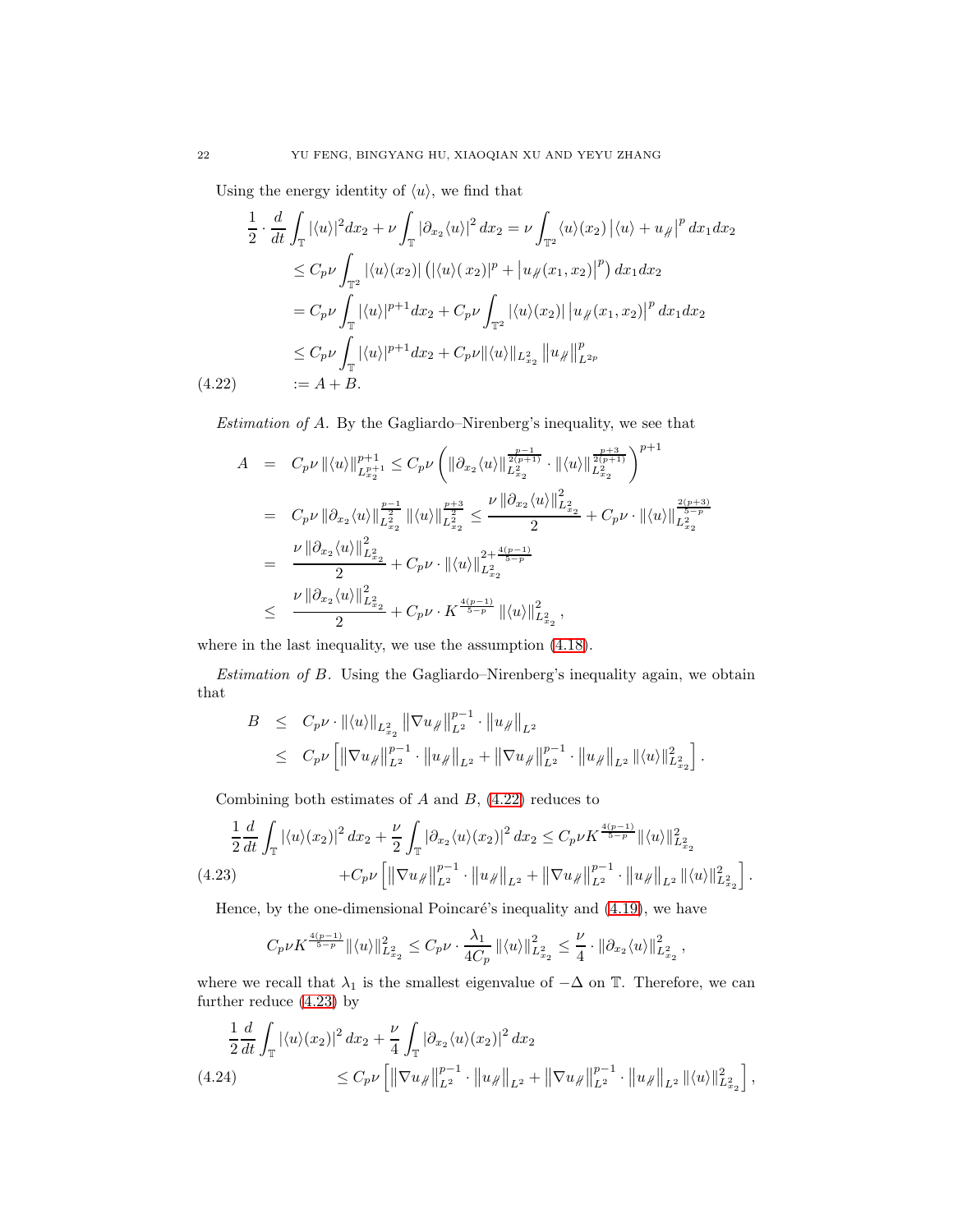<span id="page-22-0"></span>which gives the ODE  
\n(4.25)  
\n
$$
\frac{1}{2} \frac{d}{dt} ||\langle u \rangle||_{L_{x_2}^2}^2 \leq C_p \nu \left[ ||\nabla u_{\#}||_{L^2}^{p-1} \cdot ||u_{\#}||_{L^2} + ||\nabla u_{\#}||_{L^2}^{p-1} \cdot ||u_{\#}||_{L^2} ||\langle u \rangle||_{L_{x_2}^2}^2 \right].
$$
\nLet

 $\rho(t) := \exp \left(-C_p \nu\right)$ 0  $\|\nabla u_{\#}(\tau)\|_{L^2}^{p-1} \|u_{\#}(\tau)\|_{L^2} d\tau\bigg)$ 

be the integrating factor, and solving the ODE [\(4.25\)](#page-22-0), we have

<span id="page-22-1"></span>
$$
\int_{\mathbb{T}} |\langle u \rangle (T, x_2)|^2 dx_2 \le \frac{1}{\rho(T)} \int_{\mathbb{T}} |\langle u \rangle (0, x_2)|^2 dx_2 \n+ \frac{C_p \nu}{\rho(T)} \int_0^T \rho(\tau) \left\| \nabla u_{\#}(\tau) \right\|_{L^2}^{p-1} \left\| u_{\#}(\tau) \right\|_{L^2} d\tau.
$$
\n(4.26)

By the bootstrap assumption, we estimate  $\frac{1}{\rho(T)}$  as follows:

<span id="page-22-2"></span>
$$
\frac{1}{\rho(T)} = \exp\left(C_p \nu \int_0^T \|\nabla u_{\#}(\tau)\|_{L^2}^{p-1} \|u_{\#}(\tau)\|_{L^2} d\tau\right)
$$
\n(4.27) 
$$
\leq \exp\left(20C_p \nu \cdot \|u_{\#}(0)\|_{L^2} \int_0^T \|\nabla u_{\#}(\tau)\|_{L^2}^{p-1} \cdot e^{-\frac{\lambda_{\nu}\tau}{4}} d\tau\right).
$$

Applying Hölder's inequality, we see that

$$
\int_{0}^{T} \left\| \nabla u_{\#}(\tau) \right\|_{L^{2}}^{p-1} e^{-\frac{\lambda \nu^{\tau}}{4}} d\tau \leq \left( \int_{0}^{T} \left\| \nabla u_{\#}(\tau) \right\|_{L^{2}}^{2} d\tau \right)^{\frac{p-1}{2}} \left( \int_{0}^{T} e^{\frac{-\lambda \nu^{\tau}}{2(3-p)}} d\tau \right)^{\frac{3-p}{2}}
$$
  

$$
= \left( \nu \int_{0}^{T} \left\| \nabla u_{\#}(\tau) \right\|_{L^{2}}^{2} d\tau \right)^{\frac{p-1}{2}} \cdot \nu^{\frac{1-p}{2}} \cdot \left( \int_{0}^{T} e^{\frac{-\lambda \nu^{\tau}}{2(3-p)}} d\tau \right)^{\frac{3-p}{2}}
$$
  

$$
\leq \nu^{\frac{1-p}{2}} \cdot 10^{\frac{p-1}{2}} \left\| u_{\#}(0) \right\|_{L^{2}}^{p-1} \cdot \frac{\left[ 2(3-p) \right]^{\frac{3-p}{2}}}{\lambda^{\frac{3-p}{2}}}.
$$

Therefore,

$$
\frac{1}{\rho(T)} \leq \exp\left(20C_p\nu \cdot \|u\#(0)\|_{L^2} \cdot \nu^{\frac{1-p}{2}} \cdot 10^{\frac{p-1}{2}} \|u\#(0)\|_{L^2}^{p-1} \cdot \frac{\left[2(3-p)\right]^{\frac{3-p}{2}}}{\lambda_{\nu}^{\frac{3-p}{2}}}\right)
$$
\n
$$
= \exp\left(20C_p \cdot 10^{\frac{p-1}{2}} \cdot \left[2(3-p)\right]^{\frac{3-p}{2}} \cdot \left(\frac{\nu}{\lambda_{\nu}}\right)^{\frac{3-p}{2}} \cdot \|u\#(0)\|_{L^2}^p\right)
$$
\n
$$
= \exp\left(C_{p,\nu} \|u\#(0)\|_{L^2}^p\right).
$$

This estimate together with [\(4.26\)](#page-22-1) yields

$$
\begin{array}{lcl} \|\langle u \rangle (T)\|_{L_{x_2}^2}^2 & \leq & \exp\left(C_{p,\nu}\left\|u_\#(0)\right\|_{L^2}^p\right) \\ & \cdot \left[\|\langle u \rangle (0)\|_{L_{x_2}^2}^2 + C_p\nu \int_0^T \left\|\nabla u_\#(\tau)\right\|_{L^2}^{p-1} \left\|u_\#(\tau)\right\|_{L^2} d\tau\right] \\ & \leq & \exp\left(C_{p,\nu}\left\|u_\#(0)\right\|_{L^2}^p\right) \cdot \left[\|\langle u \rangle (0)\|_{L_{x_2}^2}^2 + C_{p,\nu} \|u_\#(0)\|_{L^2}^p\right]. \end{array}
$$

The desired result is proved.  $\hfill \square$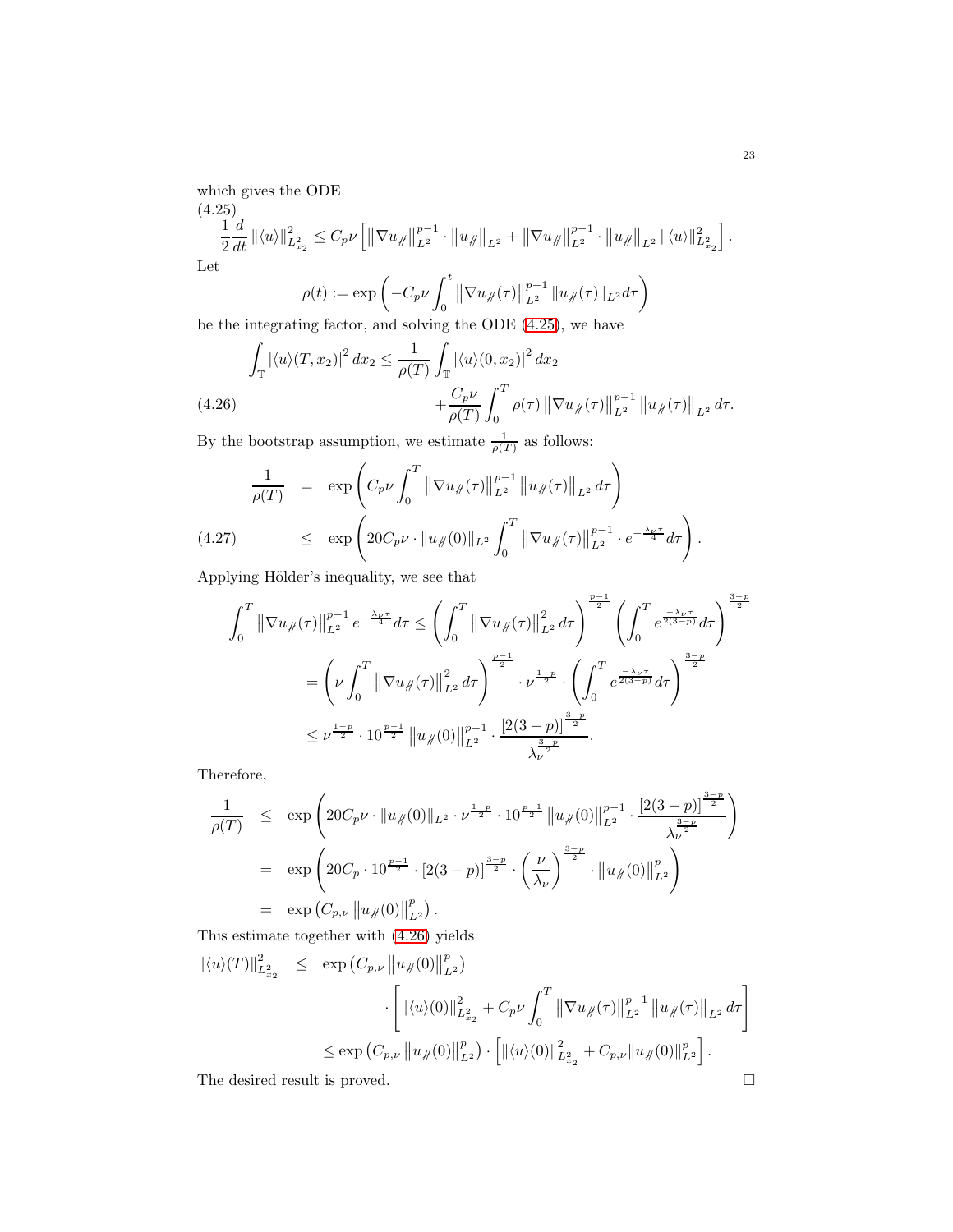We are now ready to bound the two terms in [\(4.15\)](#page-19-1) uniformly for all  $t \in [0, \tilde{t}_0]$ . Here is the main result.

<span id="page-23-4"></span>**Proposition 4.10.** Assume the bootstrap assumption. Then there exists a  $\tilde{\nu} > 0$ , which only depends on p and  $||u_{\#}(0)||_{L^2}$ , such that for any  $0 < \nu < \tilde{\nu}$  and for any initial data  $\langle u \rangle(0, \cdot)$  of [\(4.9\)](#page-17-2) with mean zero and satisfying

<span id="page-23-0"></span>(4.28) 
$$
\|\langle u \rangle(0,\cdot)\|_{L_{x_2}^2} \leq \frac{1}{4} \cdot \left(\frac{\lambda_1}{4C_p}\right)^{\frac{5-p}{4(p-1)}}
$$

the mild solution of [\(4.9\)](#page-17-2) satisfies the following estimates: for any  $0 \le t \le \tilde{t}_0$ , (1).

(4.29) 
$$
\|\langle u \rangle (t, \cdot)\|_{L_{x_2}^2} \leq \frac{1}{2} \cdot \left(\frac{\lambda_1}{4C_p}\right)^{\frac{5-p}{4(p-1)}};
$$

<span id="page-23-2"></span><span id="page-23-1"></span>(2).

(4.30) 
$$
\nu \int_0^t \|\partial_{x_2}\langle u\rangle(\tau,\cdot)\|_{L^2_{x_2}}^2 d\tau \le 4 + 4 \left(\frac{\lambda_1}{4C_p}\right)^{\frac{5-p}{2(p-1)}}.
$$

Here,  $\lambda_1$  and  $C_p$  are the constants defined as in Lemma [4.8.](#page-20-0)

*Proof.* (1). Recall from Remark [4.9](#page-20-4) that  $\lim_{\nu \to 0} C_{p,\nu} = 0$ , this allows us to choose a  $\tilde{\nu}$  sufficiently small (but only depends on p and  $||u_{\#}(0)||_{L^2}$ , such that for any  $0 < \nu < \tilde{\nu}$ , we have

(4.31) 
$$
\exp\left(C_{p,\nu}||u_{\#}(0)||_{L^2}^p\right) < 2
$$

and

$$
C_{p,\nu} \exp\left(C_{p,\nu} \|u_{\#}(0)\|_{L^2}^p\right) \|u_{\#}(0)\|_{L^2}^p < \frac{1}{8} \cdot \left(\frac{\lambda_1}{4C_p}\right)^{\frac{5-p}{2(p-1)}}.
$$

Let

<span id="page-23-3"></span>
$$
K := \frac{1}{2} \cdot \left(\frac{\lambda_1}{4C_p}\right)^{\frac{5-p}{4(p-1)}}
$$

in Lemma [4.8](#page-20-0) and T be the maximal time such that  $\| \langle u \rangle(t) \|_{L^2_{x_2}} \leq K$  on [0, T]. By the continuity of  $L^2$  norm of the mild solution,  $T > 0$ . Our goal is to show that  $T = \tilde{t}_0$ . Otherwise, assume  $0 < T < \tilde{t}_0$ . By Lemma [4.8](#page-20-0) and [\(4.28\)](#page-23-0), this means

$$
\frac{1}{4} \cdot \left(\frac{\lambda_1}{4C_p}\right)^{\frac{5-p}{2(p-1)}} = K^2 = \|\langle u \rangle(T)\|_{L_{x_2}^2}^2
$$
\n
$$
\leq \exp\left(C_{p,\nu} \|u_{\#}(0)\|_{L^2}^p\right) \cdot \left[\|\langle u \rangle(0,\cdot)\|_{L_{x_2}^2}^2 + C_{p,\nu} \|u_{\#}(0)\|_{L^2}^p\right]
$$
\n
$$
< \frac{2}{16} \cdot \left(\frac{\lambda_1}{4C_p}\right)^{\frac{5-p}{2(p-1)}} + \frac{1}{8} \cdot \left(\frac{\lambda_1}{4C_p}\right)^{\frac{5-p}{2(p-1)}}
$$
\n
$$
= \frac{1}{4} \cdot \left(\frac{\lambda_1}{4C_p}\right)^{\frac{5-p}{2(p-1)}},
$$

which is a contradiction. This means that  $(4.29)$  has to be true until the maximal time, that is  $T = \tilde{t}_0$ .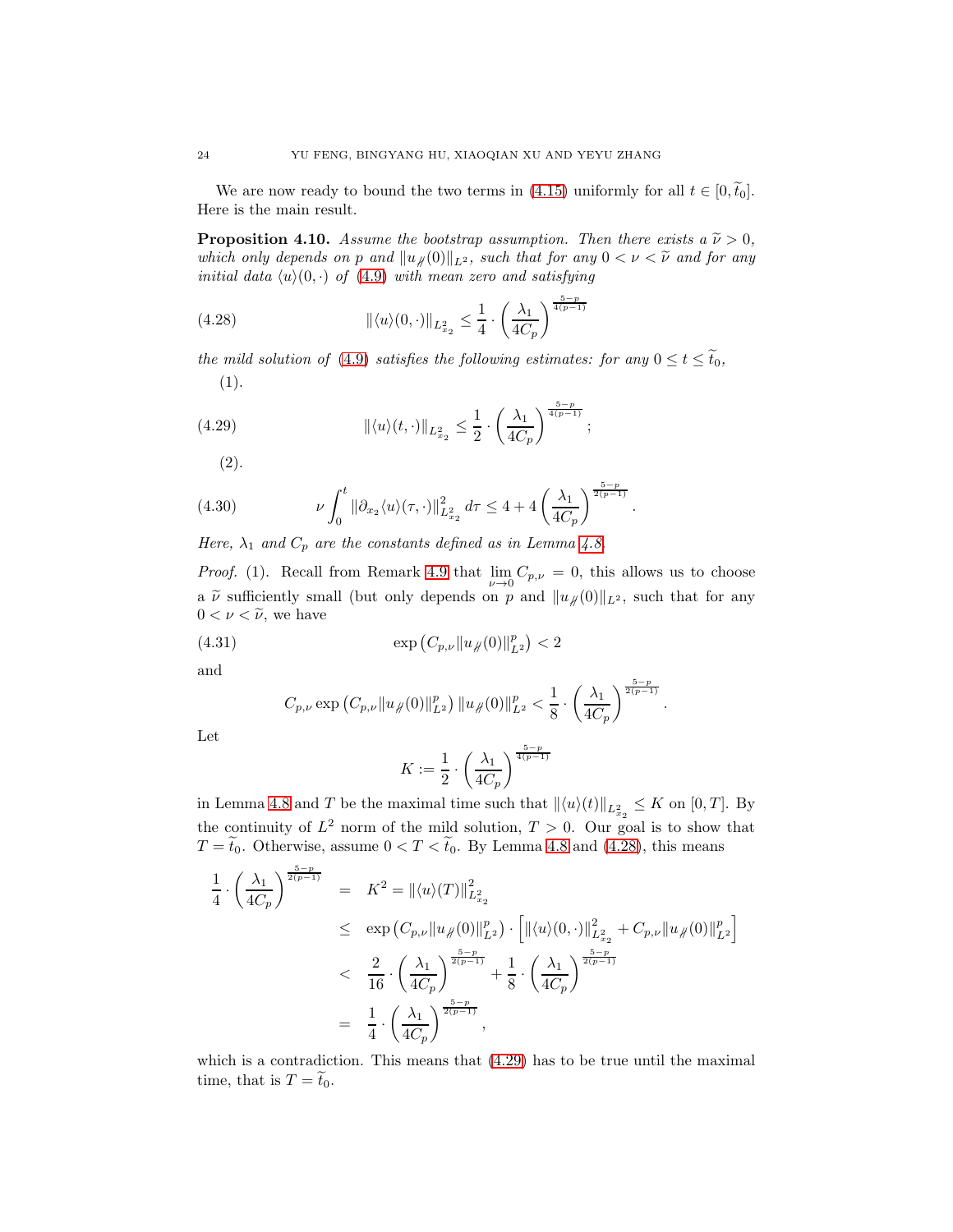$(2)$ . As a consequence of  $(4.29)$ , we see that the condition  $(4.18)$  in Lemma [4.8](#page-20-0) is satisfied, therefore, [\(4.24\)](#page-21-2) is valid, that is,

$$
\frac{1}{2}\frac{d}{dt}\int_{\mathbb{T}}|\langle u\rangle|^{2} dx_{2} + \frac{\nu}{4}\int_{\mathbb{T}}|\partial_{x_{2}}\langle u\rangle|^{2} dx_{2} \n\leq C_{p}\nu\left[\left\|\nabla u_{\#}\right\|_{L^{2}}^{p-1} \cdot \left\|u_{\#}\right\|_{L^{2}} + \left\|\nabla u_{\#}\right\|_{L^{2}}^{p-1} \cdot \left\|u_{\#}\right\|_{L^{2}}\left\| \langle u\rangle\right\|_{L^{2}_{x_{2}}}^{2}\right].
$$

Integrating the above equation with respect to the interval  $[0, t]$ , we find that

$$
\frac{\nu}{4} \int_0^T \|\partial_{x_2} \langle u \rangle(\tau) \|_{L^2_{x_2}}^2 d\tau \le \frac{1}{2} \int_{\mathbb{T}} |\langle u \rangle(0, x_2)|^2 dx_2 \n+ C_p \nu \int_0^t \|\nabla u_{\#}(\tau) \|_{L^2}^{p-1} \|u_{\#}(\tau) \|_{L^2} d\tau \n+ C_p \nu \int_0^t \|\nabla u_{\#}(\tau) \|_{L^2}^{p-1} \|u_{\#}(\tau) \|_{L^2} \| \langle u \rangle(\tau, \cdot) \|_{L^2_{x_2}}^2 d\tau.
$$

Now by [\(4.28\)](#page-23-0) and [\(4.29\)](#page-23-1), we can further bound the above right hand side by

$$
\left[1+\frac{1}{4}\cdot\left(\frac{\lambda_1}{4C_p}\right)^{\frac{5-p}{2(p-1)}}\right]\cdot C_p\nu\int_0^t \|\nabla u_{\#}(\tau)\|_{L^2}^{p-1} \|u_{\#}(\tau)\|_{L^2} d\tau + \frac{1}{32}\cdot\left(\frac{\lambda_1}{4C_p}\right)^{\frac{5-p}{2(p-1)}}.
$$

To this end, we control the integral in the above term by following exactly the same steps as in [\(4.27\)](#page-22-2) to see that

$$
\frac{\nu}{4} \int_0^T \|\partial_{x_2} \langle u \rangle(\tau)\|_{L^2_{x_2}}^2 d\tau \leq \left[1 + \frac{1}{4} \cdot \left(\frac{\lambda_1}{4C_p}\right)^{\frac{5-p}{2(p-1)}}\right] \cdot C_{p,\nu} \|u_{\#}(0)\|_{L^2_{x_2}}^p \n+ \frac{1}{32} \cdot \left(\frac{\lambda_1}{4C_p}\right)^{\frac{5-p}{2(p-1)}} \n\leq \ln 2 \cdot \left[1 + \frac{1}{4} \cdot \left(\frac{\lambda_1}{4C_p}\right)^{\frac{5-p}{2(p-1)}}\right] + \frac{1}{32} \cdot \left(\frac{\lambda_1}{4C_p}\right)^{\frac{5-p}{2(p-1)}},
$$

which clearly implies the desired estimate [\(4.30\)](#page-23-2). Here in the last estimate, we have used the estimate  $(4.31)$ . The proof is complete.

<span id="page-24-0"></span>4.4. Bootstrap estimates. The next step is to show that for sufficiently small  $\nu$ , the bootstrap assumption can be self-improved. More precisely, we will show that under the assumption of Theorem [4.3](#page-16-1) (or, [\(4.28\)](#page-23-0)) and the bootstrap assumption, we have for  $\nu$  sufficiently small and  $0 \leq s \leq t \leq \tilde{t}_0$ ,

- (1).  $||u_{\mathscr{H}}(t)||_{L^2} \leq 15e^{-\frac{\lambda_{\nu}(t-s)}{4}}||u_{\mathscr{H}}(s)||_{L^2};$
- (2).  $\nu \int_{s}^{t} \|\nabla u_{\#}(\tau)\|_{L^{2}}^{2} d\tau \leq 5 \|u_{\#}(s)\|_{L^{2}}^{2}.$

The above estimates are referred as the bootstrap estimates.

Let us include some motivation before we proceed. Heuristically, Proposition [4.10](#page-23-4) suggests that the  $L_{x_2}^2$ -norm of  $\langle u \rangle (t, \cdot)$  behaves like a "constant" for large t, while  $||u_{\mathcal{H}}(t)||_{L^2}$  possesses an exponential decay as t increases. This suggests to prove the refined bootstrap estimates, we need to "eliminate" the contribution of the term  $\langle u \rangle$ . More precisely, for  $u/\mu$ , instead of working directly on the energy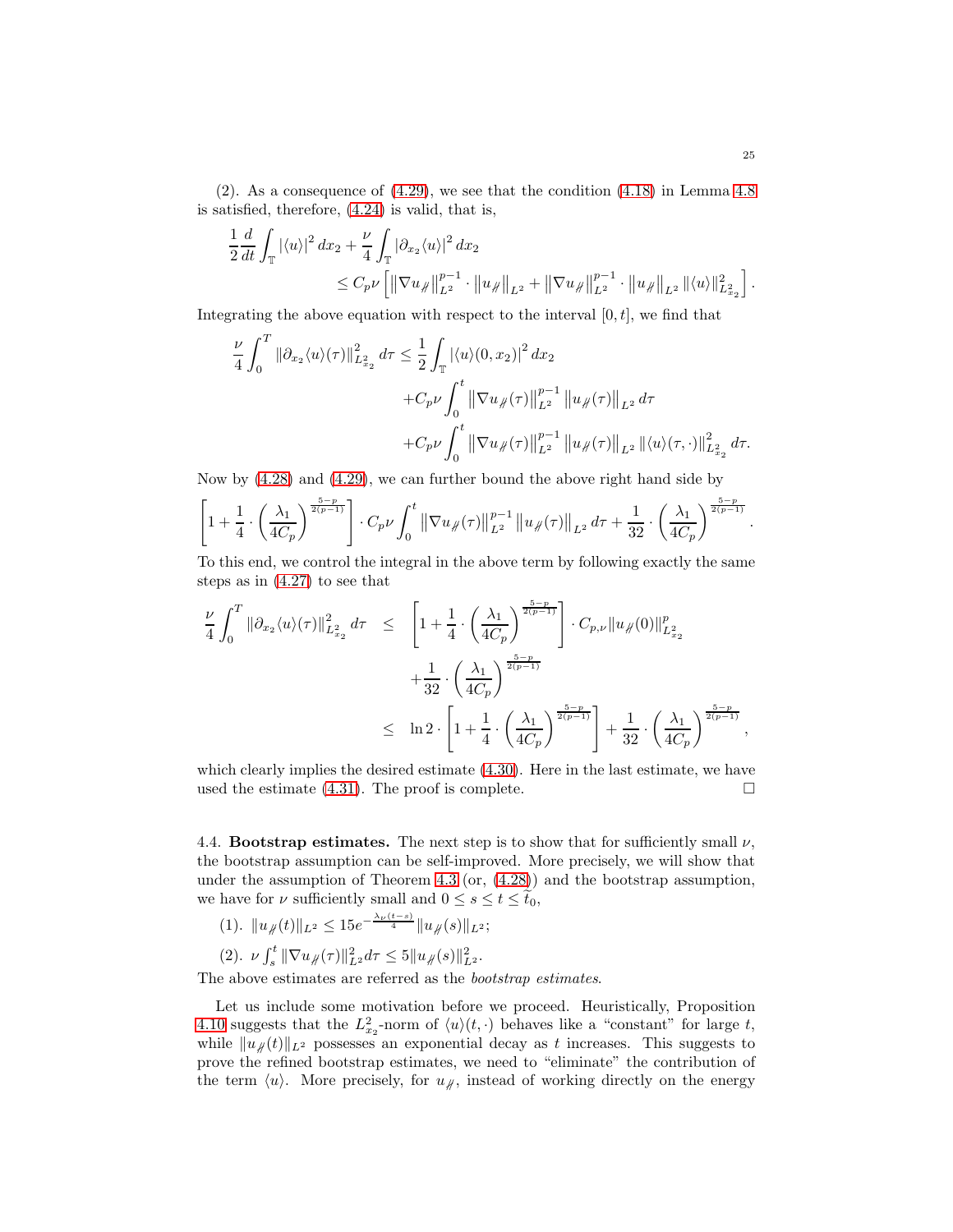estimate of [\(4.10\)](#page-17-3), we modify it a little bit and study the corresponding energy identity:

<span id="page-25-0"></span>(4.32) 
$$
\partial_t u_{\#} + v_1(x_2) \partial_{x_1} u_{\#} - \nu \Delta u_{\#} = \nu \left( \left| \langle u \rangle + u_{\#} \right|^p - \left| \langle u \rangle \right|^p \right) - \nu \int_{\mathbb{T}} \left( \left| \langle u \rangle + u_{\#} \right|^p - \left| \langle u \rangle \right|^p \right) dx_1.
$$

We need the following simple lemma, which plays an important role to "cancel" the contribution  $\langle u \rangle$  in our coming proof.

<span id="page-25-4"></span>**Lemma 4.11.** For any 
$$
a, b \in \mathbb{R}
$$
 and  $p \ge 1$ ,

(4.33) 
$$
|(a+b)^p - b^p| \le (p-1) \max\left\{1, 2^{p-2}\right\} \cdot |a| \cdot \left(|a|^{p-1} + |b|^{p-1}\right).
$$

Proof. The proof follows clearly by the mean value theorem and the elementary estimate

$$
(|a|+|b|)^{p-1} \le (p-1) \max\left\{1, 2^{p-2}\right\} (|a|^{p-1}+|b|^{p-1}),
$$
  
and hence we omit it here.

We are now ready to prove the second estimate in the bootstrap estimate.

<span id="page-25-3"></span>**Proposition 4.12.** Assume the bootstrap assumption,  $u_0 \in L_0^2$ , [\(4.2\)](#page-16-8) and [\(4.28\)](#page-23-0). Then there exists a  $\nu_1 > 0$  which only depends on p and  $||u_{\#}(0)||_{L^2}$ , such that for any  $0 < \nu < \nu_1$  and any  $0 \le s \le t \le \tilde{t}_0$ ,

<span id="page-25-2"></span>(4.34) 
$$
\nu \int_s^t \|\nabla u_{\#}(\tau)\|_{L^2}^2 d\tau \leq 5 \|u_{\#}(s)\|_{L^2}^2.
$$

*Proof.* We begin with commenting that the constant  $C_p'$  in the proof of this lemma might change from line by line, which, however, will only depend on  $p$ . By the energy identity corresponding to [\(4.32\)](#page-25-0), we have

<span id="page-25-1"></span>
$$
\frac{1}{2} \frac{d}{dt} \|u_{\mathcal{J}}\|_{L^{2}}^{2} + \nu \|\nabla u_{\mathcal{J}}\|_{L^{2}}^{2} = \nu \int_{\mathbb{T}^{2}} u_{\mathcal{J}} \left( |\langle u \rangle + u_{\mathcal{J}}|^{p} - |\langle u \rangle|^{p} \right) dx_{1} dx_{2}
$$
\n
$$
\leq \nu \int_{\mathbb{T}^{2}} |u_{\mathcal{J}}| ||\langle u \rangle + u_{\mathcal{J}}|^{p} - |\langle u \rangle|^{p} | dx_{1} dx_{2}
$$
\n
$$
\leq C'_{p} \nu \int_{\mathbb{T}^{2}} |u_{\mathcal{J}}|^{2} \left( |\langle u \rangle|^{p-1} + |u_{\mathcal{J}}|^{p-1} \right) dx_{1} dx_{2}
$$
\n(4.35)\n
$$
\leq C'_{p} \nu \int_{\mathbb{T}^{2}} |u_{\mathcal{J}}|^{p+1} dx_{1} dx_{2} + C'_{p} \nu \int_{\mathbb{T}^{2}} |u_{\mathcal{J}}|^{2} |\langle u \rangle|^{p-1} dx_{1} dx_{2},
$$

where in the first estimate, we have used the fact that

$$
\int_{\mathbb{T}} u_{\mathcal{J}}(t, x_1, x_2) dx_1 = 0.
$$

For the second integral in the [\(4.35\)](#page-25-1), we further bound it as

$$
\int_{\mathbb{T}^2} |u_{\mathcal{J}}|^2 |\langle u \rangle|^{p-1} dx_1 dx_2 = \int_{\mathbb{T}} \left[ |\langle u \rangle|^{p-1} \cdot \int_{\mathbb{T}} |u_{\mathcal{J}}|^2 dx_1 \right] dx_2
$$
\n
$$
\leq \left( \int_{\mathbb{T}} |\langle u \rangle|^{p+1} dx_2 \right)^{\frac{p-1}{p+1}} \cdot \left( \int_{\mathbb{T}} \left| \int_{\mathbb{T}} |u_{\mathcal{J}}|^2 dx_1 \right|^{\frac{p+1}{2}} dx_2 \right)^{\frac{2}{p+1}}
$$
\n
$$
\leq ||\langle u \rangle||_{L_{x_2}^{p+1}}^{p-1} \cdot ||u_{\mathcal{J}}||_{L_{p+1}}^2,
$$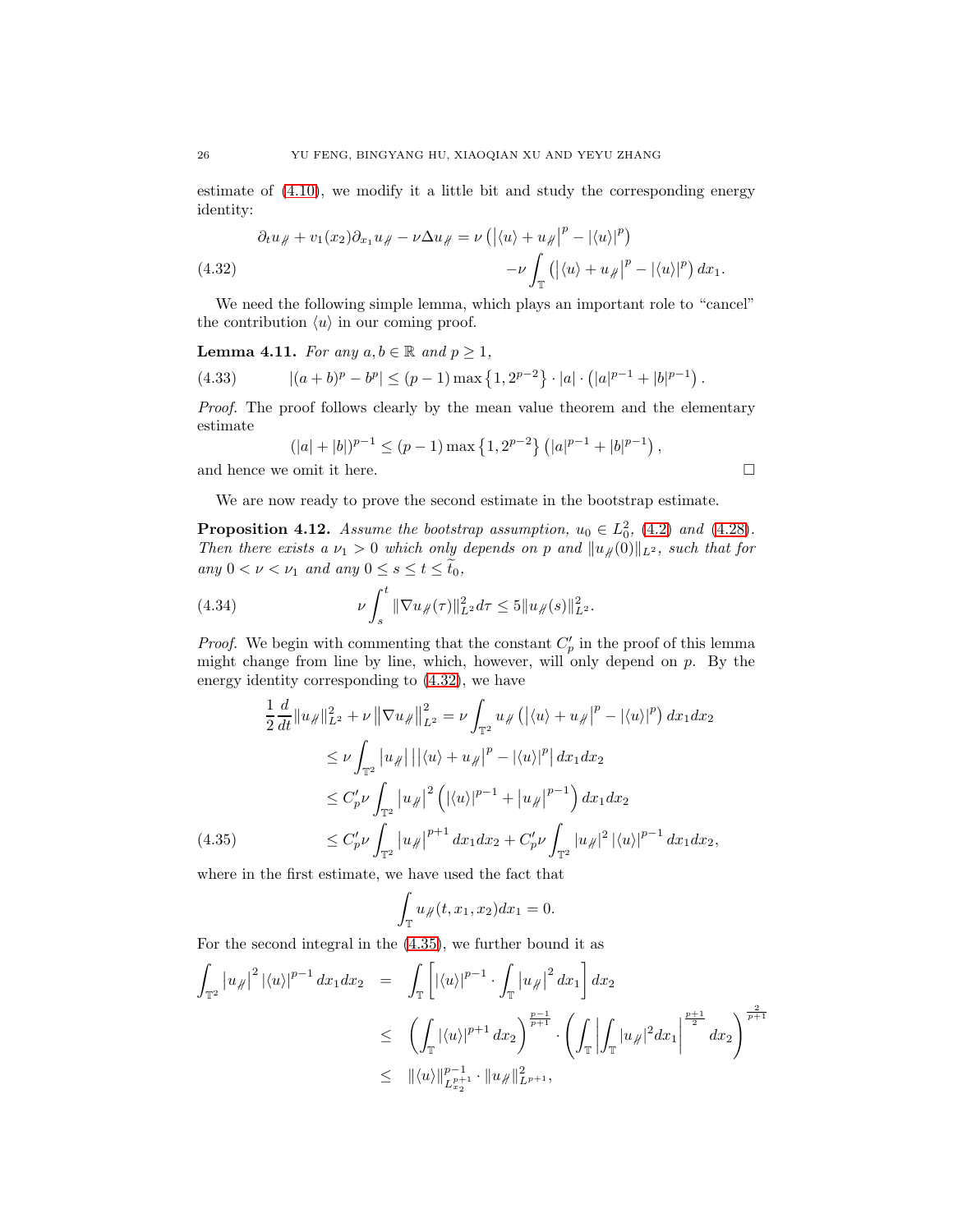where in the last estimate follows from the Minkowski's inequality. Therefore, combining the above estimates yields

<span id="page-26-3"></span>
$$
(4.36) \qquad \frac{1}{2}\frac{d}{dt}\|u_{\mathcal{J}}\|_{L^2}^2 + \nu \left\|\nabla u_{\mathcal{J}}\right\|_{L^2}^2 \leq C_p'\nu \left\|u_{\mathcal{J}}\right\|_{L^{p+1}}^2 \left[\|\langle u \rangle\|_{L^{p+1}_{x_2}}^{p-1} + \left\|u_{\mathcal{J}}\right\|_{L^{p+1}}^{p-1}\right].
$$

Integrating the above estimate with respect to the interval  $[s, t]$ , we get

<span id="page-26-0"></span>
$$
\nu \int_{s}^{t} \left\| \nabla u_{\#}(\tau) \right\|_{L^{2}}^{2} d\tau \leq \frac{\| u_{\#}(s) \|_{L^{2}}^{2}}{2} + C'_{p} \nu \int_{s}^{t} \left\| u_{\#}(\tau) \right\|_{L^{p+1}}^{p+1} d\tau + C'_{p} \nu \int_{s}^{t} \left\| u_{\#}(\tau) \right\|_{L^{p+1}}^{2} \left\| \langle u \rangle(\tau) \right\|_{L^{p+1}}^{p-1} d\tau.
$$
\n(4.37)

Now we use Gagliardo–Nirenberg's inequality, the bootstrap assumption and Proposition [4.10](#page-23-4) to estimate the two integrals in [\(4.37\)](#page-26-0) . More precisely, for the first integral

<span id="page-26-2"></span>
$$
\int_{s}^{t} \|u_{\#}(\tau)\|_{L^{p+1}}^{p+1} d\tau \leq \int_{s}^{t} \left( \|\nabla u_{\#}(\tau)\|_{L^{2}}^{\frac{p-1}{p+1}} \cdot \|u_{\#}(\tau)\|_{L^{2}}^{\frac{2}{p+1}} \right)^{p+1} d\tau
$$
\n
$$
= C'_{p} \|u_{\#}(s)\|_{L^{2}}^{2} \cdot \int_{s}^{t} e^{-\frac{\lambda_{\nu}(\tau-s)}{2}} \cdot \|\nabla u_{\#}(\tau)\|_{L^{2}}^{p-1} d\tau
$$
\n
$$
\leq C'_{p} \|u_{\#}(s)\|_{L^{2}}^{2} \cdot \left( \int_{s}^{t} e^{-\frac{\lambda_{\nu}(\tau-s)}{3-p}} d\tau \right)^{\frac{3-p}{2}}
$$
\n
$$
\cdot \nu^{\frac{1-p}{2}} \cdot \left( \nu \int_{s}^{t} \|\nabla u_{\#}(\tau)\|_{L^{2}}^{2} d\tau \right)^{\frac{p-1}{2}}
$$
\n(4.38)\n
$$
\leq \frac{C'_{p} \nu^{\frac{1-p}{2}}}{\lambda_{\nu}^{\frac{3-p}{2}}} \cdot \|u_{\#}(s)\|_{L^{2}}^{p-1} \|u_{\#}(s)\|_{L^{2}}^{2} \leq \frac{C'_{p} \nu^{\frac{1-p}{2}}}{\lambda_{\nu}^{\frac{3-p}{2}}} \cdot \|u_{\#}(0)\|_{L^{2}}^{p-1} \|u_{\#}(s)\|_{L^{2}}^{2},
$$

where in the last estimate, we have used the first estimate of the bootstrap assumption on the interval  $[0, s]$ . Next we estimate the second integral in  $(4.37)$ . To begin with, we let

<span id="page-26-1"></span>(4.39) 
$$
\left(\frac{p+1}{p-1}, \frac{4(p+1)}{(p-1)^2}, D_p\right)
$$

be a Hölder-triple, that is  $\frac{p-1}{p+1} + \frac{(p-1)^2}{4(p+1)} + \frac{1}{D_p} = 1$ . Here, the value of  $D_p$ , which is  $\frac{4(p+1)}{8-(p-1)^2}$  but it is not particularly important, and all we need to know is that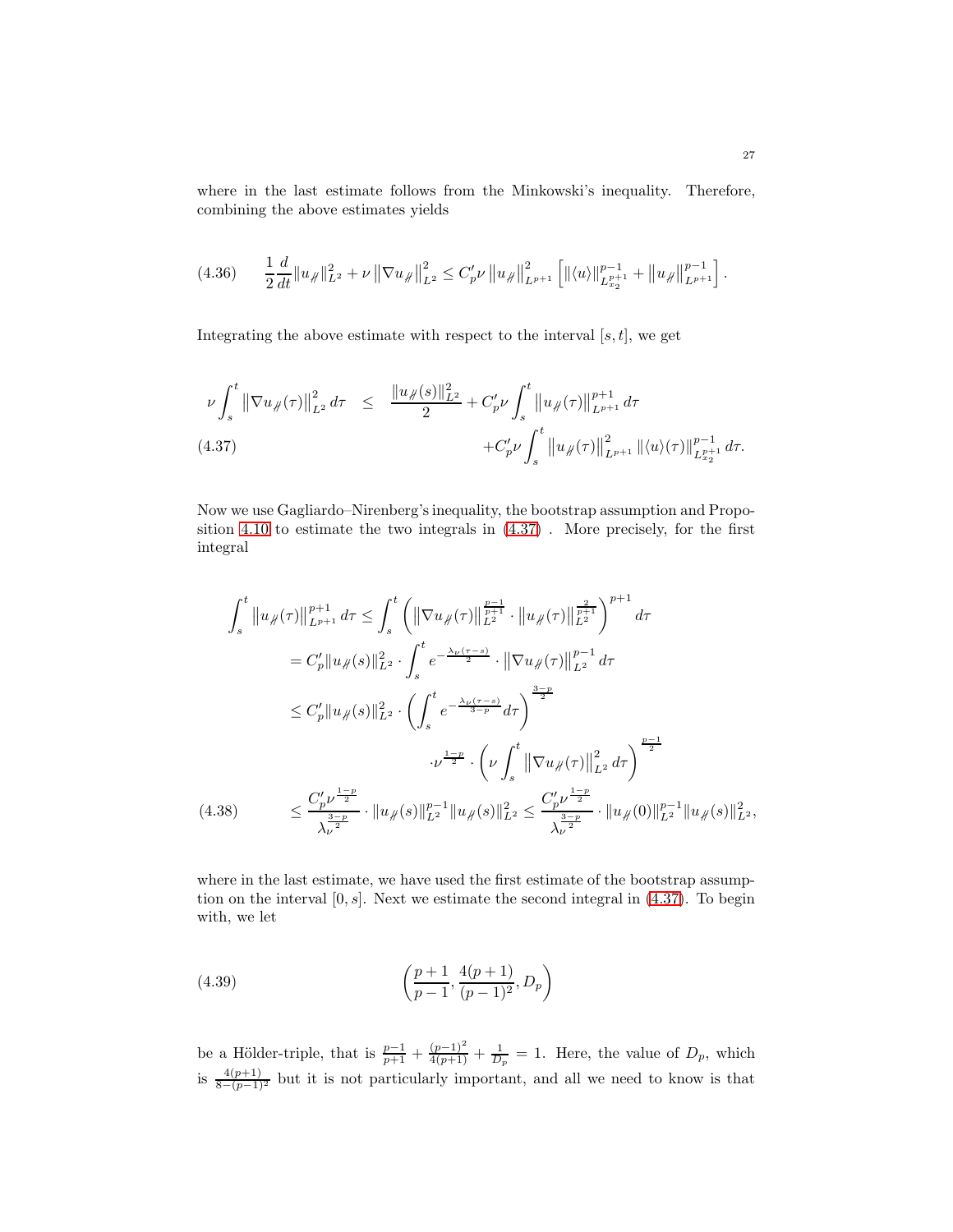$D_p > 1$ . Now for the second integral, we have

$$
\begin{split} \int_{s}^{t} \left\|u_{\#}(\tau)\right\|_{L^{p+1}}^{2} \left\|\langle u \rangle(\tau)\right\|_{L^{p+1}_{x_2}}^{p-1} d\tau \\ & \leq \int_{s}^{t} \left(\left\|\nabla u_{\#}(\tau)\right\|_{L^{2}}^{\frac{p-1}{p+1}} \left\|u_{\#}(\tau)\right\|_{L^{2}}^{\frac{2}{p+1}}\right)^{2} \\ & \qquad \cdot \left(\left\|\partial_{x_{2}}\langle u \rangle(\tau)\right\|_{L^{2}_{x_2}}^{\frac{p-1}{2(p+1)}} \left\|\langle u \rangle(\tau)\right\|_{L^{2}_{x_2}}^{\frac{p+3}{2(p+1)}}\right)^{p-1} d\tau \\ &= \int_{s}^{t} \left\|\nabla u_{\#}(\tau)\right\|_{L^{2}}^{\frac{2(p-1)}{p+1}} \left\|u_{\#}(\tau)\right\|_{L^{2}}^{\frac{4}{p+1}} \left\|\partial_{x_{2}}\langle u \rangle(\tau)\right\|_{L^{2}_{x_2}}^{\frac{(p-1)^{2}}{2(p+1)}} \left\|\langle u \rangle(\tau)\right\|_{L^{2}_{x_2}}^{\frac{(p+3)(p-1)}{2(p+1)}} d\tau \\ & \leq C'_{p} \int_{s}^{t} \left\|\nabla u_{\#}(\tau)\right\|_{L^{2}}^{\frac{2(p-1)}{p+1}} \left\|u_{\#}(\tau)\right\|_{L^{2}}^{\frac{4}{p+1}} \left\|\partial_{x_{2}}\langle u \rangle(\tau)\right\|_{L^{2}_{x_2}}^{\frac{(p-1)^{2}}{2(p+1)}} d\tau \\ & \leq C'_{p} \cdot \left\|u_{\#}(s)\right\|_{L^{2}}^{\frac{4}{p+1}} \cdot \int_{s}^{t} \left\|\nabla u_{\#}(\tau)\right\|_{L^{2}}^{\frac{2(p-1)}{p+1}} \left\|\partial_{x_{2}}\langle u \rangle(\tau)\right\|_{L^{2}_{x_2}}^{\frac{(p-1)^{2}}{2(p+1)}} e^{-\frac{\lambda_{\nu}(\tau-s)}{p+1}} d\tau. \end{split}
$$

Applying the Hölder's inequality with the triple in  $(4.39)$ , we bound the integral in the last line above by

$$
\left(\int_{s}^{t} \left\|\nabla u_{\#}(\tau)\right\|_{L^{2}}^{2} d\tau\right)^{\frac{p-1}{p+1}} \cdot \left(\int_{s}^{t} \left\|\partial_{x_{2}}\langle u\rangle(\tau)\right\|_{L^{2}_{x_{2}}}^{2} d\tau\right)^{\frac{(p-1)^{2}}{4(p+1)}} \cdot \left(\int_{s}^{t} e^{-\frac{\lambda_{\nu}D_{p}(\tau-s)}{p+1}} d\tau\right)^{\frac{1}{D_{p}}},
$$

which, by the bootstrap assumption and Proposition [4.10,](#page-23-4) can be further controlled by

$$
\frac{C'_{p} \nu^{-1+\frac{1}{D_{p}}}}{\lambda_{\nu}^{\frac{1}{D_{p}}}} \left(\nu \int_{s}^{t} \left\|\nabla u_{\#}(\tau)\right\|^{2}_{L^{2}} d\tau\right)^{\frac{p-1}{p+1}} \cdot \left(\nu \int_{s}^{t} \left\|\partial_{x_{2}}\langle u \rangle(\tau)\right\|^{2}_{L^{2}_{x_{2}}} d\tau\right)^{\frac{(p-1)^{2}}{4(p+1)}} \n\leq \frac{C'_{p} \nu^{-1+\frac{1}{D_{p}}}}{\lambda_{\nu}^{\frac{1}{D_{p}}}} \cdot \left\|u_{\#}(s)\right\|_{L^{2}}^{\frac{2(p-1)}{p+1}},
$$

which implies

$$
(4.40) \qquad \int_{s}^{t} \left\|u_{\#}(\tau)\right\|_{L^{p+1}}^{2} \|\langle u \rangle(\tau)\|_{L^{p+1}_{x_2}}^{p-1} d\tau \leq \frac{C'_{p} \nu^{-1+\frac{1}{D_{p}}}}{\lambda^{\frac{1}{D_{p}}}} \|u_{\#}(s)\|_{L^{2}}^{2}.
$$

Finally, combining  $(4.37)$ ,  $(4.38)$  and  $(4.40)$ , we get

<span id="page-27-0"></span>
$$
\nu \int_{s}^{t} \left\| \nabla u_{\#}(\tau) \right\|_{L^{2}}^{2} d\tau \leq \left[ \frac{1}{2} + 2C_{p}^{\prime} \left( \frac{\nu}{\lambda_{\nu}} \right)^{\frac{3-p}{2}} \left\| u_{\#}(0) \right\|_{L^{2}}^{p-1} + 2C_{p}^{\prime} \left( \frac{\nu}{\lambda_{\nu}} \right)^{\frac{1}{D_{p}}} \right] \left\| u_{\#}(s) \right\|_{L^{2}}^{2}
$$

.

This clearly implies the desired estimate [\(4.34\)](#page-25-2) as long as we choose  $\nu \in (0, \nu_1)$ , where  $\nu_1$  satisfies  $0<\nu_1<\widetilde{\nu}$  with  $\widetilde{\nu}$  being defined in Proposition [4.10](#page-23-4) and

$$
2C_p'\left(\frac{\nu_1}{\lambda_{\nu_1}}\right)^{\frac{3-p}{2}}\|u_{\#}(0)\|_{L^2}^{p-1}+2C_p'\left(\frac{\nu_1}{\lambda_{\nu_1}}\right)^{\frac{1}{D_p}}\leq 4.
$$

Note that here we have implicitly used the fact that  $\frac{\nu}{\lambda_{\nu}} \to 0$  as  $\nu \to 0$ .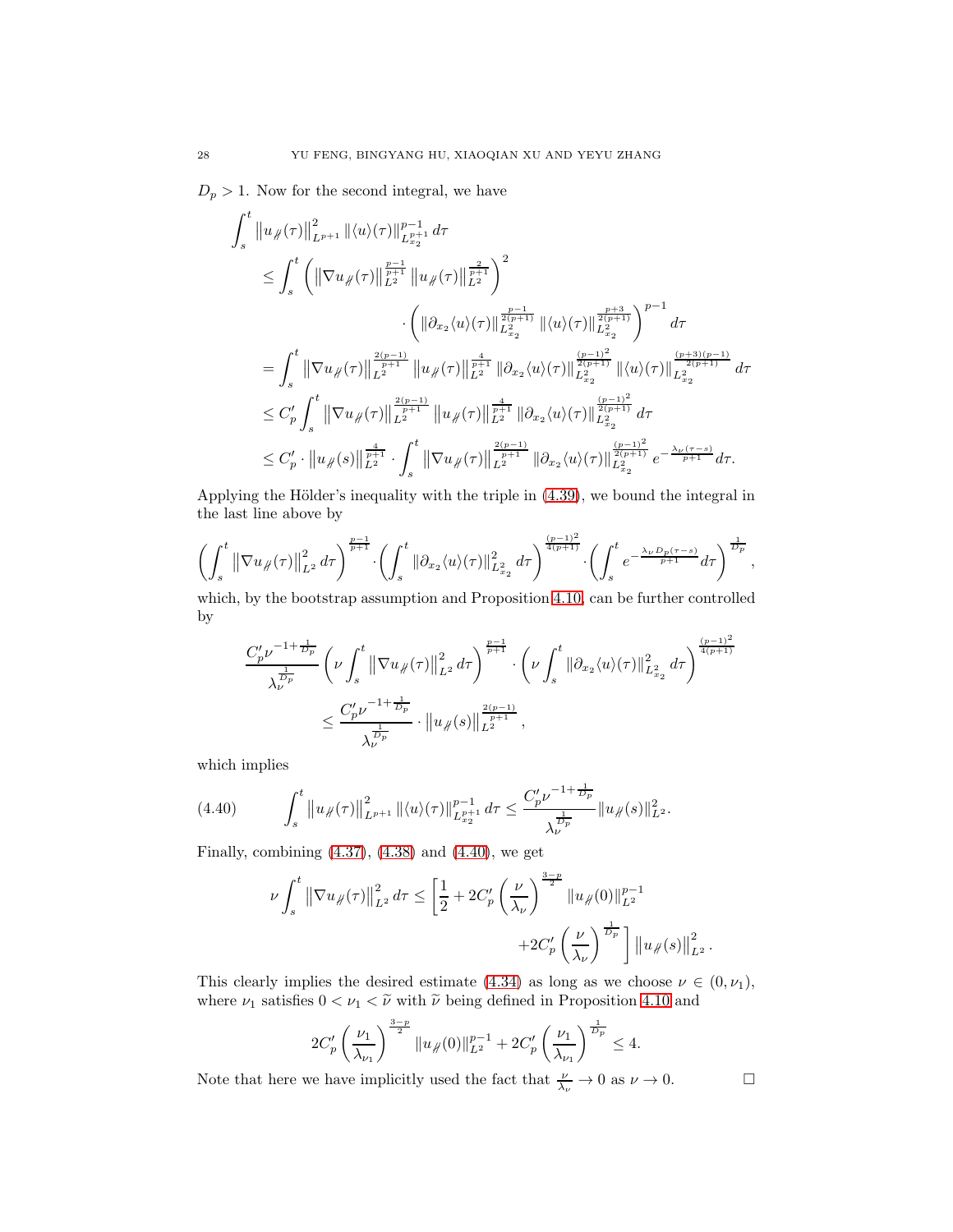Now we turn to the proof of the first inequality in the bootstrap estimates. The strategy to prove such an improved estimate is to apply iteration. We need the following two lemmas.

<span id="page-28-2"></span>**Lemma 4.13.** Assume the bootstrap assumption,  $u_0 \in L_0^2$ , [\(4.2\)](#page-16-8) and [\(4.28\)](#page-23-0). Then there exists a  $\nu_2 > 0$ , which only depends on p and  $||u_{\#}(0)||_{L^2}$ , such that for any  $0 < \nu < \nu_2$  and any  $0 \leq s \leq t \leq \tilde{t}_0$ ,

(4.41) 
$$
||u_{\#}(t)||_{L^2} \leq \frac{3}{2}||u_{\#}(s)||_{L^2}.
$$

Proof. The proof of this lemma is immediate from the proof of Proposition [4.12.](#page-25-3) Indeed, the estimate [\(4.36\)](#page-26-3) also implies

<span id="page-28-0"></span>
$$
\frac{\|u_{\mathcal{H}}(t)\|_{L^{2}}^{2}}{2} \leq \frac{\|u_{\mathcal{H}}(s)\|_{L^{2}}^{2}}{2} + 2C'_{p}\nu \int_{s}^{t} \|u_{\mathcal{H}}(\tau)\|_{L^{p+1}}^{p+1} d\tau + 2C'_{p}\nu \int_{s}^{t} \|u_{\mathcal{H}}(\tau)\|_{L^{p+1}}^{2} \|\langle u \rangle(\tau)\|_{L^{p+1}_{x}}^{p-1} d\tau.
$$

The desired claim then follows exactly by the same approach to control the right hand side of the estimate [\(4.37\)](#page-26-0), with a proper choice of  $\nu_2$ .

<span id="page-28-3"></span>**Lemma 4.14.** Assume the bootstrap assumption,  $u_0 \in L_0^2$ , [\(4.2\)](#page-16-8) and [\(4.28\)](#page-23-0). Let  $\tau^* := \frac{4}{\lambda_{\nu}}$ . If  $\tilde{t}_0 \geq \tau^*$ , then there exists a  $\nu_3 > 0$ , which only depends on p and  $||u_{\mathscr{H}}(0)||_{L^2}$ , such that any  $s \in [0, \tilde{t}_0 - \tau^*]$  and any  $0 < \nu < \nu_3$ , one has

<span id="page-28-1"></span>(4.42) 
$$
\|u_{\#}(\tau^*+s)\|_{L^2} \leq \frac{1}{e} \|u_{\#}(s)\|_{L^2}.
$$

Here we recall that  $\tilde{t}_0$  is defined in the bootstrap assumption, which is the maximal time such that the two estimates in bootstrap assumption hold.

*Proof.* Again, we start with commenting that the constant  $C_p''$  that we will use in the proof of this lemma might change from line by line, but it will only depend on p.

Note that the major difference between the estimates [\(4.41\)](#page-28-0) and [\(4.42\)](#page-28-1) is that the coefficient in the later estimate is strictly smaller than 1, and hence the proof of Lemma [4.13](#page-28-2) does not work here. The idea is to use the mild solution of  $u<sub>\mu</sub>$ . For the same reason as in [\(4.32\)](#page-25-0), we write the mild solution [\(4.11\)](#page-18-2) of  $u_{\ell}$  as follows:

$$
u_{\#}(\tau^* + s) = \mathcal{S}_{\tau^*} (u_{\#}(s)) + \nu \int_s^{\tau^* + s} \mathcal{S}_{\tau^* + s - \tau} \bigg( |\langle u \rangle(\tau) + u_{\#}(\tau)|^p - |\langle u \rangle(\tau)|^p \bigg) - \int_{\mathbb{T}} \big[ |\langle u \rangle(\tau) + u_{\#}(\tau)|^p - |\langle u \rangle(\tau)|^p \big] \, dx_1 \bigg) d\tau.
$$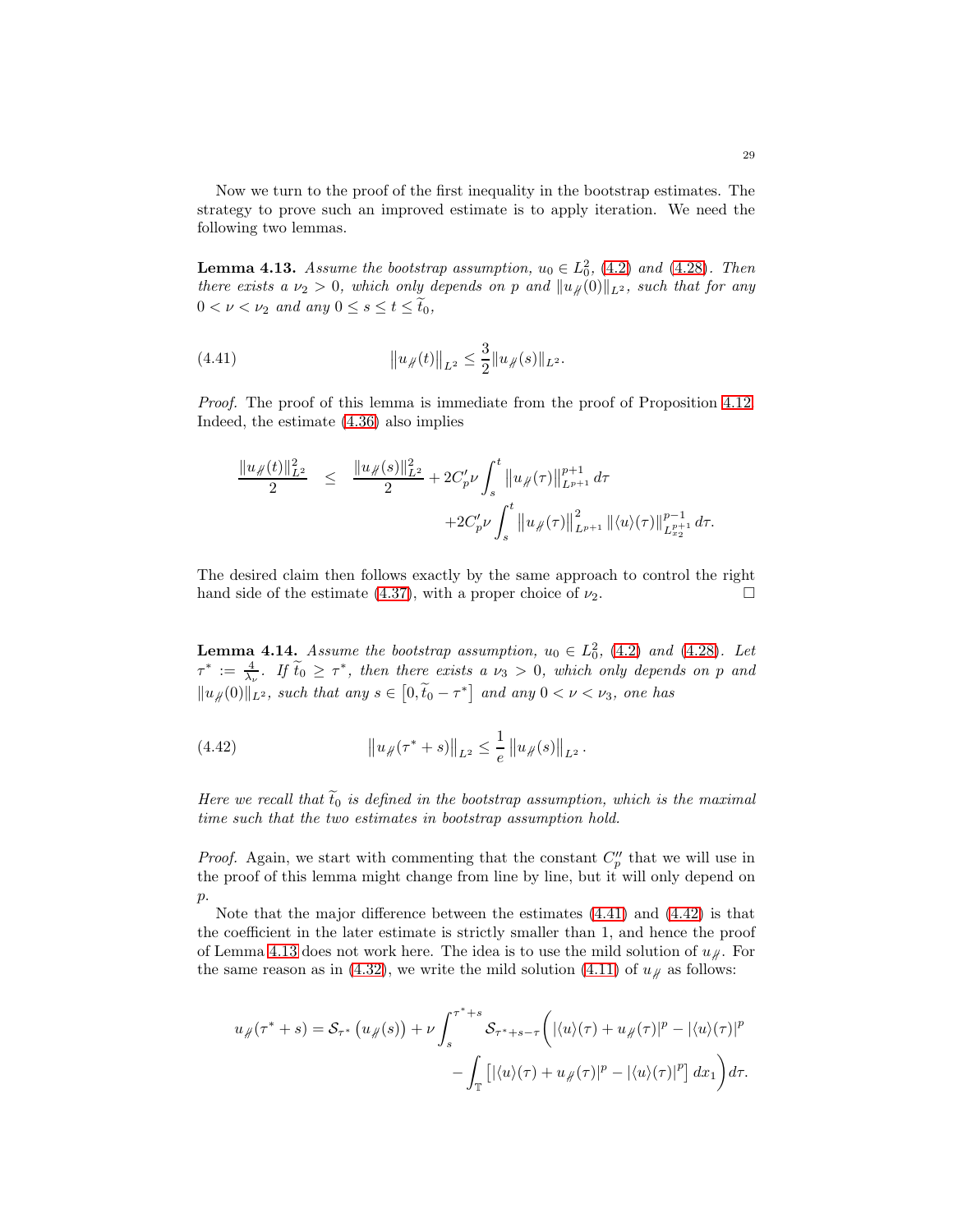Taking  $L^2$ -norm on both sides of the above estimate, and by  $(4.4)$  and Lemma [4.11,](#page-25-4) we see that

<span id="page-29-0"></span>
$$
||u_{\#}(\tau^* + s)||_{L^2} \le ||\mathcal{S}_{\tau^*} (u_{\#}(s))||_{L^2} + \nu \int_s^{\tau^* + s} |||u(\tau)| + u_{\#}(\tau)|^p - |\langle u \rangle(\tau)|^p
$$
  

$$
- \int_{\mathbb{T}} [|\langle u \rangle(\tau) + u_{\#}(\tau)|^p - |\langle u \rangle(\tau)|^p] dx_1 ||_{L^2} d\tau
$$
  

$$
\le \frac{10}{e^4} \cdot ||u_{\#}(s)||_{L^2} + \nu \int_s^{\tau^* + s} |||\langle u \rangle(\tau) + u_{\#}(\tau)|^p - |\langle u \rangle(\tau)|^p
$$
  

$$
- \int_{\mathbb{T}} [|\langle u \rangle(\tau) + u_{\#}(\tau)|^p - |\langle u \rangle(\tau)|^p] dx_1 ||_{L^2} d\tau,
$$
  

$$
\le \frac{10}{e^4} \cdot ||u_{\#}(s)||_{L^2} + 2\nu \int_s^{\tau^* + s} |||\langle u \rangle(\tau) + u_{\#}(\tau)|^p - |\langle u \rangle(\tau)|^p ||_{L^2} d\tau
$$
  

$$
\le \frac{10}{e^4} \cdot ||u_{\#}(s)||_{L^2} + C_p'' \nu \int_s^{\tau^* + s} |||u_{\#}(\tau)| (|\langle u \rangle(\tau)|^{p-1} + |u_{\#}(\tau)|^{p-1}) ||_{L^2} d\tau
$$
  

$$
\le \frac{10}{e^4} \cdot ||u_{\#}(s)||_{L^2} + C_p'' \nu \int_s^{\tau^* + s} |||u_{\#}(\tau)|^p ||_{L^2} d\tau
$$
  
(4.43)  

$$
+ C_p'' \nu \int_s^{\tau^* + s} |||u_{\#}(\tau)| \langle u \rangle(\tau)|^{p-1} ||_{L^2} d\tau.
$$

Next we control the last two integrals in [\(4.43\)](#page-29-0) by following a similar approach as in the estimate [\(4.37\)](#page-26-0). Note that in [\(4.37\)](#page-26-0), the Gagliardo–Nirenberg's inequality is applied to control the  $L^{p+1}$ -norm, while here for  $L^{2p}$ -norm. We now turn to the details. We estimate the first integral as follows:

<span id="page-29-1"></span>
$$
\int_{s}^{\tau^{*}+s} \|u_{\mathcal{J}}(\tau)\|_{L^{2p}}^{p} d\tau \leq \int_{s}^{\tau^{*}+s} \left( \|\nabla u_{\mathcal{J}}(\tau)\|_{L^{2}}^{\frac{p-1}{p}} \cdot \|u_{\mathcal{J}}(\tau)\|_{L^{2}}^{\frac{1}{p}} \right)^{p} d\tau
$$
\n
$$
= \int_{s}^{t} \|\nabla u_{\mathcal{J}}(\tau)\|_{L^{2}}^{p-1} \cdot \|u_{\mathcal{J}}(\tau)\|_{L^{2}} d\tau
$$
\n
$$
= C_{p}'' \|u_{\mathcal{J}}(s)\|_{L^{2}} \cdot \int_{s}^{\tau^{*}+s} e^{-\frac{\lambda_{\nu}(\tau-s)}{4}} \cdot \|\nabla u_{\mathcal{J}}(\tau)\|_{L^{2}}^{p-1} d\tau
$$
\n
$$
\leq C_{p}'' \|u_{\mathcal{J}}(s)\|_{L^{2}} \cdot \left( \int_{s}^{\tau^{*}+s} e^{-\frac{\lambda_{\nu}(\tau-s)}{6-2p}} d\tau \right)^{\frac{3-p}{2}}
$$
\n
$$
\cdot \nu^{\frac{1-p}{2}} \cdot \left( \nu \int_{s}^{\tau^{*}+s} \|\nabla u_{\mathcal{J}}(\tau)\|_{L^{2}}^{2} d\tau \right)^{\frac{p-1}{2}}
$$
\n
$$
\leq C_{p}'' \cdot \frac{\nu^{\frac{1-p}{2}}}{\lambda_{\nu}^{\frac{3-p}{2}}} \cdot \|u_{\mathcal{J}}(s)\|_{L^{2}}^{p-1} \cdot \|u_{\mathcal{J}}(s)\|_{L^{2}}
$$
\n(4.44)\n
$$
\leq C_{p}'' \cdot \frac{\nu^{\frac{1-p}{2}}}{\lambda_{\nu}^{\frac{3-p}{2}}} \cdot \|u_{\mathcal{J}}(0)\|_{L^{2}}^{p-1} \cdot \|u_{\mathcal{J}}(s)\|_{L^{2}}.
$$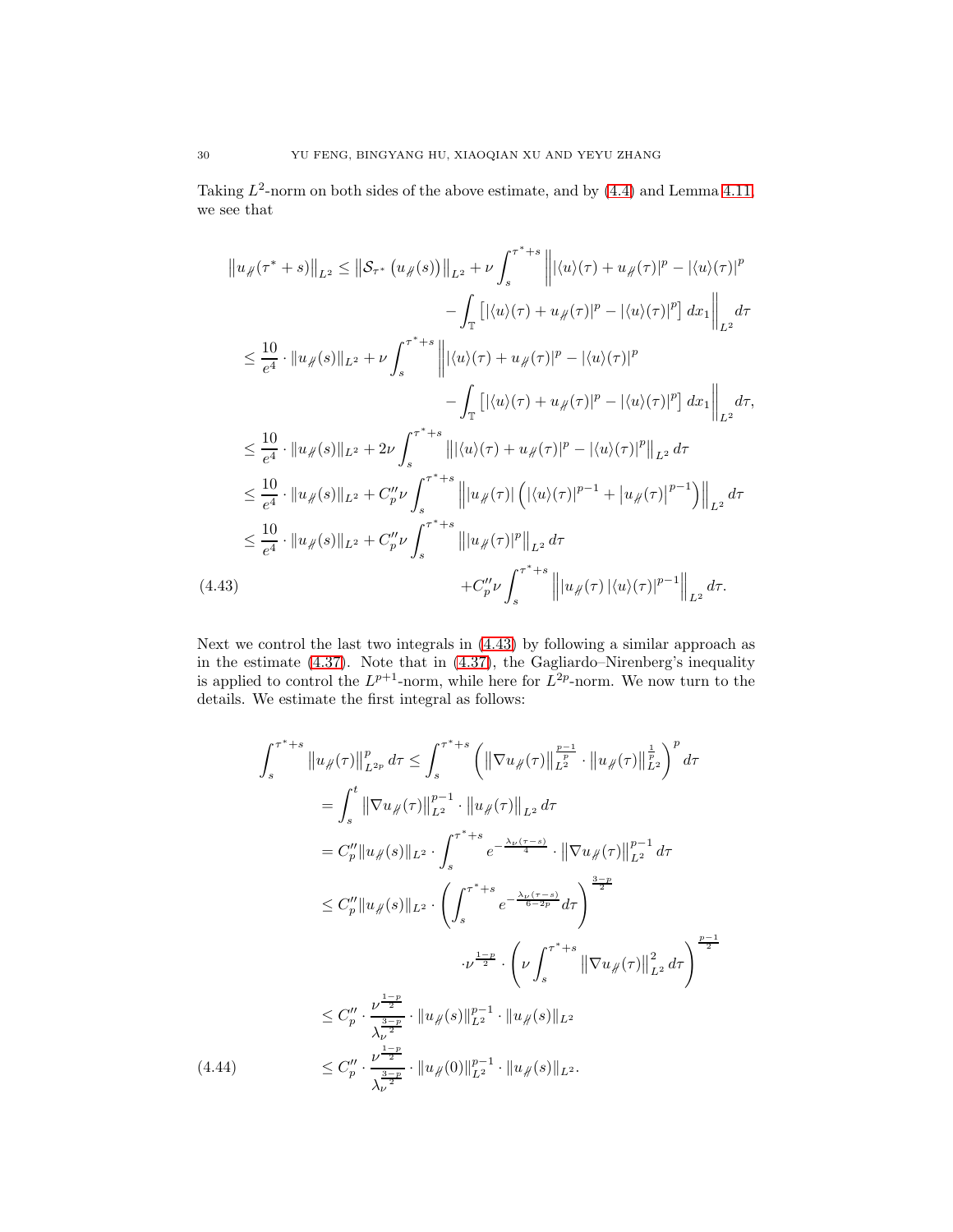While for the second one, we have

<span id="page-30-0"></span>
$$
\int_{s}^{\tau^{*}+s} \left\| |u_{\#}(\tau)|\langle u \rangle(\tau)|^{p-1} \right\|_{L^{2}} d\tau
$$
\n
$$
= \int_{s}^{\tau^{*}+s} \left[ \int_{\mathbb{T}^{2}} |u_{\#}(\tau)|^{2} |\langle u \rangle(\tau)|^{2(p-1)} dx_{1} dx_{2} \right]^{\frac{1}{2}} d\tau
$$
\n
$$
= \int_{s}^{\tau^{*}+s} \left[ \int_{\mathbb{T}} |\langle u \rangle(\tau)|^{2(p-1)} \left( \int_{\mathbb{T}} |u_{\#}(\tau)|^{2} dx_{1} \right) dx_{2} \right]^{\frac{1}{2}} d\tau
$$
\n
$$
\leq \int_{s}^{\tau^{*}+s} \left[ \int_{\mathbb{T}} |\langle u \rangle(\tau)|^{2(p-1)} \left( \int_{\mathbb{T}} |u_{\#}(\tau)|^{2p} dx_{1} \right)^{\frac{1}{p}} dx_{2} \right]^{\frac{1}{2}} d\tau
$$
\n
$$
\leq \int_{s}^{\tau^{*}+s} \left[ \int_{\mathbb{T}} |\langle u \rangle(\tau)|^{2p} dx_{2} \right]^{\frac{p-1}{2p}} \cdot \left[ \int_{\mathbb{T}^{2}} |u_{\#}(\tau)|^{2p} dx_{1} dx_{2} \right]^{\frac{1}{2p}} d\tau
$$
\n
$$
= \int_{s}^{\tau^{*}+s} \|\langle u \rangle(\tau)\|_{L^{2p}_{22}}^{p-1} \cdot \|\langle u \rangle(\tau)\|_{L^{2p}}^{1-p} d\tau
$$
\n
$$
\leq C_{p}'' \int_{s}^{\tau^{*}+s} \|\partial_{x_{2}}\langle u \rangle(\tau)\|_{L^{2p}_{22}}^{\frac{(p-1)^{2}}{2p}} \cdot \|\langle u \rangle(\tau)\|_{L^{2p}_{22}}^{\frac{p^{2}-1}{2p}} \cdot \|\langle u \rangle(\tau)\|_{L^{2}}^{\frac{p^{2}-1}{2p}} \cdot \|\langle u \rangle(\tau)\|_{L^{2}}^{\frac{1}{2p}} d\tau
$$
\n
$$
\leq C_{p}'' \int_{s}^{\tau^{*}+s} \|\partial_{x_{2}}\langle u \rangle(\tau)\|_{L^{2p}_{22}}^{\frac{(p-
$$

Let

$$
\left(\frac{4p}{(p-1)^2}, \frac{2p}{p-1}, E_p\right)
$$

be a Hölder-triple, where  $E_p = \frac{4p}{2p+2-(p-1)^2} > 1$ . Then

<span id="page-30-1"></span>
$$
(4.45) \leq C_p'' \|u_{\#}(s)\|_{L^2}^{\frac{1}{p}} \cdot \left( \int_s^{\tau^*+s} \|\partial_{x_2}\langle u\rangle(\tau)\|_{L^2}^2 d\tau \right)^{\frac{(p-1)^2}{4p}} \n\cdot \left( \int_s^{\tau^*+s} \|\nabla u_{\#}(\tau)\|_{L^2}^2 d\tau \right)^{\frac{p-1}{2p}} \cdot \left( \int_s^{\tau^*+s} e^{-\frac{\lambda_{\nu} E_p(\tau-s)}{4p}} d\tau \right)^{\frac{1}{E_p}} \n\leq C_p'' \cdot \nu^{-1+\frac{1}{E_p}} \cdot \|u_{\#}(s)\|_{L^2}^{\frac{1}{p}} \cdot \left( \nu \int_s^{\tau^*+s} \|\partial_{x_2}\langle u\rangle(\tau)\|_{L^2}^2 d\tau \right)^{\frac{(p-1)^2}{4p}} \n\cdot \left( \nu \int_s^{\tau^*+s} \|\nabla u_{\#}(\tau)\|_{L^2}^2 d\tau \right)^{\frac{p-1}{2p}} \cdot \frac{1}{\lambda_{\nu}^{\frac{1}{E_p}}} \n(4.46) \leq C_p'' \cdot \frac{\nu^{-1+\frac{1}{E_p}}}{\lambda_{\nu}^{\frac{1}{E_p}}} \cdot \|u_{\#}(s)\|_{L^2}^{\frac{1}{p}} \cdot \|u_{\#}(s)\|_{L^2}^{\frac{1}{p}} = C_p'' \cdot \frac{\nu^{-1+\frac{1}{E_p}}}{\lambda_{\nu}^{\frac{1}{E_p}}} \cdot \|u_{\#}(s)\|_{L^2}.
$$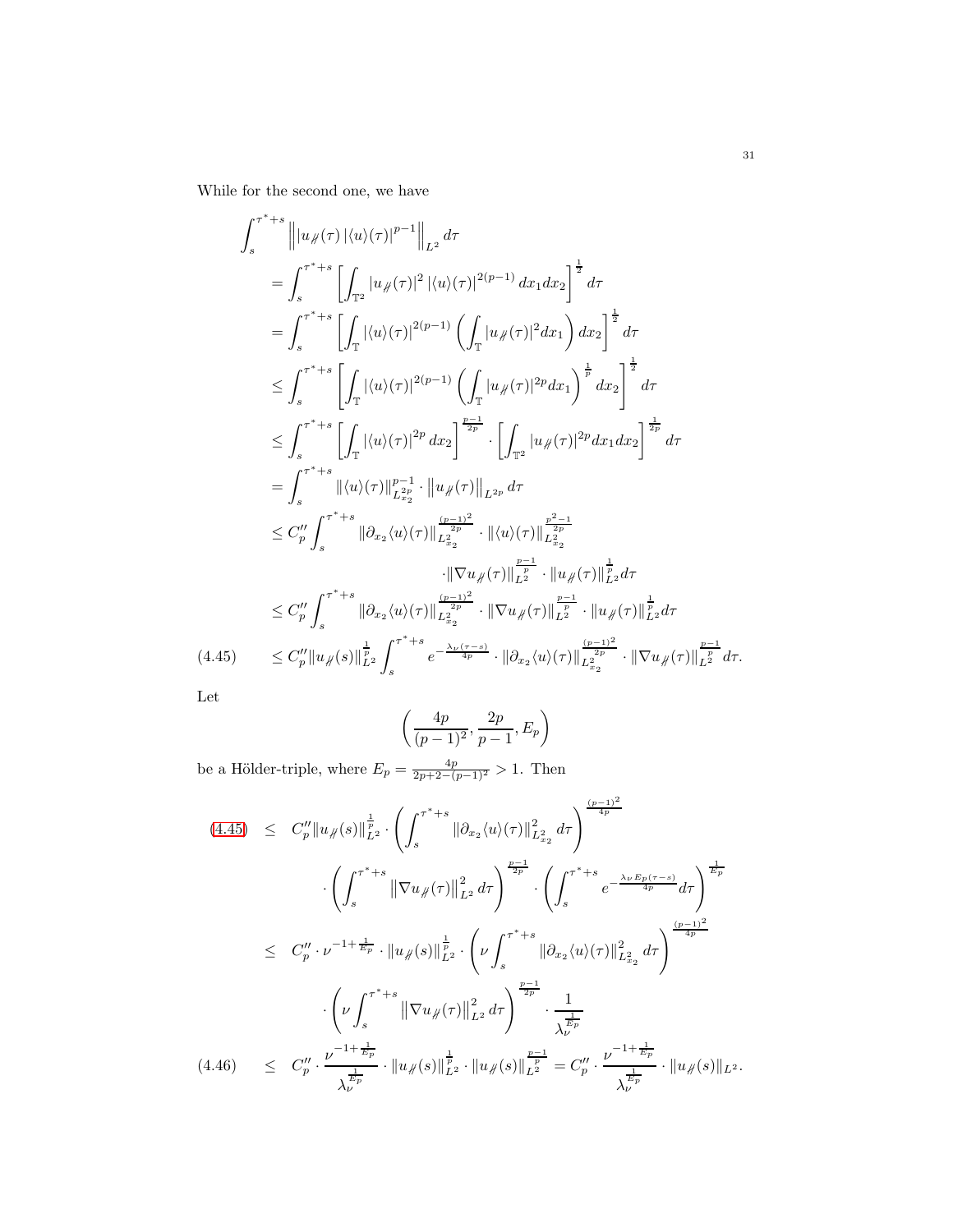Finally, combining [\(4.43\)](#page-29-0), [\(4.44\)](#page-29-1), [\(4.45\)](#page-30-0) and [\(4.46\)](#page-30-1), we get

$$
||u_{\#}(\tau^* + s)||_{L^2} \le \frac{10}{e^4} \cdot ||u_{\#}(s)||_{L^2} + C_p'' \left(\frac{\nu}{\lambda_{\nu}}\right)^{\frac{3-p}{2}} \cdot ||u_{\#}(0)||_{L^2}^{p-1} \cdot ||u_{\#}(s)||_{L^2} + C_p'' \left(\frac{\nu}{\lambda_{\nu}}\right)^{\frac{1}{E_p}} ||u_{\#}(s)||_{L^2}.
$$

It is clear that the desired estimate [\(4.42\)](#page-28-1) follows from the above estimate, as long as we take  $\nu \in (0, \nu_3)$ , where  $0 < \nu_3 < \tilde{\nu}$ , where  $\tilde{\nu}$  is defined in Proposition [4.10,](#page-23-4) and

$$
C_p''\left(\frac{\nu}{\lambda_{\nu}}\right)^{\frac{3-p}{2}} \cdot \|u_{\#}(0)\|_{L^2}^{p-1} + C_p''\left(\frac{\nu}{\lambda_{\nu}}\right)^{\frac{1}{E_p}} < \frac{1}{100}.
$$
\nThe proof is complete.

We are now ready to prove the first inequality in the bootstrap estimates.

**Proposition 4.15.** Assume the bootstrap assumption,  $u_0 \in L_0^2$ , [\(4.2\)](#page-16-8) and [\(4.28\)](#page-23-0). Then there exists a  $\nu^* > 0$  which only depends on p and  $||u_{\#}(0)||_{L^2}$ , such that for any  $0 < \nu < \nu^*$  and any  $0 \leq s \leq t \leq \tilde{t}_0$ ,

(4.47) 
$$
||u_{\#}(t)||_{L^{2}} \leq 15e^{-\frac{\lambda_{\nu}(t-s)}{4}}||u_{\#}(s)||_{L^{2}}.
$$

*Proof.* Let  $0 < \nu^* < \min{\{\tilde{\nu}, \nu_1, \nu_2, \nu_3\}}$ , so that all the restrictions in Proposition [4.10,](#page-23-4) Proposition [4.12,](#page-25-3) Lemma [4.13](#page-28-2) and Lemma [4.14](#page-28-3) hold. If  $\tilde{t}_0 < \tau^*$ , then we have  $t - s \leq \tau^* = \frac{4}{\lambda_{\nu}},$  and hence by Lemma [4.13,](#page-28-2)

<span id="page-31-1"></span>
$$
||u_{\mathcal{H}}(t)||_{L^{2}} \leq \frac{3}{2}||u_{\mathcal{H}}(s)||_{L^{2}} \leq \frac{15}{e}||u_{\mathcal{H}}(s)||_{L^{2}} \leq 15e^{-\frac{\lambda_{\nu}(t-s)}{4}}||u_{\mathcal{H}}(s)||_{L^{2}},
$$

which implies the desired estimate [\(4.47\)](#page-31-1). If  $\tilde{t}_0 \geq \tau^*$ , then for any  $0 \leq s \leq t \leq \tilde{t}_0$ , we can find some  $n \in \mathbb{Z}_+$ , such that  $t \in [n\tau^* + s, (n+1)\tau^* + s)$ . Then by Lemma [4.13](#page-28-2) and Lemma [4.14,](#page-28-3) we have

$$
||u_{\#}(t)||_{L^{2}} \leq \frac{3}{2} \cdot ||u_{\#}(n\tau^{*} + s)||_{L^{2}} \leq \frac{3}{2e^{n}} \cdot ||u_{\#}(s)||_{L^{2}}\leq \frac{3}{2} \cdot e^{1 - \frac{(t-s)}{\tau^{*}}} \cdot ||u_{\#}(s)||_{L^{2}} \leq 15e^{-\frac{\lambda_{\nu}(t-s)}{4}} ||u_{\#}(s)||_{L^{2}}.
$$

This concludes the proof of the proposition.

<span id="page-31-0"></span>4.5. Proof of Theorem [4.3.](#page-16-1) Note that it suffices to show the maximal time  $\tilde{t}_0$  has to be infinity. The regularity of the solution u follows clearly from the bootstrap assumption and Proposition [4.10.](#page-23-4) Assume that  $\tilde{t}_0 < \infty$ . Then on one hand, the bootstrap estimates hold on the interval  $[0, t_0]$ . On the other hand, by the first inequality in the bootstrap estimate and Proposition [4.10,](#page-23-4) we have for any  $0 \leq t \leq \tilde{t}_0$ 

$$
\left\|u\left(t,\cdot\right)\right\|_{L^{2}}<\infty,
$$

which, by Corollary [2.7,](#page-8-1) implies that  $\tilde{t}_0$  is not the maximal time of existence of u. Therefore, by continuity and the bootstrap estimate, we can find a sufficiently small  $\varepsilon > 0$  (which may depend on the continuity at  $\tilde{t}_0$ ), such that for any  $0 \leq s \leq$  $t \leq \widetilde{t}_0 + \varepsilon$ ,

(1).  $||u_{\#}(t)||_{L^2} \leq 18e^{-\frac{\lambda_{\nu}(t-s)}{4}}||u_{\#}(s)||_{L^2};$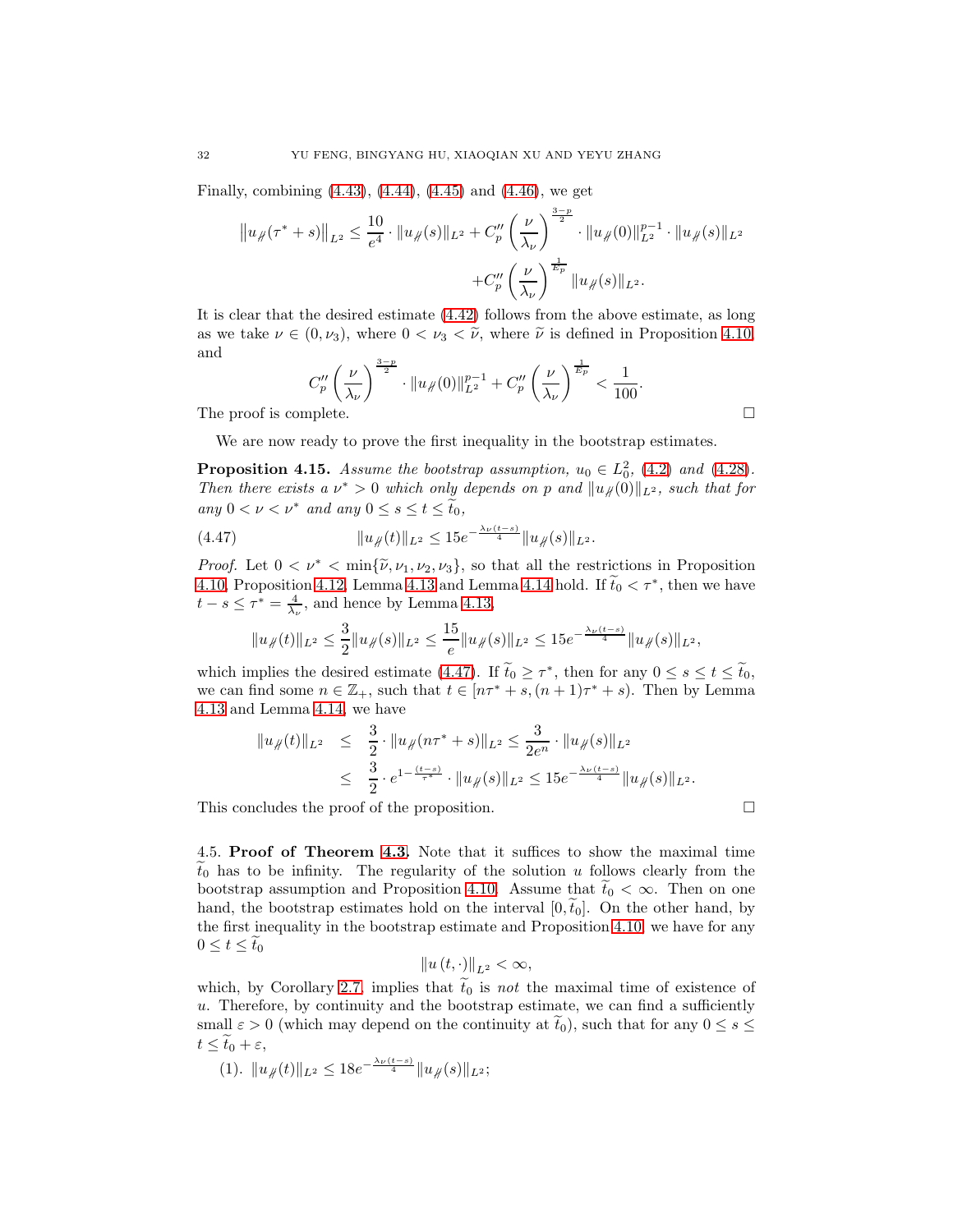(2). 
$$
\nu \int_s^t \|\nabla u_{\#}(\tau)\|_{L^2}^2 d\tau \le 8 \|u_{\#}(s)\|_{L^2}^2
$$
.  
This is clearly a contradiction and hence  $\tilde{t}_0 = \infty$ .

## <span id="page-32-0"></span>Appendix A. Energetic criterion for blow-up in the non-advective **CASE**

We have already shown the global existence of the solution (in the sense of  $L^2$ ) to the problem  $(1.3)$  under the assumptions when the flow v has a small dissipation time or  $v$  is a shear flow. However, the global existence is not always true for an arbitrary flow and the goal of this appendix is to include such an example. Note that such examples have been well studied by El Soufi, Jazar and Monneau [\[25\]](#page-35-5) (see, also [\[19\]](#page-34-19)), and here we would like to follow their presentation.

<span id="page-32-4"></span>Let us consider the easiest case when the flow  $v \equiv 0$ , that is:

(A.1) 
$$
\begin{cases} u_t - \Delta u = |u|^p - \int_{\Omega} |u|^p & \text{on } \mathbb{T}^N, \\ u \text{ periodic} & \text{on } \partial\Omega, \end{cases}
$$

where  $1 < p \le 2$  and  $u(x, 0) = u_0 \in C(\mathbb{T}^N)$  with mean zero. We have the following result.

<span id="page-32-2"></span>**Theorem A.1.** [\[25,](#page-35-5) Theorem 1.1] Let

$$
E(u_0) := \int_{\mathbb{T}^N} \left( \frac{1}{2} \left| \nabla u_0 \right|^2 - \frac{1}{p+1} \left| u_0 \right|^{p+1} \right) dx < 0,
$$

then the solution u to the problem [\(A.1\)](#page-32-4) does not exist in  $L^2(\mathbb{T}^N)$  for all  $t > 0$ . Moreover, there exists  $T > 0$ , such that if  $u \in L^{\infty}_{loc}([0, T]; L^{2}(\Omega))$ , then

$$
\lim_{t\to T^-} \|u(t)\|_{L^2(\mathbb{T}^N)}=+\infty.
$$

Remark A.2. The problem  $(A.1)$  was originally stated for any uniformly  $C^2$  regular bounded domain in  $\mathbb{R}^N$  with Neumann boundary conditions. Nevertheless, it is not hard to check that their proof still works under the periodic boundary conditions.

## Appendix B. A generalization of Theorem [2.9](#page-9-0)

<span id="page-32-1"></span>In the second appendix, we show that the assumptions in Theorem [2.9](#page-9-0) can be relaxed.

<span id="page-32-3"></span>**Theorem B.1.** For  $\alpha \geq 2$ ,  $1 \lt p \lt 1 + \frac{\alpha}{N+2}$ , let  $v \in L^{\infty}\left(\mathbb{R}_+; L^{\frac{\alpha}{p-1}}\right)$  and  $u = \mathcal{N}(u)$  be the mild solution on  $[0, T]$  given in Theorem [2.2](#page-4-2) with the initial data  $u_0 \in L^2(\mathbb{T}^N)$ . Then,  $u = \mathcal{N}(u)$  is a weak solution of [\(1.3\)](#page-2-2), and satisfies the energy *identity for any*  $0 \le t < T$ :

$$
||u_0||_{L^2}^2 + 2\int_0^t \int_{\mathbb{T}^N} |u|^p u dx dt - 2\int_0^t \left(\int_{\mathbb{T}^N} |u|^p dx\right) \left(\int_{\mathbb{T}^N} u dx\right) dt
$$
  
(B.1)  

$$
= ||u(t)||_{L^2}^2 + 2\int_0^t \int_{\mathbb{T}^N} |\nabla u|^2 dx dt.
$$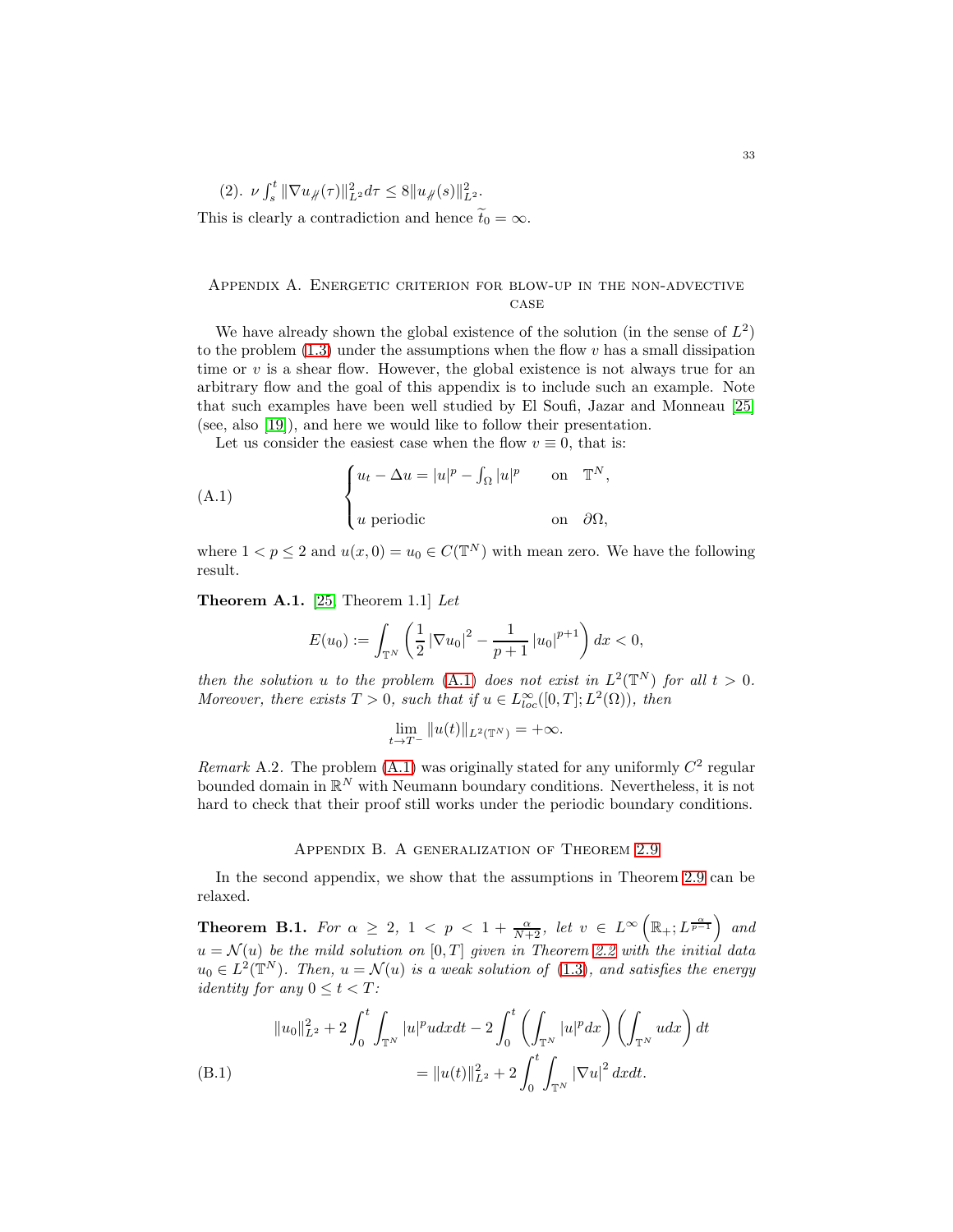Proof. The proof remains the same as Theorem [2.9](#page-9-0) for the first three steps. While in Step IV, we need to re-estimate the term  $\int_{\epsilon}^{t} \int_{\mathbb{T}^{N}} \varphi(\tau) v(\tau) \cdot \nabla u(\tau) dxd\tau$  as follows. By using Hölder inequality with the triple  $\left(\frac{2\alpha}{\alpha-2p+2}, \frac{\alpha}{p-1}, 2\right)$ , we have

$$
\int_{\epsilon}^{t} \int_{\mathbb{T}^{N}} \varphi(\tau) v(\tau) \cdot \nabla u(\tau) dx d\tau \leq \|\varphi\|_{L^{\frac{2\alpha}{\alpha-2p+2}}([\epsilon,t] \times \mathbb{T}^{N})} \|v\|_{L^{\frac{\alpha}{p-1}}([\epsilon,t] \times \mathbb{T}^{N})} \cdot \|\nabla u\|_{L^{2}([\epsilon,t] \times \mathbb{T}^{N})}
$$

While for the term  $\|\varphi\|_{L^{\frac{2\alpha}{\alpha-2p+2}}([\epsilon,t]\times\mathbb{T}^N)}$ , we use Gagliardo-Nirenberg inequality in dimension  $N+1$  to get

$$
\|\varphi\|_{L^{\frac{2\alpha}{\alpha-2p+2}}([\epsilon,t]\times\mathbb{T}^N)}\leq C\left(\|D\varphi\|_{L^2([\epsilon,t]\times\mathbb{T}^N)}^{\frac{(N+1)(p-1)}{\alpha}}\|\varphi\|_{L^2([\epsilon,t]\times\mathbb{T}^N)}^{1-\frac{(N+1)(p-1)}{\alpha}}+\|\varphi\|_{L^2([\epsilon,t]\times\mathbb{T}^N)}\right).
$$

Note that  $0 < \frac{(N+1)(p-1)}{\alpha} < 1$ , which is guaranteed by  $1 < p < 1 + \frac{\alpha}{N+2}$ .

Next, we include some necessary modification in *Step V*. By the Gagliardo-Nirenberg inequality on  $\mathbb{T}^N$ 

$$
\|\varphi\|_{L^{\frac{2\alpha}{\alpha-2p+2}}(\mathbb{T}^N)} \leq C \left( \|D\varphi\|_{L^2(\mathbb{T}^N)}^{\frac{N(p-1)}{\alpha}} \|\varphi\|_{L^2(\mathbb{T}^N)}^{1-\frac{N(p-1)}{\alpha}} + \|\varphi\|_{L^2(\mathbb{T}^N)} \right),
$$

we can re-estimate the term  $\int_{\epsilon}^{t} \int_{\mathbb{T}^{N}} |\varphi_n - u|^{\frac{2\alpha}{\alpha - 2p + 2}} dx d\tau$  in the following way:

$$
\int_{\epsilon}^{t} \int_{\mathbb{T}^{N}} |\varphi_{n} - u|^{\frac{2\alpha}{\alpha - 2p + 2}} dx d\tau = \int_{\epsilon}^{t} ||\varphi_{n}(\tau) - u(\tau)||_{L^{\frac{2\alpha}{\alpha - 2p + 2}}(\mathbb{T}^{N})}^{\frac{2\alpha}{\alpha - 2p + 2}} d\tau
$$
\n
$$
\leq \int_{\epsilon}^{t} ||\nabla \varphi(\tau) - \nabla u(\tau)||_{L^{2}(\mathbb{T}^{N})}^{\frac{2(\rho - 1)N}{\alpha - 2p + 2}} ||\varphi_{n}(\tau) - u(\tau)||_{L^{2}(\mathbb{T}^{N})}^{\frac{2\alpha}{\alpha - 2p + 2}(1 - \frac{(p - 1)N}{\alpha})} d\tau
$$
\n
$$
+ \int_{\epsilon}^{t} ||\varphi_{n}(\tau) - u(\tau)||_{L^{2}(\mathbb{T}^{N})}^{\frac{2\alpha}{\alpha - 2p + 2}} d\tau
$$
\n
$$
\leq ||\varphi_{n} - u||_{C([\epsilon, T]; L^{2})}^{\frac{2\alpha}{\alpha - 2p + 2}} \int_{\epsilon}^{t} ||\nabla \varphi_{n}(\tau) - \nabla u(\tau)||_{L^{2}(\mathbb{T}^{N})}^{\frac{2(p - 1)N}{\alpha - 2p + 2}} d\tau
$$
\n
$$
+ (t - \epsilon) ||\varphi_{n} - u||_{C([\epsilon, T]; L^{2})}^{\frac{2\alpha}{\alpha - 2p + 2}} \leq (t - \epsilon)^{1 - \frac{(p - 1)N}{\alpha - 2p + 2}} ||\varphi_{n} - u||_{C([\epsilon, T]; L^{2})}^{\frac{2\alpha}{\alpha - 2p + 2}} ||\nabla \varphi_{n} - \nabla u||_{L^{2}([\epsilon, T]; L^{2})}^{\frac{2(p - 1)N}{\alpha - 2p + 2}} + (t - \epsilon) ||\varphi_{n} - u||_{C([\epsilon, T]; L^{2})}^{\frac{2\alpha}{\alpha - 2p + 2}}.
$$

Note that the restriction  $0 < \frac{(p-1)N}{\alpha - 2p+2} < 1$  is guaranteed by  $1 < p < 1 + \frac{\alpha}{N+2}$ . Finally, in Step VI we have

$$
\int_{\epsilon}^{t} \int_{\mathbb{T}^{N}} |u(\tau)|^{p+1} dx dt \tau = \int_{\epsilon}^{t} \|u(\tau)\|_{p+1}^{p+1} d\tau
$$
\n
$$
\leq \int_{\epsilon}^{t} \|\nabla u(\tau)\|_{L^{2}}^{\frac{N(p-1)}{2}} \|u\|_{L^{2}}^{p+1-\frac{N(p-1)}{2}} d\tau + \int_{\epsilon}^{t} \|u\|_{L^{2}}^{p+1} d\tau
$$
\n
$$
\leq \|u\|_{X_{T}}^{p+1-\frac{N(p-1)}{2}} \cdot \int_{\epsilon}^{t} \tau^{-\frac{N(p-1)}{4}} \cdot \left(\tau^{\frac{1}{2}} \|\nabla u(\tau)\|_{L^{2}}\right)^{\frac{N(p-1)}{2}} d\tau + (t-\epsilon) \|u\|_{X_{T}}^{p+1}
$$
\n
$$
\leq C_{T,p,N} \|u\|_{X_{T}}^{p+1},
$$

The other parts of the proof remain the same as Theorem [2.9.](#page-9-0)  $\Box$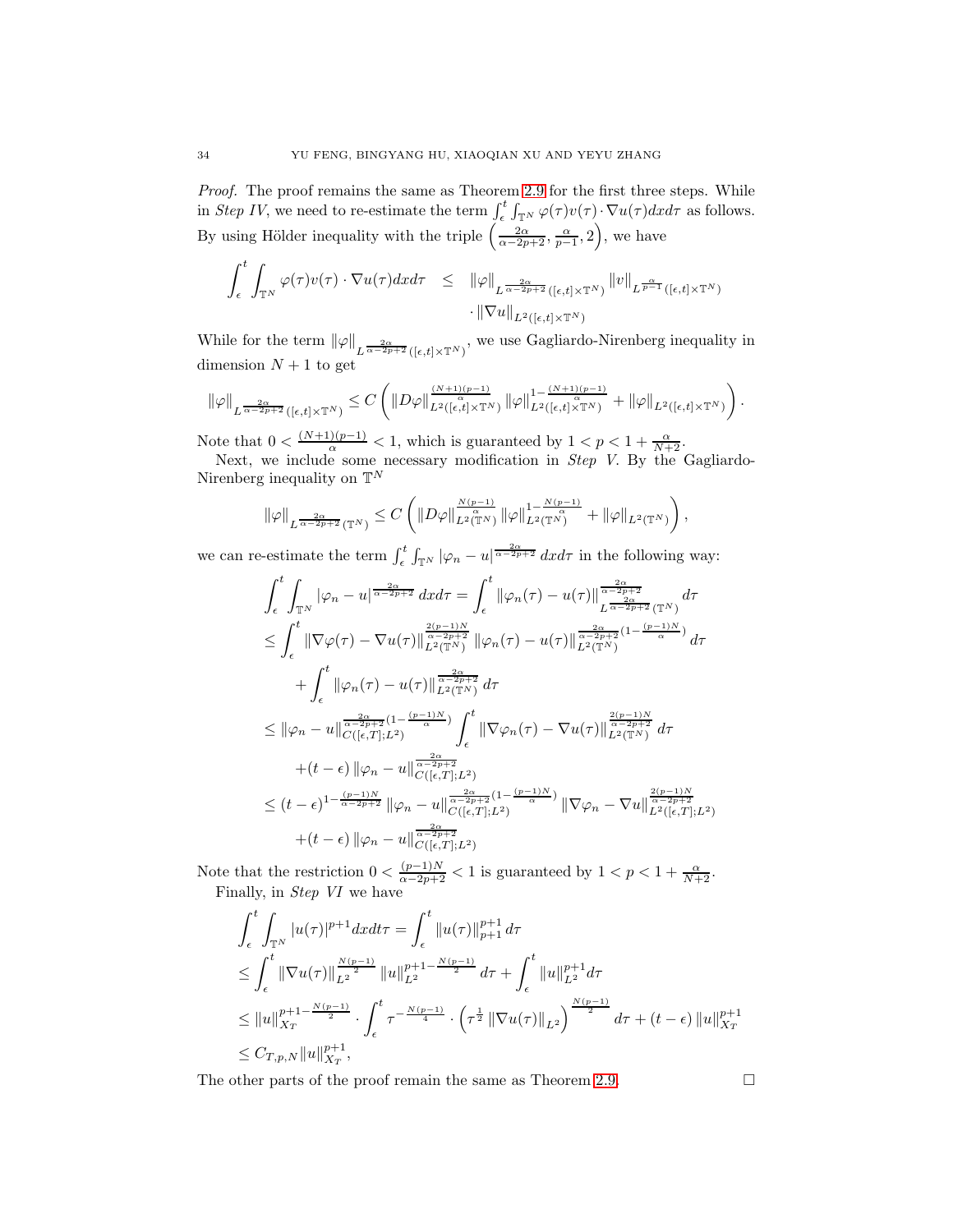#### <span id="page-34-0"></span>**REFERENCES**

- [1] Ball, J. M, Remarks on blow-up and nonexistence theorems for nonlinear evolution equations, The Quarterly Journal of Mathematics  $28(4)$  (1977): 473-486.
- <span id="page-34-7"></span>[2] Bedrossian, Jacob, Alex Blumenthal, and Samuel Punshon-Smith, Almost-sure exponential mixing of passive scalars by the stochastic Navier-Stokes equations, arXiv preprint [arXiv:1905.03869](http://arxiv.org/abs/1905.03869) (2019).
- <span id="page-34-13"></span>[3] Bedrossian, Jacob, and Michele Coti Zelati, Enhanced dissipation, hypoellipticity, and anomalous small noise inviscid limits in shear flows, Archive for Rational Mechanics and Analysis 224(3) (2017): 1161-1204.
- <span id="page-34-14"></span><span id="page-34-4"></span>[4] Bedrossian, Jacob, and Siming He, Suppression of blow-up in Patlak–Keller–Segel via shear flows,  $SIAM$  Journal on Mathematical Analysis  $49(6)$  (2017): 4722-4766.
- [5] M. Coti Zelati, M. G. Delgadino, and T. M. Elgindi, On the relation between enhanced dissipation timescales and mixing rates, *Comm. Pure Appl. Math.* **73** (2020), no. 6, 1205–1244.
- <span id="page-34-16"></span>[6] M. Coti Zelati, Michele Dolce, Yuanyuan Feng, Anna L. Mazzucato, Global Existence for the Two-dimensional Kuramoto-Sivashinsky equation with a Shear Flow, [arXiv:2103.02971.](http://arxiv.org/abs/2103.02971)
- <span id="page-34-1"></span>[7] Constantin, Peter and Kiselev, Alexander and Ryzhik, Lenya and Zlatoš, Andrej, Diffusion and mixing in fluid flow, Annals of Mathematics,(2008) 643-674
- <span id="page-34-20"></span>[8] Budd, Chris J., J. William Dold, and Andrew M. Stuart, Blow-up in a system of partial differential equations with conserved first integral. Part II: problems with convection, SIAM Journal on Applied Mathematics 54(3) (1994): 610-640.
- <span id="page-34-17"></span>Fujita, Hiroshi, On the blowing up of solutions fo the Cauchy problem for  $u_t = \Delta u +$  $u^{1+\alpha}$ , J. Fac. Sci. Univ. Tokyo 13 (1966): 109-124.
- <span id="page-34-11"></span>[10] Yuanyuan Feng, and Anna L. Mazzucato, Global existence for the two-dimensional Kuramoto-Sivashinsky equation with advection, arXiv preprint, [arXiv:2009.04029](http://arxiv.org/abs/2009.04029)  $(2020)$
- <span id="page-34-5"></span>[11] Yu Feng, Bingyang Hu, and Xiaoqian Xu, Dissipation enhancement by mixing for evolution p–Laplacian advection equations, arXiv preprint [arXiv:2104.12578](http://arxiv.org/abs/2104.12578) (2021).
- <span id="page-34-12"></span>[12] Yu Feng, Bingyang Hu, Xiaoqian Xu, Suppression of epitaxial thin film growth by mixing, arXiv preprint [arXiv:2011.14088](http://arxiv.org/abs/2011.14088) (2021).
- <span id="page-34-10"></span>[13] Yu Feng, Yuanyuan Feng, Gautam Iyer, and Jean-Luc Thiffeault. Phase separation in the advective Cahn-Hilliard equation. J. Nonlinear Sci.,  $30(6)$ : 2821–2845, 2020.
- <span id="page-34-3"></span>[14] Yuanyuan Feng and Gautam Iyer. Dissipation enhancement by mixing. Nonlinearity, 32(5):1810–1851, 2019.
- [15] Gallay, Thierry, Enhanced dissipation and axisymmetrization of two-dimensional viscous vortices, Archive for Rational Mechanics and Analysis 230(3) (2018): 939-975.
- [16] Alberti, Giovanni, Gianluca Crippa, and Anna Mazzucato, Exponential self-similar mixing by incompressible flows, *Journal of the American Mathematical Society*  $32(2)$ (2019): 445-490.
- <span id="page-34-15"></span>[17] Siming He, Suppression of blow-up in parabolic–parabolic Patlak–Keller–Segel via strictly monotone shear flows, Nonlinearity  $31(8)$  (2018): 3651.
- <span id="page-34-9"></span>[18] Gautam Iyer, Xiaoqian Xu, and Andrej Zlatoš. Convection-induced singularity suppression in the keller-segel and other non-linear pdes. Transactions of the American Mathematical Society, 2021. https://doi.org/10.1090/tran/8195.
- <span id="page-34-19"></span>[19] N. Jazar, R. Kiwan, Blow-up of a non-local semilinear parabolic equaiton with Neumann boundary conditions, Ann. I. H. Poincaré – AN  $25$  (2008), 215–218.
- <span id="page-34-8"></span>[20] Kiselev, Alexander, and Xiaoqian Xu, Suppression of chemotactic explosion by mixing, Archive for Rational Mechanics and Analysis  $222(2)$  (2016): 1077-1112.
- [21] Kiselev, Alexander, Roman Shterenberg, and Andrej Zlatoš, Relaxation enhancement by time-periodic flows, Indiana University mathematics journal (2008): 2137-2152.
- <span id="page-34-18"></span>[22] Levine, Howard A, The role of critical exponents in blowup theorems, Siam Review 32(2) (1990): 262-288.
- <span id="page-34-2"></span>[23] Zhi, Lin, Jean-Luc Thiffeault, and Stephen Childress, Stirring by squirmers, Journal of Fluid Mechanics 669 (2011): 167-177.
- <span id="page-34-6"></span>[24] R. T. Pierrehumbert, Tracer microstructure in the large-eddy dominated regime, Chaos, Solitons & Fractals 4(6):1091–1110, 1994